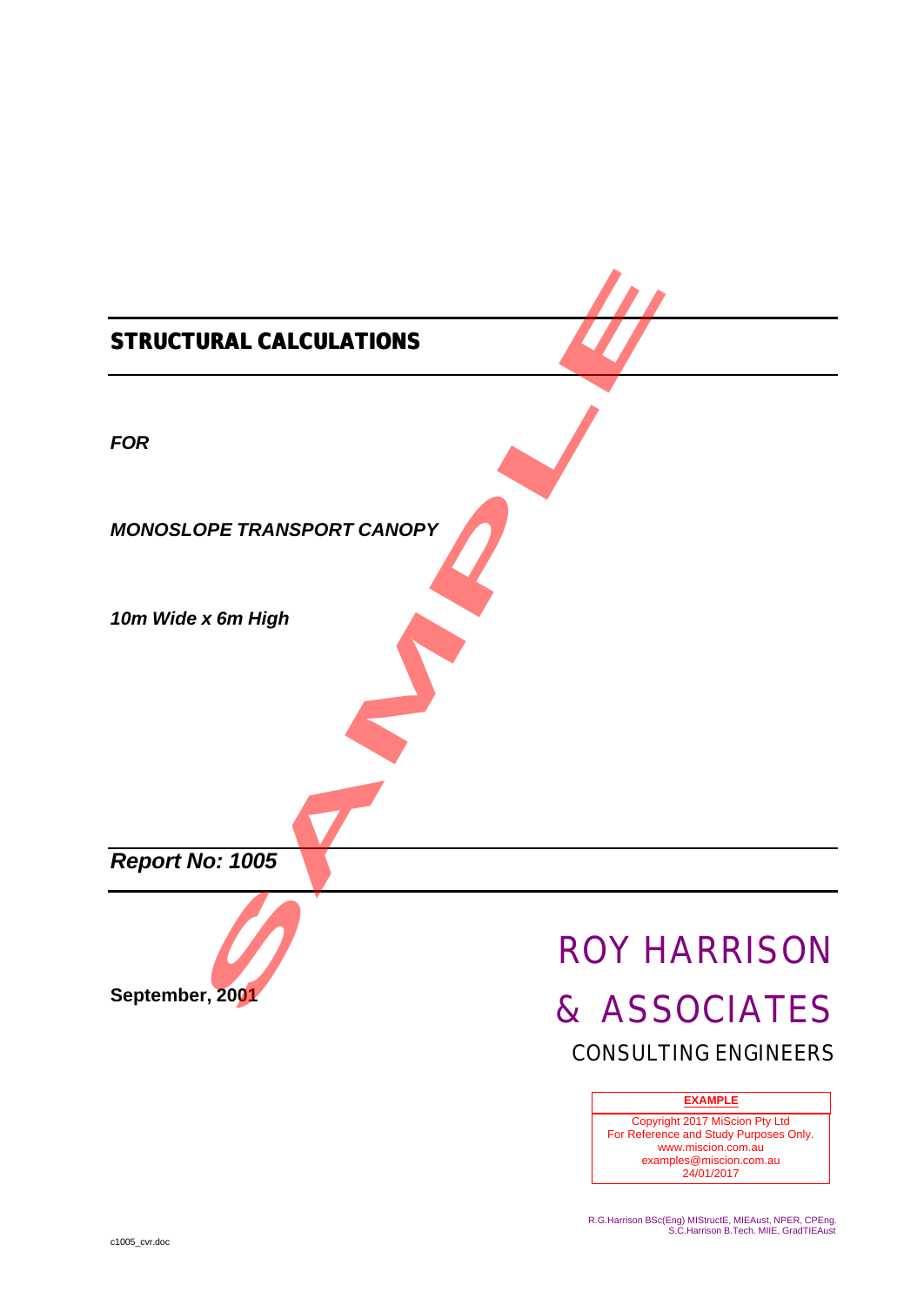| Date:              | 26 September 2001 |                                                                          |                                                                                                       |
|--------------------|-------------------|--------------------------------------------------------------------------|-------------------------------------------------------------------------------------------------------|
| <b>Project No:</b> | 1005              |                                                                          | <b>EXAMPLE</b><br>Copyright 2017 MiScion Pty Ltd                                                      |
| Project:           |                   | <b>TRANSPORT CANOPY - STANDARD - TC2,</b>                                | For Reference and Study Purposes Only.<br>www.miscion.com.au<br>examples@miscion.com.au<br>24/01/2017 |
| <b>References:</b> |                   |                                                                          |                                                                                                       |
| □                  | AS 1111           | 1980 ISO Metric Hexagon Commercial Bolts and Screws                      |                                                                                                       |
| □                  | AS 1112           | 1980 ISO Metric Hexagon Nuts including Thin Nuts, Slotted                |                                                                                                       |
|                    |                   | <b>Nuts and Castle Nuts</b>                                              |                                                                                                       |
| □                  | AS 1163           | 1991 Structural Steel Hollow Sections                                    |                                                                                                       |
| □                  | AS 1170.1         | Loading Code: Dead and Live Loads                                        |                                                                                                       |
| □                  | AS 1170.1         | Wind Loads                                                               |                                                                                                       |
| □                  | AS 1250           | <b>SAA Steel Structures Code</b>                                         |                                                                                                       |
| $\Box$             | AS 1252           | 1983 High Strength Steel Bolts/Nuts/Washers for Structural               |                                                                                                       |
|                    |                   | Engineering.                                                             |                                                                                                       |
| □                  | AS 1302           | 1991 Steel Reinforcing Bars For Concrete                                 |                                                                                                       |
| $\Box$             | AS 1304           | 1991 Welded Wire Reinforcing Fabric For Concrete                         |                                                                                                       |
| □                  | AS 1379           | <b>Ready Mixed Concrete</b>                                              |                                                                                                       |
| $\Box$             | AS 1397           | 1984 Steel sheet and strip - Hot-dipped zinc-coated or                   |                                                                                                       |
|                    |                   | aluminium/zinc coated                                                    |                                                                                                       |
| □                  | AS 1538           | <b>SAA Cold-Formed Steel Structures Code</b>                             |                                                                                                       |
| $\Box$             | AS 1554           | <b>SAA Structural Steel Welding Code</b>                                 |                                                                                                       |
| □                  | AS 1562           | 1992 Design and installation of sheet roof and wall cladding.            |                                                                                                       |
| $\Box$             | AS 1627           | 1988 Metal Finishing-Preparation And Pre-treatment Of                    |                                                                                                       |
|                    |                   | Surfaces.                                                                |                                                                                                       |
| □                  | AS 1650           | 1989 Galvanised Coatings                                                 |                                                                                                       |
| ⊔                  | AS 2105           | 1992 Inorganic Zinc Silicate Paint                                       |                                                                                                       |
| $\Box$             | AS 2312           | Guide To The Protection Of Iron And Steel Against Exterior               |                                                                                                       |
|                    |                   | <b>Atmospheric Corrosion</b>                                             |                                                                                                       |
| □                  | AS 2870           | Residential Slabs And Footings.                                          |                                                                                                       |
| □                  | AS 3566           | Screws-Self-drilling-for the Building and Construction                   |                                                                                                       |
|                    |                   | Industries.                                                              |                                                                                                       |
| □                  | AS 3600           | Concrete Structures.                                                     |                                                                                                       |
|                    | AS 4100           | 1990 Steel Structures.                                                   |                                                                                                       |
| □                  | AS 4600           | 1996 Cold-Formed Steel Structures Code                                   |                                                                                                       |
| □                  | AWS D1.3-81       | Structural Welding Code - Sheet Steel.                                   |                                                                                                       |
| □                  |                   | <b>BUILDING CODE OF AUSTRALIA</b>                                        |                                                                                                       |
| □                  |                   | Design of Portal Frame Buildings - S.T. Woolcock & S.Kitipornchai - AISC |                                                                                                       |
| □                  |                   | Design of Cold-Formed Steel Structures - Gregory P Hancock - AISC        |                                                                                                       |

*Queries relating to these computations should be directed to Roy Harrison*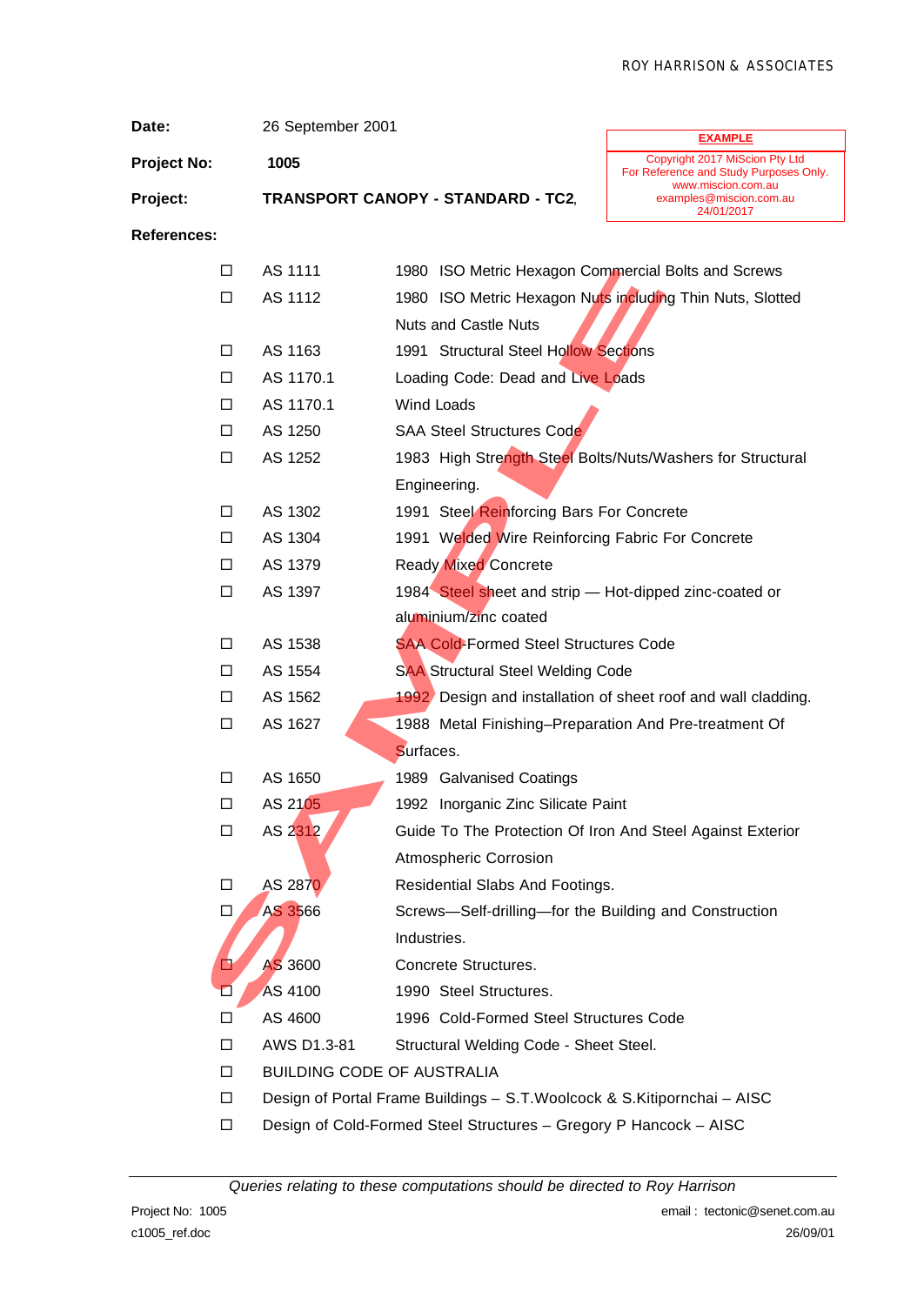## **CONTENTS**

## **TRANSPORT CANOPY : 10m Wide x 6m High**

| <b>Project No:</b> | 1005 |
|--------------------|------|

|     |                                   |                                                              | Page           |
|-----|-----------------------------------|--------------------------------------------------------------|----------------|
| 1.  | Summary:                          |                                                              | $\mathbf{1}$   |
| 2.  | Loads:                            |                                                              | $\overline{2}$ |
| 3.  | <b>Wind Pressure Coefficients</b> |                                                              | $3 - 6$        |
| 4.  | Purlins:                          |                                                              | $7 - 8$        |
| 5.  | Girts:                            |                                                              | $9 - 10$       |
| 6.  | Portal Geometry:                  |                                                              | 11             |
| 7.  | Portal Loads:                     |                                                              | $12 - 17$      |
| 8.  | Portal Force Envelopes:           |                                                              | $18 - 22$      |
| 9.  | Portal Frame Member Design        |                                                              | $23 - 25$      |
| 10. | Sway Frame Geometry               |                                                              | 26             |
| 11. | Sway Frame Loads                  |                                                              | 27             |
| 12. | Sway Frame Force Envelopes        |                                                              | $28 - 30$      |
| 13. | Sway Frame Member Design          |                                                              | $31 - 37$      |
| 14. | End Wall Column                   |                                                              | 38             |
| 15. | Wind Bracing                      |                                                              | 39             |
| 16. | <b>Connection Design</b>          |                                                              | $40 - 41$      |
| 17. | <b>Footing Piers</b>              |                                                              | $42 - 43$      |
|     | Appendices :                      |                                                              |                |
| A   | Microstran Analysis Input Data    |                                                              |                |
| В   | Microstran Analysis Force Output  |                                                              |                |
|     |                                   |                                                              |                |
|     | W                                 | 00000                                                        |                |
|     |                                   |                                                              |                |
|     |                                   |                                                              |                |
|     |                                   | <b>EXAMPLE</b><br>Copyright 2017 MiScion Pty Ltd             |                |
|     |                                   | For Reference and Study Purposes Only.<br>www.miscion.com.au |                |
|     |                                   | examples@miscion.com.au<br>24/01/2017                        |                |



*Queries relating to these computations should be directed to Roy Harrison*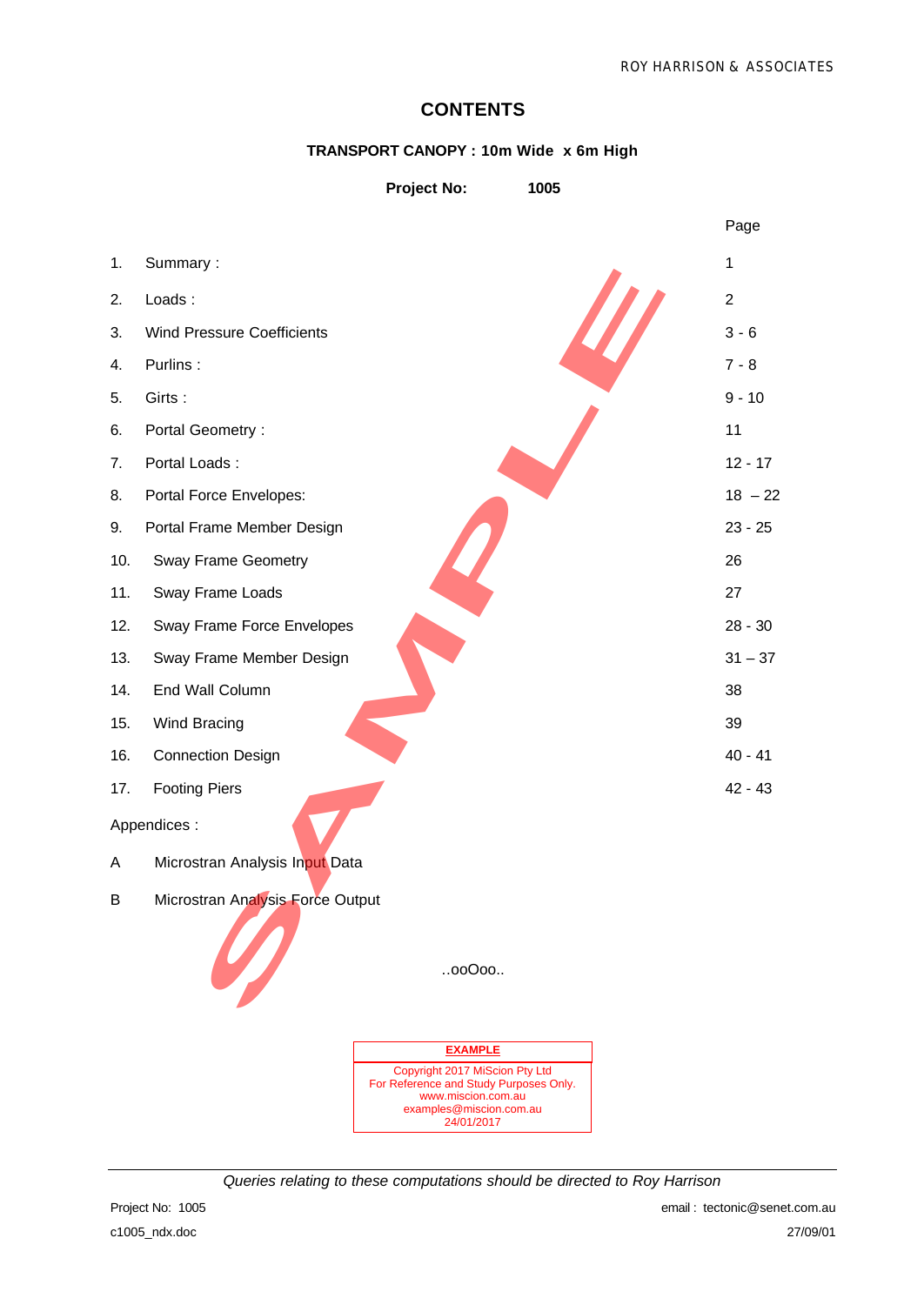## **ROY HARRISON & ASSOCIATES ROY HARRISON & ASSOCIATES CONSULTING ENGINEERS ENGINEERS** DESIGN: DATE: SCH 28-Sep-2001 TITLE :

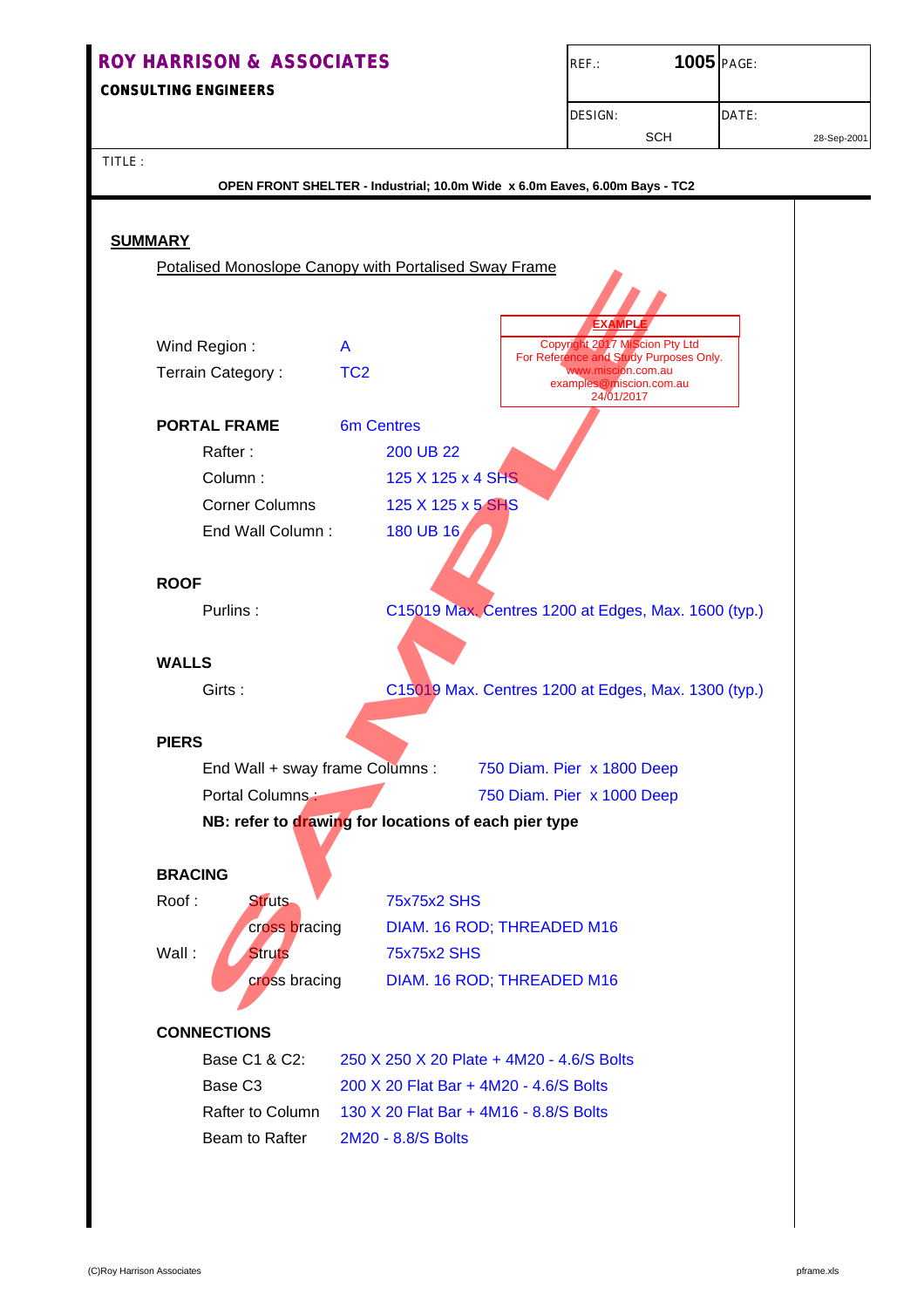CONSULTING ENGINEERS

TITLE :

| $REF$ :        | 1005 PAGE: |             |  |
|----------------|------------|-------------|--|
| <b>DESIGN:</b> |            | DATE:       |  |
|                | <b>SCH</b> | 26-Sep-2001 |  |

| OPEN FRONT SHELTER - Industrial; 10.0m Wide x 6.0m Eaves, 6.00m Bays - TC2 |                                                                             |           |  |  |  |  |  |
|----------------------------------------------------------------------------|-----------------------------------------------------------------------------|-----------|--|--|--|--|--|
| <b>FRAME LOADING</b>                                                       |                                                                             |           |  |  |  |  |  |
| <b>DEAD</b>                                                                |                                                                             |           |  |  |  |  |  |
| Sheeting                                                                   | $0.04$ kPa = kN/m <sup>2</sup>                                              |           |  |  |  |  |  |
| <b>Purlins/Girts</b>                                                       | $0.05$ kPa = kN/m <sup>2</sup><br>$\Sigma$ DL 0.09 kPa<br>6<br>$\mathbf{x}$ | 0.56 kN/m |  |  |  |  |  |
| Swt Frame<br>200 UB 22                                                     |                                                                             | 0.22 kN/m |  |  |  |  |  |
|                                                                            |                                                                             | 0.78 kN/m |  |  |  |  |  |
| LIVE (Roof)                                                                |                                                                             |           |  |  |  |  |  |
| Projected Area of Portal Rafter A                                          | 6.00 x 10.00<br>$=$<br>60 m <sup>2</sup><br>$=$                             |           |  |  |  |  |  |
| $(1.8/A + 0.12)$<br>LL.<br>$=$                                             | $0.2$ kPa<br>$\equiv$                                                       |           |  |  |  |  |  |
| $0.3$ kPa $x$<br>$\Sigma$ LL<br>$=$                                        | $6 =$<br>$1.5$ kN/m                                                         |           |  |  |  |  |  |
| <b>OCCASSIONAL POINT LOAD (OPL)</b>                                        |                                                                             |           |  |  |  |  |  |
|                                                                            |                                                                             |           |  |  |  |  |  |
| 0                                                                          |                                                                             |           |  |  |  |  |  |

#### **EXAMPLE**

Copyright 2017 MiScion Pty Ltd For Reference and Study Purposes Only. www.miscion.com.au examples@miscion.com.au 24/01/2017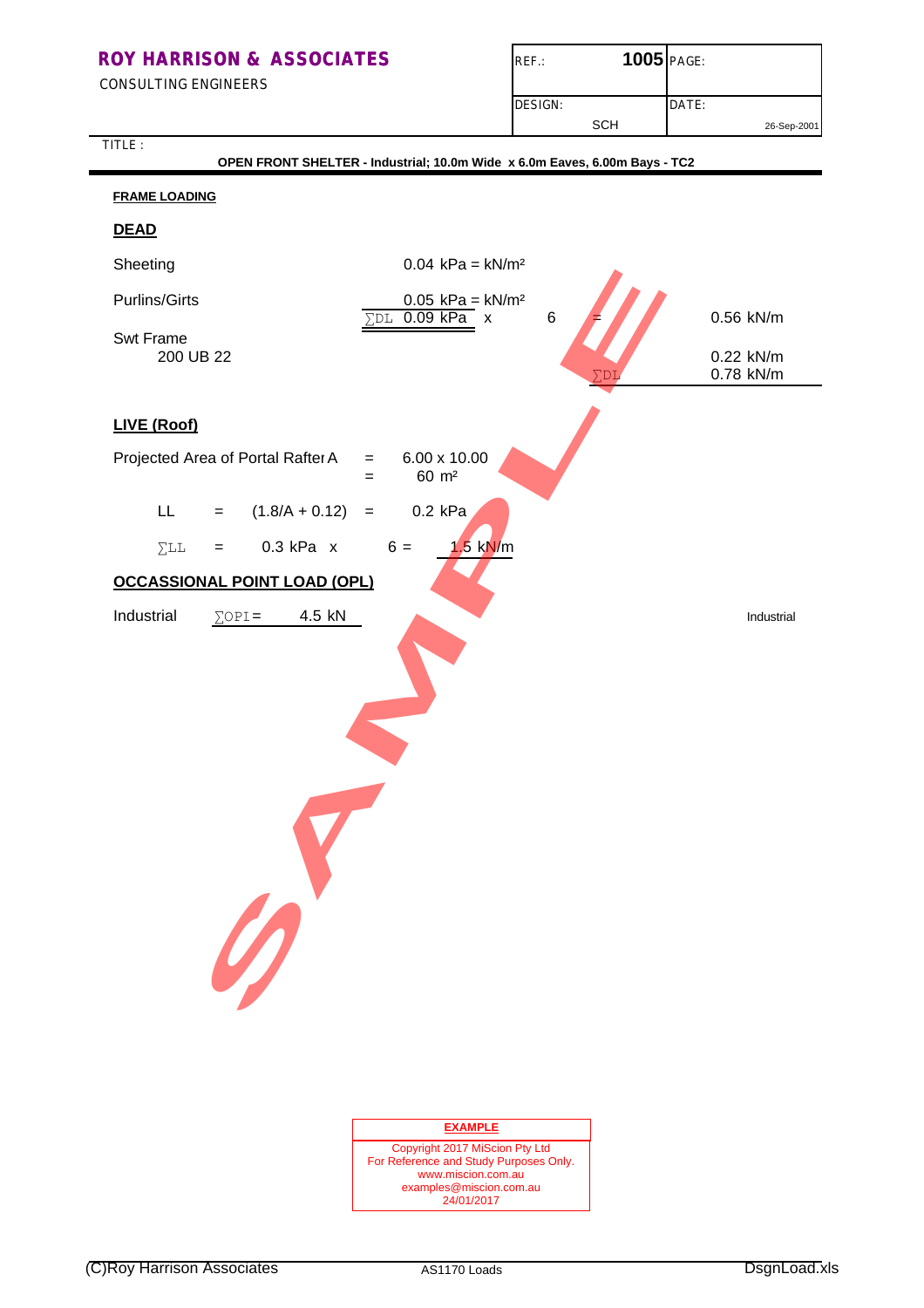**CONSULTING ENGINEERS**

| $REF$ :        | 1005 PAGE: |             |
|----------------|------------|-------------|
| <b>DESIGN:</b> |            | DATE:       |
|                | SCH        | 26-Sep-2001 |

ı

TITLE :

|                      |                                         |                     | OPEN FRONT SHELTER - Industrial; 10.0m Wide x 6.0m Eaves, 6.00m Bays - TC2 |                  |                       |                |                                                                          |             |
|----------------------|-----------------------------------------|---------------------|----------------------------------------------------------------------------|------------------|-----------------------|----------------|--------------------------------------------------------------------------|-------------|
|                      | <b>Singly Pitched Canopy {skillion}</b> |                     |                                                                            |                  |                       |                |                                                                          |             |
|                      | Alpha                                   | $3.0$ degrees =     |                                                                            | $0.05$ radians = |                       |                | 1 in 19.08                                                               |             |
|                      | <b>Building Eaves Hght</b>              |                     | 6 <sub>m</sub>                                                             |                  | <b>Building Span</b>  |                | 10.4 m                                                                   |             |
|                      | <b>Bay Spacing</b>                      |                     | 6 <sub>m</sub>                                                             |                  | Number of Bays        |                | 4                                                                        |             |
|                      | <b>Building Length</b>                  |                     | 24 m                                                                       |                  | Number of Columns     |                | 10                                                                       |             |
|                      | Region<br>A                             | $Vp =$              |                                                                            | $41$ m/s         |                       | $Vs =$         | 38 m/s                                                                   |             |
|                      | Location : Adelaide                     | $Vu =$              |                                                                            | 50 m/s           |                       | sensitivity    | {static analysis acceptable}                                             |             |
|                      | $b/d =$                                 | 2.31                | $d/b =$                                                                    | 0.43             | $h/d =$               | 0.58           |                                                                          |             |
|                      |                                         |                     |                                                                            |                  |                       |                |                                                                          |             |
|                      | $\mathbf{Q} = \mathbf{0}$               |                     |                                                                            |                  |                       | $Q = 90$       |                                                                          |             |
|                      | Wind Classification to AS1170           |                     |                                                                            |                  |                       |                | Wind Classification to AS1170                                            |             |
|                      | $h = ht =$                              |                     | 6.545 m                                                                    |                  |                       | $h = h b =$    | $6.545$ m                                                                |             |
|                      |                                         |                     |                                                                            |                  |                       |                |                                                                          |             |
|                      | Tcat                                    | 2 TC <sub>2.0</sub> |                                                                            |                  |                       | <b>Tcat</b>    | 2 TC <sub>2.0</sub>                                                      |             |
|                      | $M[z, cat] =$                           | 0.94                |                                                                            |                  |                       | $M[z, cat] =$  | 0.94                                                                     |             |
|                      | $M[s] =$                                | 1 <sub>N</sub>      |                                                                            |                  |                       | $M[s] =$       | 1 <sub>N</sub>                                                           |             |
|                      | $M[t] =$                                | T <sub>1</sub><br>1 |                                                                            |                  |                       | $M[t] =$       | T <sub>1</sub><br>1                                                      |             |
|                      | $M[i] =$                                | 1                   |                                                                            |                  |                       | $M[i] =$       | 1                                                                        |             |
| $directional$ M[d] = |                                         | 0.95                |                                                                            |                  |                       | $M[d] =$       | 0.95                                                                     |             |
|                      | Perm                                    |                     | Limit                                                                      |                  |                       |                | Perm                                                                     | Limit       |
|                      | $Vz =$                                  | 36.5                | 44.5 m/s                                                                   |                  |                       | $Vz =$         | 36.5                                                                     | 44.5 m/s    |
|                      |                                         |                     |                                                                            |                  |                       |                |                                                                          |             |
|                      | $qz =$                                  | 0.80                | 1.19 kPa                                                                   |                  |                       | $qz =$         | 0.80                                                                     | 1.19 kPa    |
|                      |                                         |                     |                                                                            |                  |                       |                |                                                                          |             |
|                      | Wind Classification to AS4055           |                     |                                                                            |                  |                       |                | Wind Classification to AS4055                                            |             |
|                      | N3                                      | <b>WP41, WU50</b>   |                                                                            |                  |                       | N3             | WP41, WU50                                                               |             |
|                      | $Vz =$                                  | 41                  | $50 \, \text{m/s}$                                                         |                  |                       | $Vz =$         | 41                                                                       | 50 m/s      |
|                      |                                         | 1.01                | $1.50$ kPa                                                                 |                  |                       |                | 1.01                                                                     | 1.50 kPa    |
|                      | $qz =$                                  |                     |                                                                            |                  |                       | $qz =$         |                                                                          |             |
|                      | <b>Design</b><br>AS1170                 |                     | Permissible                                                                |                  |                       | <b>Design</b>  | AS1170                                                                   | Permissible |
|                      | $Vz =$                                  | $36.5$ m/s          |                                                                            |                  |                       | $Vz =$         | $36.5$ m/s                                                               |             |
|                      | $qz =$                                  | 0.80 kPa            |                                                                            |                  |                       | $qz =$         | $0.80$ kPa                                                               |             |
|                      | $WZ =$                                  | 4.80 kN/m           |                                                                            |                  |                       | $WZ =$         | 4.80 kN/m                                                                |             |
|                      |                                         |                     |                                                                            |                  |                       |                |                                                                          |             |
|                      | $b =$                                   | 10.40 m             |                                                                            | $d =$            |                       | 24.00 m        |                                                                          |             |
|                      | local pressure extent $=$ 'a' $=$       |                     | min                                                                        |                  | 0.2 <sub>b</sub>      | =              | $2.08$ m                                                                 |             |
|                      |                                         |                     |                                                                            |                  | 0.2 <sub>d</sub>      |                |                                                                          |             |
|                      |                                         |                     |                                                                            | ht               |                       |                |                                                                          |             |
|                      |                                         |                     |                                                                            |                  |                       |                | <b>EXAMPLE</b>                                                           |             |
|                      | $a/2 =$                                 | $1.04 \, m$         |                                                                            |                  |                       |                |                                                                          |             |
|                      |                                         |                     |                                                                            |                  |                       |                | Copyright 2017 MiScion Pty Ltd<br>For Reference and Study Purposes Only. |             |
|                      |                                         |                     |                                                                            |                  |                       |                | www.miscion.com.au                                                       |             |
|                      | Length along Slope of Rafter =          |                     |                                                                            | 10.414 m         |                       |                | examples@miscion.com.au<br>24/01/2017                                    |             |
|                      | <b>Area Reduction Factors</b>           |                     |                                                                            |                  |                       |                |                                                                          |             |
|                      |                                         |                     |                                                                            |                  | <b>Tributary Area</b> |                |                                                                          |             |
|                      |                                         |                     |                                                                            |                  |                       | m <sup>2</sup> |                                                                          | Ka          |
|                      | <b>Rafter</b>                           |                     |                                                                            |                  |                       |                |                                                                          |             |
|                      | Aligned                                 |                     |                                                                            |                  |                       | 62.49          | fullspan                                                                 | 0.85        |
|                      |                                         |                     | 10.414 x 6.000                                                             | $=$              |                       |                |                                                                          |             |
|                      | Projected                               |                     | 10.400 x 6.000                                                             | $=$              |                       | 62.40          |                                                                          | 0.85        |
|                      | Column                                  |                     |                                                                            |                  |                       |                |                                                                          |             |
|                      | Aligned                                 |                     | $6.000 \times 6.000$                                                       | $=$              |                       | 36.00          |                                                                          | 0.89        |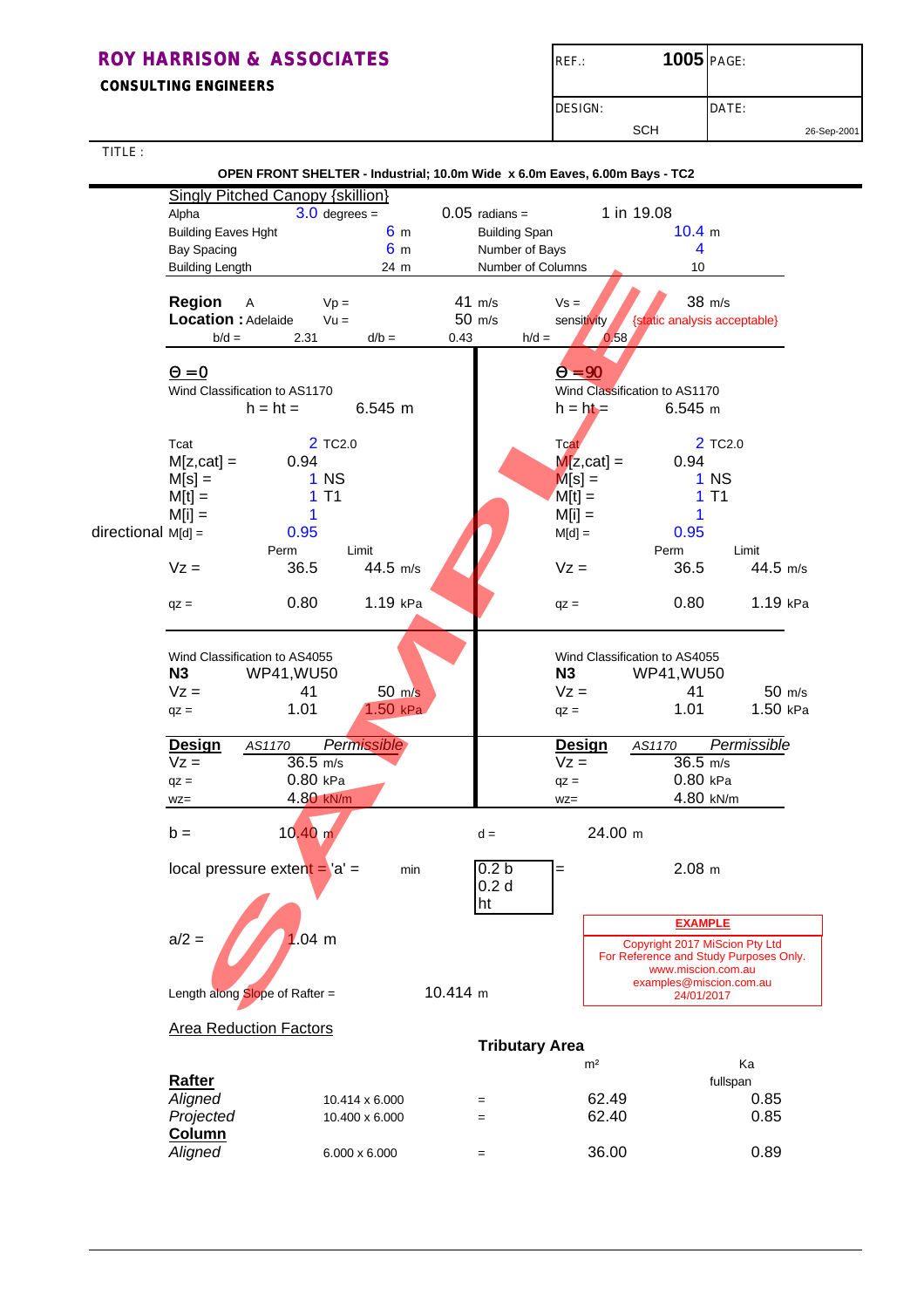## **ROY HARRISON & ASSOCIATES** REF.: **1005** PAGE:  **CONSULTING ENGINEERS** DESIGN: DATE: SCH 26-Sep-2001

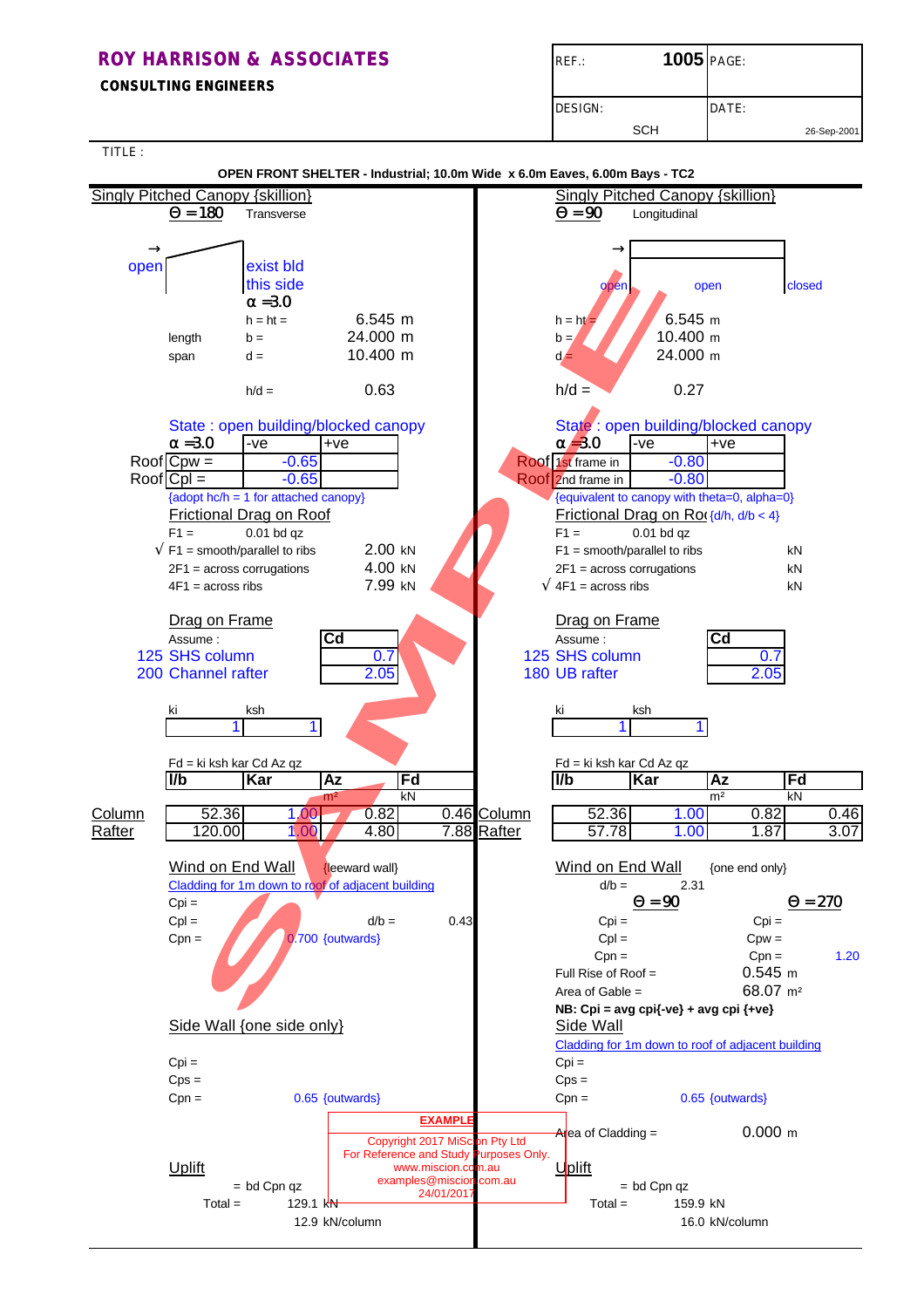| <b>ROY HARRISON &amp; ASSOCIATES</b><br><b>CONSULTING ENGINEERS</b> | <b>1005</b> PAGE:<br>$REF$ : |             |
|---------------------------------------------------------------------|------------------------------|-------------|
|                                                                     | DESIGN:<br><b>SCH</b>        | DATE:       |
| _____                                                               |                              | 26-Sep-2001 |

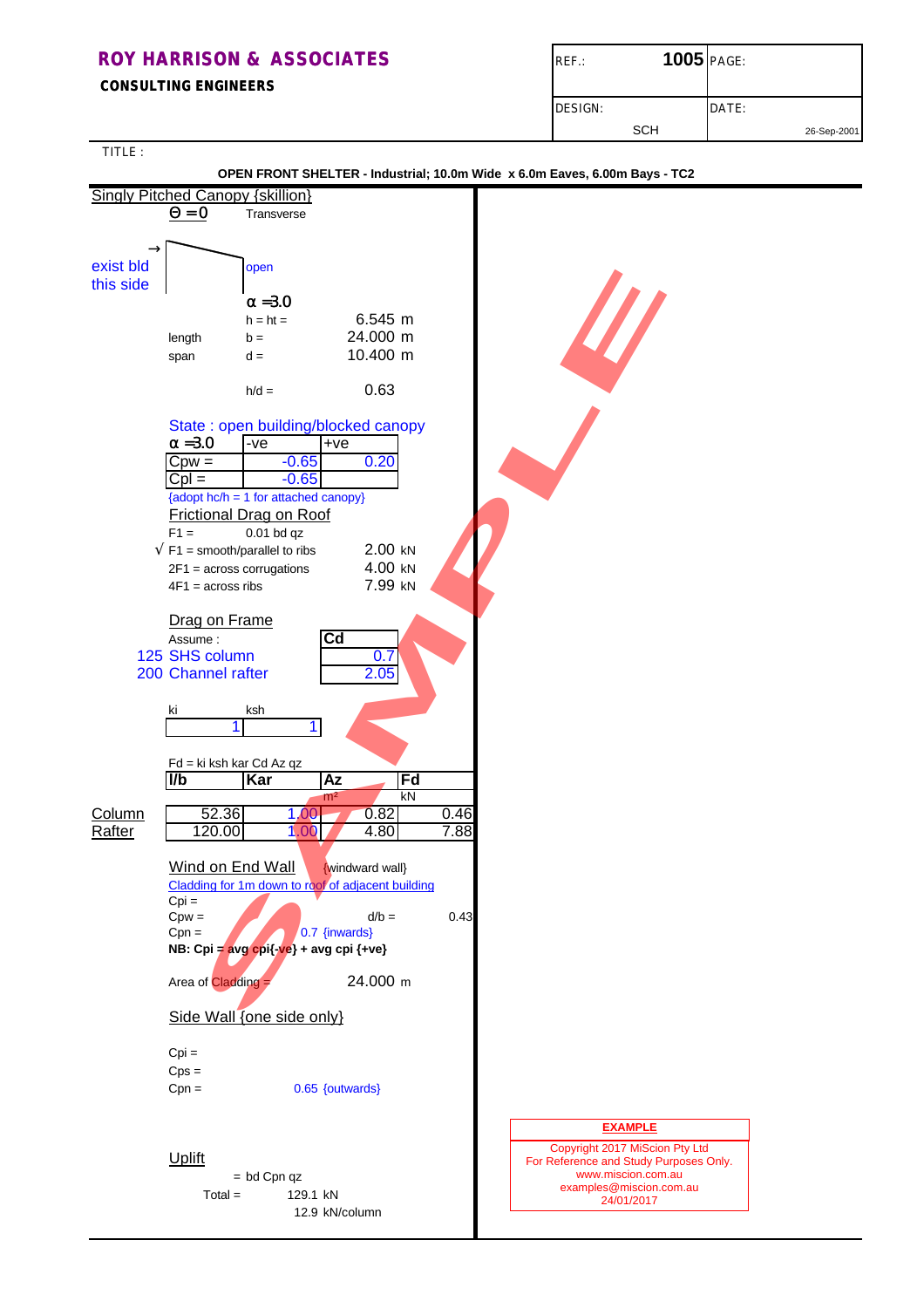**CONSULTING ENGINEERS**

| $REF$ .: | 1005 PAGE: |             |
|----------|------------|-------------|
| DESIGN:  |            | DATE:       |
|          | SCH        | 26-Sep-2001 |

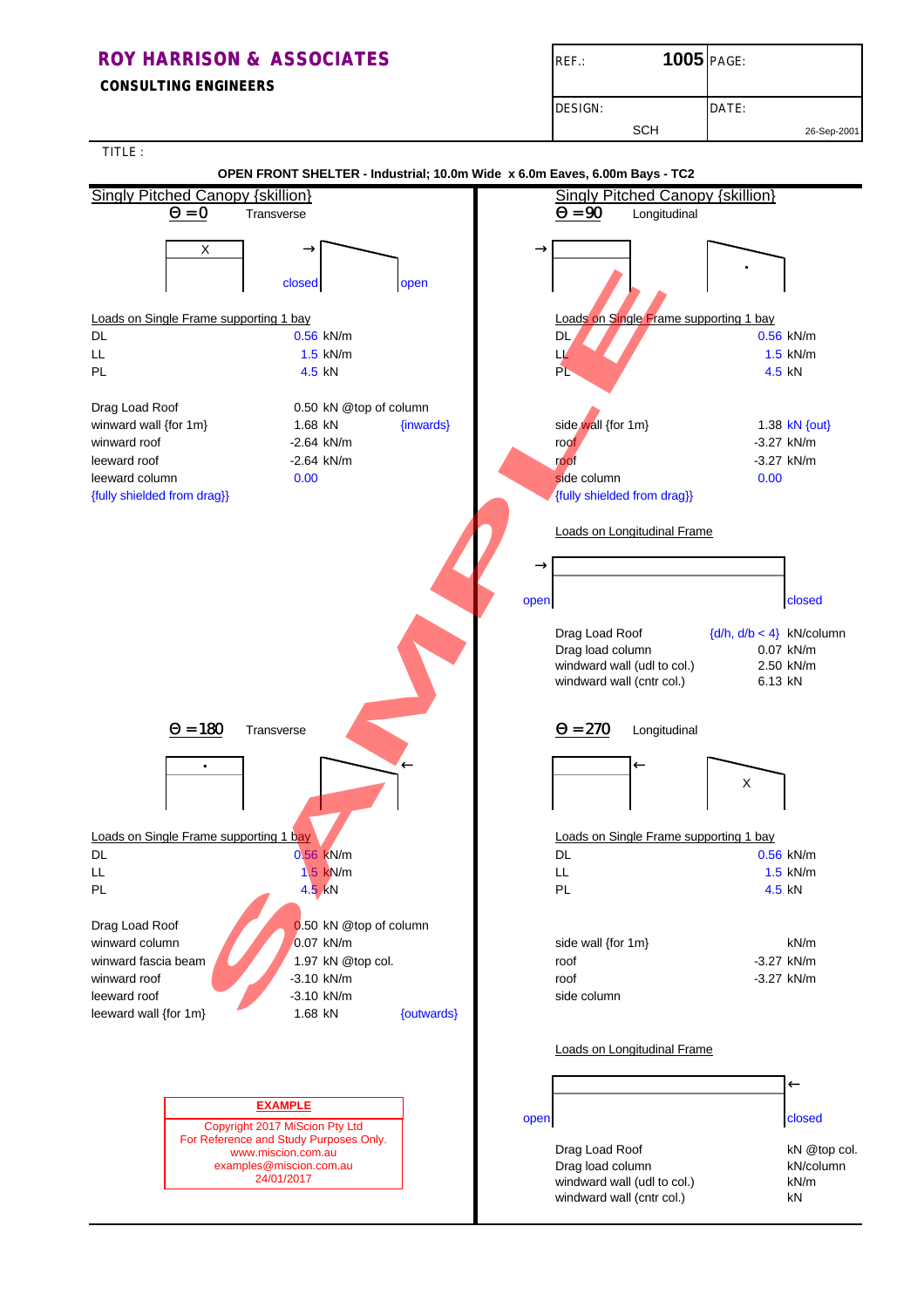**CONSULTING ENGINEERS**

| $REF$ : | 1005 PAGE: |             |
|---------|------------|-------------|
| DESIGN: |            | DATE:       |
|         | SCH        | 26-Sep-2001 |

TITLE :

|                                            | : OPEN FRONT SHELTER - Industrial; 10.0m Wide x 6.0m Eaves, 6.00m Bays - TC2 |                                                                           |      |                      |                |                       |                |                      |         |            |         |
|--------------------------------------------|------------------------------------------------------------------------------|---------------------------------------------------------------------------|------|----------------------|----------------|-----------------------|----------------|----------------------|---------|------------|---------|
| Reference AS1170.2 - 1989 SAA LOADING CODE |                                                                              |                                                                           |      |                      |                |                       |                |                      |         |            |         |
| <b>WIND LOADS</b>                          |                                                                              | - Determination of UDL's equivalent to Local Loadings for Simple Supports |      |                      |                |                       |                |                      |         |            |         |
| <b>PURLINS</b><br><b>ROOF</b>              |                                                                              |                                                                           |      |                      |                |                       |                |                      |         |            |         |
|                                            |                                                                              | 'a'/2 local area extent                                                   |      | $kl = 2.0$           |                | 'a' local area extent |                |                      |         | $kl = 1.5$ |         |
|                                            | WIND                                                                         | $-0.65$                                                                   |      |                      |                | <b>WIND</b>           | $-0.65/2$      |                      |         |            |         |
|                                            | $\rightarrow$                                                                | <u> 111111</u>                                                            |      | $-0.65 + 0.00$       |                | $\rightarrow$         | <b>TTTTTT</b>  | $-0.65 + 0.00$       |         |            |         |
|                                            | $\Theta = 0$ $^{\circ}$                                                      | TTTTTTTTTTTTTTTTTT                                                        |      |                      |                | $\Theta = 0$          |                |                      |         |            |         |
|                                            |                                                                              |                                                                           |      |                      |                |                       |                |                      |         |            |         |
| {span}                                     | a                                                                            | b {'a'/2}                                                                 | x1   | L-x1                 |                | a                     | $b$ {'a'}      | x1                   |         | L-x1       |         |
| dist.                                      | 6<br>2.50                                                                    |                                                                           |      | 3.00                 | 3.00           | 2.00                  |                | $\overline{2}$       | 3.00    |            | 3.00    |
| dist <sup>2</sup>                          | 36.00<br>6.25                                                                | 1.00                                                                      |      |                      |                | 4.00                  | 4.00           |                      |         |            |         |
|                                            |                                                                              |                                                                           | kN/m | kN                   |                |                       |                | kN/m                 |         | kN         |         |
|                                            | w1 full                                                                      |                                                                           |      | $-0.65$              | $-3.90$        |                       |                |                      | $-0.65$ |            | $-3.90$ |
|                                            | w2 partial                                                                   |                                                                           |      | $-0.65$              | $-0.65$        |                       |                |                      | $-0.33$ |            | $-0.65$ |
|                                            |                                                                              | $\Sigma =$                                                                |      | $-1.30$              | $-4.55$        |                       | $\Sigma =$     |                      | $-0.98$ |            | $-4.55$ |
|                                            |                                                                              |                                                                           |      |                      |                |                       |                |                      |         |            |         |
| Partial Load Occuring At                   |                                                                              | Moment                                                                    |      | <b>End Reactions</b> |                |                       | Moment         | <b>End Reactions</b> |         |            |         |
| Centre of Span                             |                                                                              | M[max]                                                                    | Ra   | <b>Rb</b>            |                |                       | M[max]         | Ra                   |         | <b>Rb</b>  |         |
|                                            |                                                                              | kNm                                                                       | kN   | kN                   |                |                       | kNm            | kN                   |         | kN         |         |
| full                                       |                                                                              | $-2.93$                                                                   |      | $-1.95$              | $-1.95$        |                       | $-2.93$        |                      | $-1.95$ |            | $-1.95$ |
| partial at Centre                          | <b>MM</b>                                                                    | $-0.89$                                                                   |      | $-0.33$              | $-0.33$        |                       | $-0.81$        |                      | $-0.33$ |            | $-0.33$ |
|                                            | $\Sigma =$                                                                   | $-3.82$                                                                   |      | $-2.28$              | $-2.28$        |                       | $-3.74$        |                      | $-2.28$ |            | $-2.28$ |
| Equiv UDL:                                 | $Cp_n$                                                                       | $-0.85$                                                                   |      |                      |                |                       | $-0.83$        |                      |         |            |         |
|                                            |                                                                              |                                                                           |      |                      |                |                       |                |                      |         |            |         |
| Partial Load Occuring At                   |                                                                              | Moment                                                                    |      | <b>End Reactions</b> |                |                       | Moment         | <b>End Reactions</b> |         |            |         |
| End of Span                                |                                                                              | M[max]                                                                    | Ra   | R <sub>b</sub>       |                |                       | M[max]         | Ra                   |         | <b>Rb</b>  |         |
|                                            |                                                                              | kNm                                                                       | kN   | <b>kN</b>            |                |                       | kNm            | kN                   |         | kN         |         |
| full                                       |                                                                              | $-2.93$                                                                   |      | $-1.95$              | $-1.95$        |                       | $-2.93$        |                      | $-1.95$ |            | $-1.95$ |
| partial at end                             | ↑↑↑                                                                          | $-0.27$                                                                   |      | $-0.60$              | $-0.05$        |                       | $-0.45$        |                      | $-0.54$ |            | $-0.11$ |
|                                            | $\Sigma =$                                                                   | $-3.20$                                                                   |      | $-2.55$              | $-2.00$        |                       | $-3.38$        |                      | -2.49   |            | $-2.06$ |
| Equiv UDL:                                 | $Cp_n =$                                                                     | $-0.71$                                                                   |      |                      |                |                       | $-0.75$        |                      |         |            |         |
|                                            |                                                                              |                                                                           |      |                      |                |                       |                |                      |         |            |         |
| MAX Equiv UDL:                             | $Cp_n =$                                                                     | $-0.85$                                                                   |      |                      |                |                       | $-0.83$        |                      |         |            |         |
|                                            |                                                                              |                                                                           |      |                      |                |                       |                |                      |         |            |         |
|                                            |                                                                              | a'/2 local area extent                                                    |      | $kl = 2.0$           |                | 'a' local area extent |                |                      |         | $kl = 1.5$ |         |
|                                            | WIND                                                                         | $-0.80$                                                                   |      |                      |                | <b>WIND</b>           | $-0.8/2$       |                      |         |            |         |
|                                            | $\rightarrow$                                                                | <u> 111111</u>                                                            |      | $-0.80 + 0.0$        |                | $\rightarrow$         | <u> 111111</u> | $-0.80 + 0.0$        |         |            |         |
|                                            | $0 = 90$ °                                                                   |                                                                           |      |                      |                | $\Theta = 90$ °       |                |                      |         |            |         |
|                                            |                                                                              |                                                                           | kN/m | kN                   |                |                       |                | kN/m                 |         | kN         |         |
|                                            | w1 full                                                                      |                                                                           |      | $-0.80$              | $-4.8$         |                       |                |                      | $-0.80$ |            | $-4.8$  |
|                                            | w <sub>2</sub> partial                                                       |                                                                           |      | $-0.8$               | $-0.80$        |                       |                |                      | $-0.4$  |            | $-0.8$  |
|                                            |                                                                              | $\Sigma =$                                                                |      | $-1.60$              | $-5.60$        |                       | $\Sigma =$     |                      | $-1.20$ |            | $-5.60$ |
|                                            |                                                                              |                                                                           |      |                      |                |                       |                |                      |         |            |         |
| Partial Load Occuring At                   |                                                                              | Moment                                                                    |      | <b>End Reactions</b> |                |                       | Moment         | <b>End Reactions</b> |         |            |         |
| End of Span                                |                                                                              | M[max]                                                                    | Ra   | <b>Rb</b>            |                |                       | M[max]         | Ra                   |         | <b>Rb</b>  |         |
|                                            |                                                                              | kNm                                                                       | kN   | kN                   |                |                       | kNm            | kN                   |         | kN         |         |
| full                                       |                                                                              | $-3.60$                                                                   |      | $-2.40$              | $-2.40$        |                       | $-3.60$        |                      | $-2.40$ |            | $-2.40$ |
| partial at end                             | $\uparrow \uparrow \uparrow$                                                 | $-0.34$                                                                   |      | $-0.73$              | $-0.07$        |                       | $-0.56$        |                      | $-0.67$ |            | $-0.13$ |
|                                            | $\Sigma$ =                                                                   | $-3.94$                                                                   |      | $-3.13$              | $-2.47$        |                       | $-4.16$        |                      | $-3.07$ |            | $-2.53$ |
| Equiv UDL:                                 | $Cp_n =$                                                                     | $-0.87$                                                                   |      |                      |                |                       | $-0.92$        |                      |         |            |         |
|                                            |                                                                              |                                                                           |      |                      |                |                       |                |                      |         |            |         |
|                                            |                                                                              |                                                                           |      |                      | <b>EXAMPLE</b> |                       |                |                      |         |            |         |
|                                            |                                                                              |                                                                           |      |                      |                |                       |                |                      |         |            |         |

#### Copyright 2017 MiScion Pty Ltd For Reference and Study Purposes Only. www.miscion.com.au examples@miscion.com.au 24/01/2017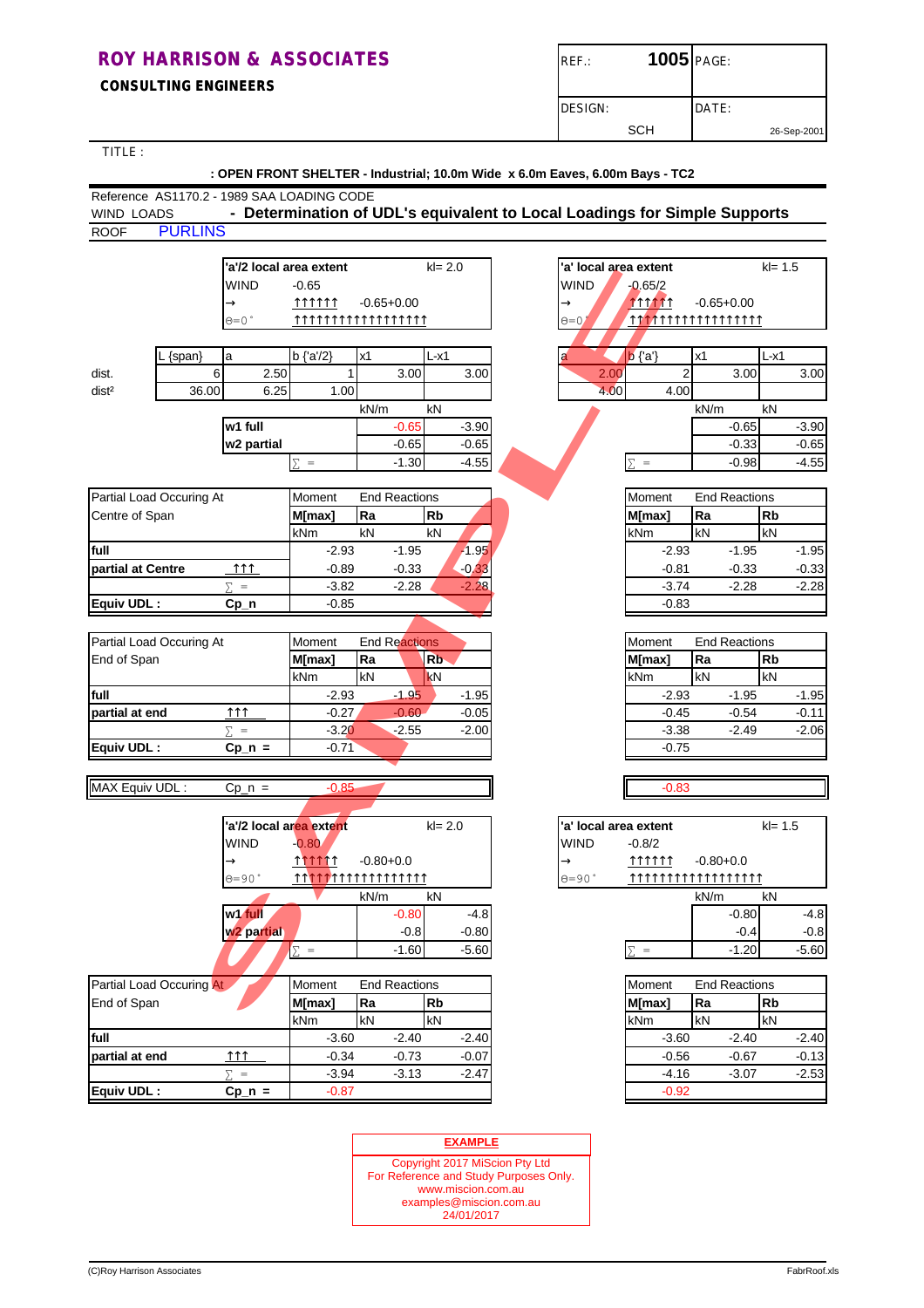**CONSULTING ENGINEERS**

| $REF$ :        | 1005 PAGE: |       |             |
|----------------|------------|-------|-------------|
| <b>DESIGN:</b> |            | DATE: |             |
|                | <b>SCH</b> |       | 28-Sep-2001 |

TITLE :

|                                         |                            | OPEN FRONT SHELTER - Industrial; 10.0m Wide x 6.0m Eaves, 6.00m Bays - TC2 |                                        |                                                                                                                        |                                                                                                                                                      |                                                         |                                                   |                                                                     |                                   |
|-----------------------------------------|----------------------------|----------------------------------------------------------------------------|----------------------------------------|------------------------------------------------------------------------------------------------------------------------|------------------------------------------------------------------------------------------------------------------------------------------------------|---------------------------------------------------------|---------------------------------------------------|---------------------------------------------------------------------|-----------------------------------|
| <b>PURLINS</b><br><b>Wind Pressures</b> |                            | { Limit State }                                                            |                                        |                                                                                                                        |                                                                                                                                                      | span $=$                                                | 6000                                              | $Int =$<br>$Edge =$                                                 | 1600 c/c<br>1200 c/c              |
| $dwe =$<br><b>END WIND</b>              |                            | distance from windward edge                                                | $qz = 1.19[kPa]$                       |                                                                                                                        | $a = local pressure extent$<br>${thea = 90}$                                                                                                         |                                                         |                                                   |                                                                     |                                   |
| { dwe<br>{ dwe<br>{ dwe                 | $\leq$<br>$\leq$<br>$\geq$ | 1.000 m = $a/2$ }<br>$2.000 m = a$<br>$2.000 m = a$                        |                                        | Cpn<br>$-0.87$<br>$-0.92$<br>$-0.80$                                                                                   | X<br>X<br>$\mathsf{x}$                                                                                                                               | <u>qz</u><br>$1.19$ [ $kPa$ ]<br>1.19[kPa]<br>1.19[kPa] | $=$<br>$=$                                        | -1.04[kPa] <b> </b> ↑<br>-1.10[kPa] <sup>1</sup><br>-0.95[kPa] ↑    |                                   |
| <b>SIDE WIND</b>                        |                            |                                                                            | $qz = 1.19[kPa]$                       |                                                                                                                        | ${thea = 0}$                                                                                                                                         |                                                         |                                                   |                                                                     |                                   |
| { dwe<br>{ dwe<br>{ dwe                 | $\leq$<br>$\leq$<br>$\geq$ | 1.000 m = $a/2$ }<br>$2.000 m = a$<br>$2.000 m = a$                        |                                        | Cpn<br>$-0.85$<br>$-0.83$<br>$-0.65$                                                                                   | X.<br>x<br>$\mathbf{X}$                                                                                                                              | az<br>$1.19$ [kPa] =<br>$1.19$ [kPa] =<br>$1.19[kPa] =$ |                                                   | -1.01[kPa] <b> </b> 1<br>-0.99[kPa] 1<br>$-0.77$ [kPa] <sup>1</sup> |                                   |
|                                         |                            | Forces                                                                     | $+$ $\overline{\phantom{0}}$           |                                                                                                                        |                                                                                                                                                      | $\cdot \downarrow$                                      |                                                   |                                                                     |                                   |
|                                         |                            | Spacing<br>m                                                               | Area<br>m <sup>2</sup>                 | Wind<br>kPa                                                                                                            | kPa                                                                                                                                                  | kPa                                                     | Live Load Sheeting   Purlin swt Resultant<br>kN/m | $w^*$ = $kG+ kQ$<br>kN/m                                            |                                   |
| <b>Internal</b>                         | Inwards                    | 1.600                                                                      | 9.60                                   |                                                                                                                        | $-0.31$                                                                                                                                              | $-0.04$                                                 | $-0.06$                                           |                                                                     | $-0.89 \text{ to } \kappa$        |
|                                         | Outwards                   | 1.600                                                                      |                                        | 0.95                                                                                                                   |                                                                                                                                                      | $-0.04$                                                 | $-0.06$                                           |                                                                     | 1.43 $\text{C}$                   |
| <b>Edge</b><br>a                        | Inwards<br>Outwards        | 1.400<br>1.400                                                             | 8.40                                   | 1.10                                                                                                                   | $-0.33$                                                                                                                                              | $-0.04$<br>$-0.04$                                      | $-0.06$<br>$-0.06$                                |                                                                     | $-0.84$ $\sqrt{0K}$<br>$1.45$ Tok |
| <b>Edge</b>                             | Inwards                    | 1.200                                                                      | 7.20                                   |                                                                                                                        | $-0.37$                                                                                                                                              | $-0.04$                                                 | $-0.06$                                           |                                                                     | $-0.80\ \text{JOK}$               |
| a/2                                     | Outwards                   | 1.200                                                                      |                                        | 1.04                                                                                                                   |                                                                                                                                                      | $-0.04$                                                 | $-0.06$                                           |                                                                     | 1.17 $\text{C}$                   |
|                                         | ADOPT;<br>Lysaght          | C15019<br>Spacing                                                          | <b>PURLINS</b><br>2-Span               | 1-Bridge per Span                                                                                                      | $@$ 1200 c/c {for distance < 1000 from edges}<br>@ 1400 c/c {for 1000 < distance from edges < 2000}<br>$@$ 1600 c/c {for distance > 2000 from edges} |                                                         |                                                   |                                                                     |                                   |
|                                         |                            | @6000mm<br>from Lysaght Limit State Capacity Tables                        |                                        | $w(IN) =$<br>$w(OUT) =$                                                                                                |                                                                                                                                                      | $1.92$ kN/m<br>1.90 kN/m                                |                                                   |                                                                     |                                   |
|                                         |                            | Axial Reserve Eaves and Ridge                                              | For Reference and Study Purposes Only. | <b>EXAMPLE</b><br>Copyright 2017 MiScion Pty Ltd<br>www.miscion.com.au<br>examples@miscion.com.au<br><b>24X01/2017</b> |                                                                                                                                                      |                                                         | simplified procedure BHP/Lysaght                  |                                                                     |                                   |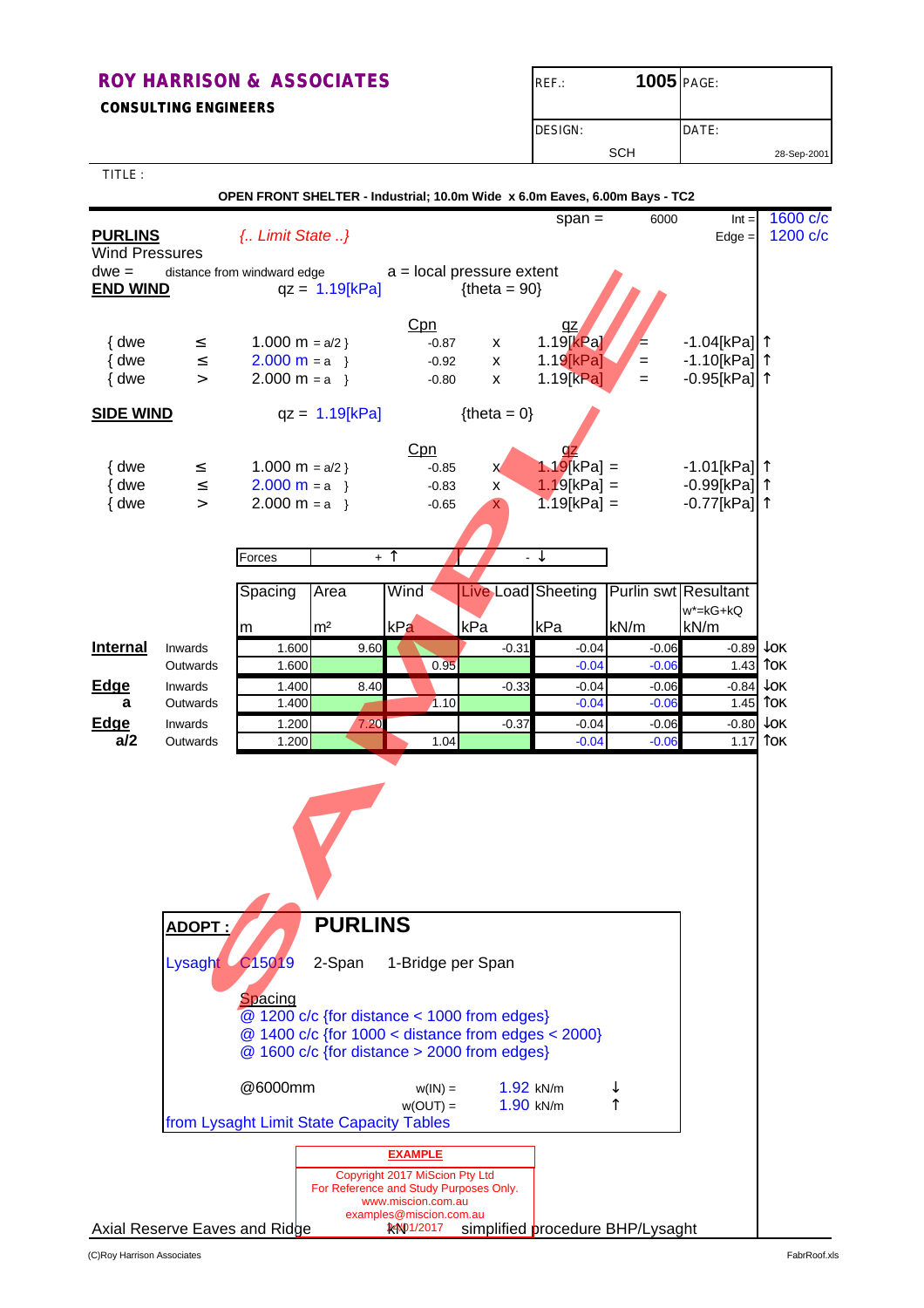#### **CONSULTING ENGINEERS**

| $REF$ :        | 1005 PAGE: |       |             |
|----------------|------------|-------|-------------|
| <b>DESIGN:</b> | <b>SCH</b> | DATE: | 27-Sep-2001 |

TITLE :

#### **OPEN FRONT SHELTER - Industrial; 10.0m Wide x 6.0m Eaves, 6.00m Bays - TC2**

#### **Reference AS1170.2 - 1989 SAA LOADING CODE**

**WIND LOADS - Determination of UDL's equivalent to Local Loadings for Simple Supports WALL GIRTS**

| <b>Windward Wall</b>            |                              | 'a'/2 local area extent |                            | $kl = 1.25$ |                        |                         |                      |            |
|---------------------------------|------------------------------|-------------------------|----------------------------|-------------|------------------------|-------------------------|----------------------|------------|
|                                 | <b>WIND</b>                  | 0.70/4                  |                            |             |                        |                         |                      |            |
|                                 |                              | 111111                  |                            |             |                        |                         |                      |            |
|                                 | $\rightarrow$                |                         | $0.70 + 0.50$              |             |                        |                         |                      |            |
|                                 | $0 = 90$ °                   |                         | TTTTTTTTTTTTTTTTTTT        |             |                        |                         |                      |            |
| {span}                          | la                           | b {'a'/2}               | <b>x1</b>                  | $L-x1$      |                        |                         |                      |            |
| dist.                           | 5.2<br>2.10                  | 1                       | 2.60                       | 2.60        |                        |                         |                      |            |
| 27.04<br>dist <sup>2</sup>      | 4.41                         | 1.00                    |                            |             |                        |                         |                      |            |
|                                 |                              |                         |                            |             |                        |                         |                      |            |
|                                 |                              |                         | kN/m                       | kN          |                        |                         |                      |            |
|                                 | w1 full                      |                         | 1.2                        | 6.24        |                        |                         |                      |            |
|                                 | w2 partial                   |                         | 0.175                      | 0.175       |                        |                         |                      |            |
|                                 |                              |                         | $\equiv$                   | 6.42        |                        |                         |                      |            |
|                                 |                              |                         |                            |             |                        |                         |                      |            |
| <b>Partial Load Occuring At</b> |                              | Moment                  | <b>End Reactions</b>       |             |                        |                         |                      |            |
| <b>Centre of Span</b>           |                              | M[max]                  | Ra                         | <b>Rb</b>   |                        |                         |                      |            |
|                                 |                              | kNm                     | kN                         | kN          |                        |                         |                      |            |
| full                            |                              | 4.06                    | 3.12                       | 3.12        |                        |                         |                      |            |
| partial at Centre               | $\uparrow \uparrow \uparrow$ | 0.21                    | 0.09                       | 0.09        |                        |                         |                      |            |
|                                 | $S =$                        | 4.26                    | 3.21                       | 3.21        |                        |                         |                      |            |
| Equiv UDL:                      | Cp_n                         | 1.26                    |                            |             |                        |                         |                      |            |
|                                 |                              |                         |                            |             |                        |                         |                      |            |
| <b>Side Walls</b>               |                              | a'/2 local area extent  |                            | $kl = 2.00$ |                        | 'a' local area extent   |                      | $kl = 1.5$ |
|                                 | <b>WIND</b>                  | 0.65                    |                            |             | <b>WIND</b>            | 0.65/2                  |                      |            |
|                                 | $\rightarrow$                | 111111                  | $0.65 + 0.0$               |             | $\rightarrow$          | <u> 111111 </u>         | $0.65 + 0.0$         |            |
|                                 | $\Theta = 0$ $\degree$       |                         | <b>TTTTTTTTTTTTTTTTTTT</b> |             | $\Theta = 0$ $\degree$ |                         | TTTTTTTTTTTTTTTTTTT  |            |
|                                 |                              |                         |                            |             |                        |                         |                      |            |
|                                 |                              |                         |                            |             | a                      | $b {a}$                 |                      |            |
|                                 |                              |                         |                            |             |                        | 1.60<br>2               |                      |            |
|                                 |                              |                         |                            |             |                        | 2.56<br>4.00            |                      |            |
|                                 |                              |                         |                            |             |                        |                         |                      |            |
|                                 |                              |                         | kN/m                       | kN          |                        |                         | kN/m                 | kN         |
|                                 | w1 full                      |                         | 0.65                       | 3.38        |                        |                         | 0.65                 | 3.38       |
|                                 | w2 partial                   |                         | 0.65                       | 0.65        |                        |                         | 0.325                | 0.65       |
|                                 |                              |                         |                            | 4.03        |                        | $\qquad \qquad =$<br>Σ. |                      | 4.03       |
|                                 |                              |                         |                            |             |                        |                         |                      |            |
| <b>Partial Load Occuring At</b> |                              | <b>Moment</b>           | <b>End Reactions</b>       |             |                        | Moment                  | <b>End Reactions</b> |            |
| <b>End of Span</b>              |                              | M[max]                  | Ra                         | <b>Rb</b>   |                        | M[max]                  | Ra                   | <b>Rb</b>  |
|                                 |                              | kNm                     | kN                         | kN          |                        | kNm                     | kN                   | kN         |
| full                            |                              | 2.20                    | 1.69                       | 1.69        |                        | 2.20                    | 1.69                 | 1.69       |
| partial at end                  | TM_                          | 0.27                    | 0.59                       | 0.06        |                        | 0.42                    | 0.53                 | 0.13       |
|                                 | Σ.                           | 2.46                    | 2.28                       | 1.75        |                        | 2.62                    | 2.22                 | 1.82       |
| <b>Equiv UDL:</b>               | $Cp_n =$                     | 0.73                    |                            |             |                        | 0.78                    |                      |            |

| <b>EXAMPLE</b>                                                                                                                          |  |
|-----------------------------------------------------------------------------------------------------------------------------------------|--|
| Copyright 2017 MiScion Pty Ltd<br>For Reference and Study Purposes Only.<br>www.miscion.com.au<br>examples@miscion.com.au<br>24/01/2017 |  |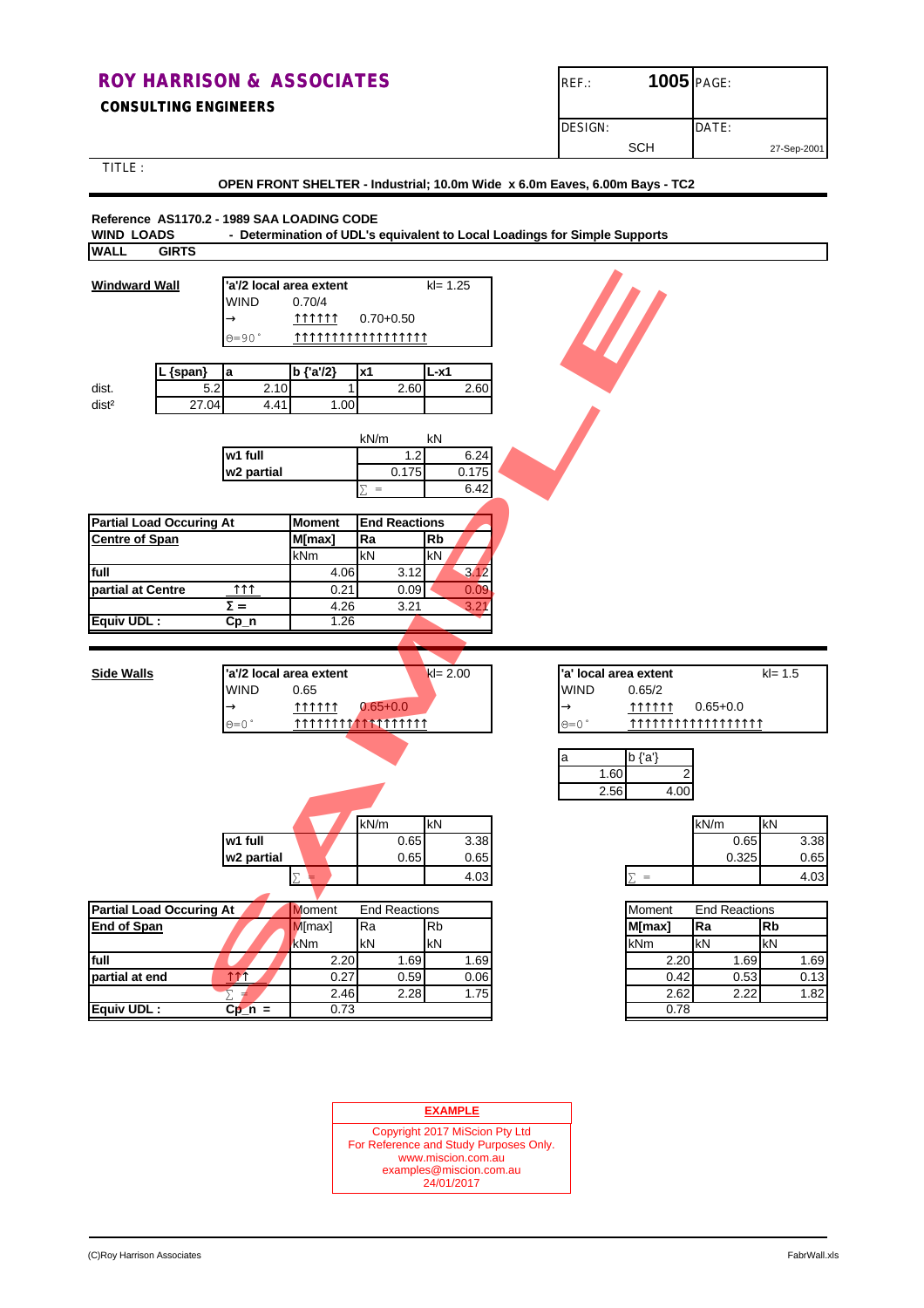**CONSULTING ENGINEERS**

| $REF$ : | 1005       | PAGE: |           |
|---------|------------|-------|-----------|
| DESIGN: |            | DATE: |           |
|         | <b>SCH</b> |       | 27-Sep-01 |

TITLE :

 **OPEN FRONT SHELTER - Industrial; 10.0m Wide x 6.0m Eaves, 6.00m Bays - TC2**

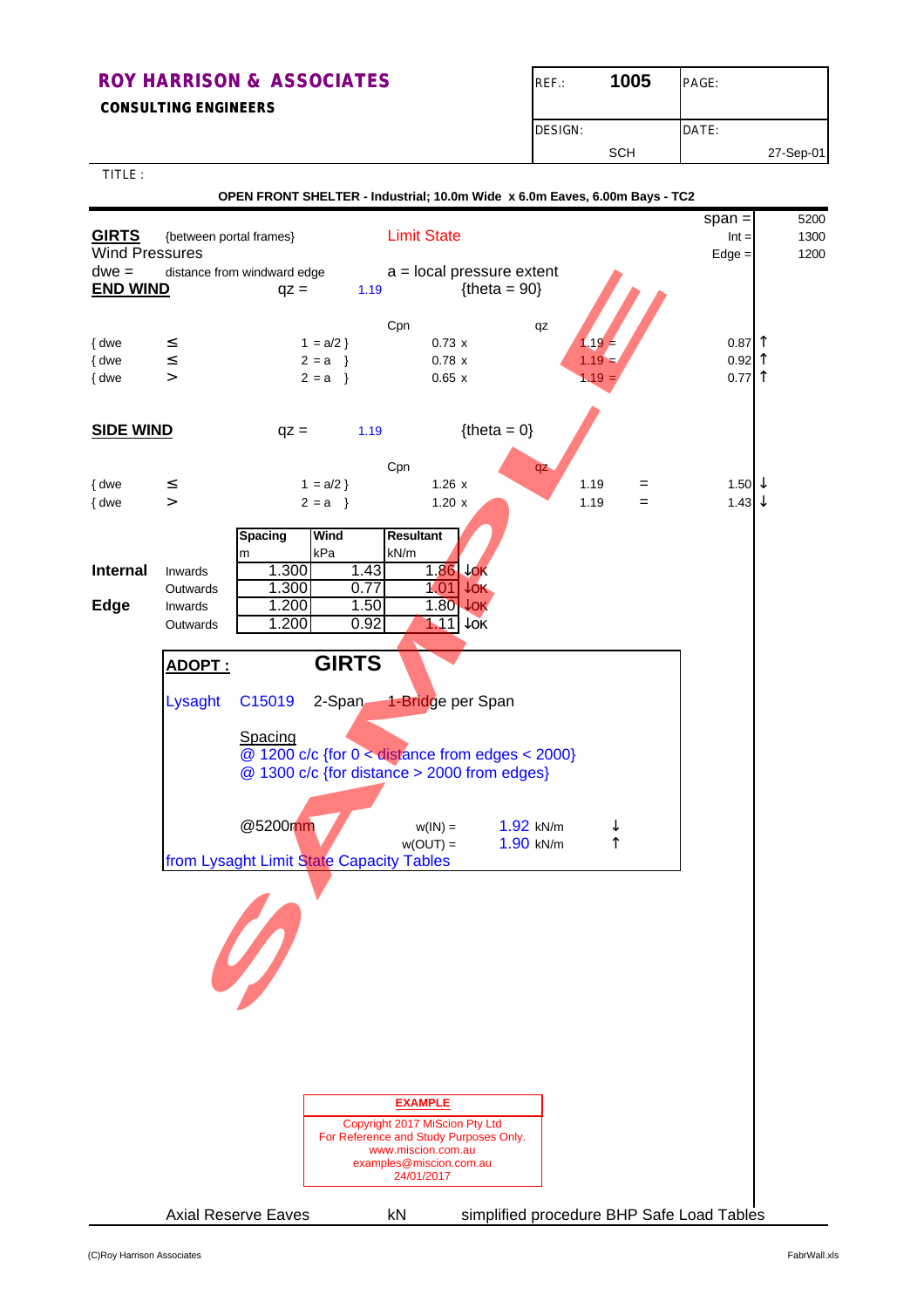

Microstran [V7.00.02] E:\USERS\Rh&a\Projects\C1005\RptPages\c1005\_f2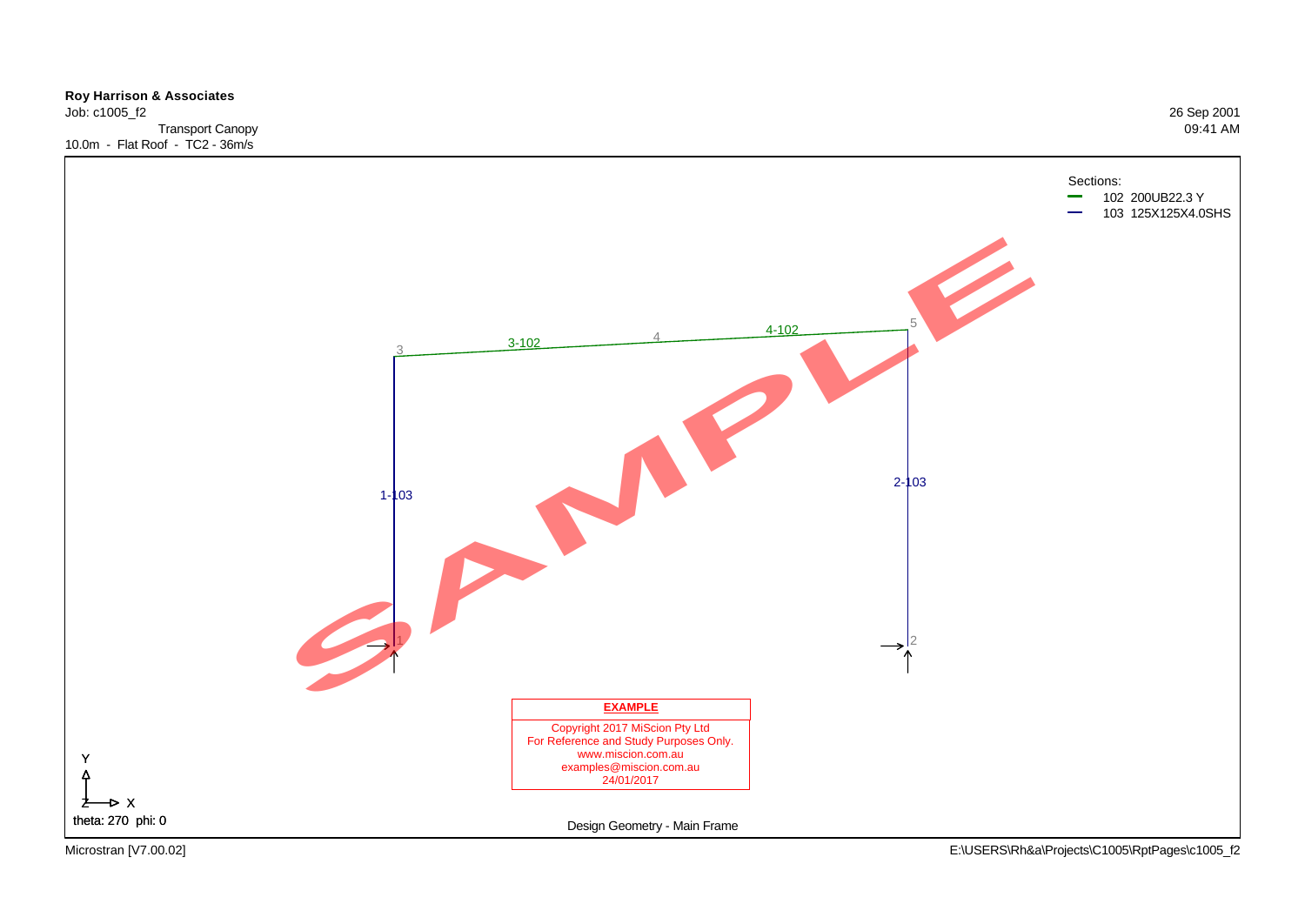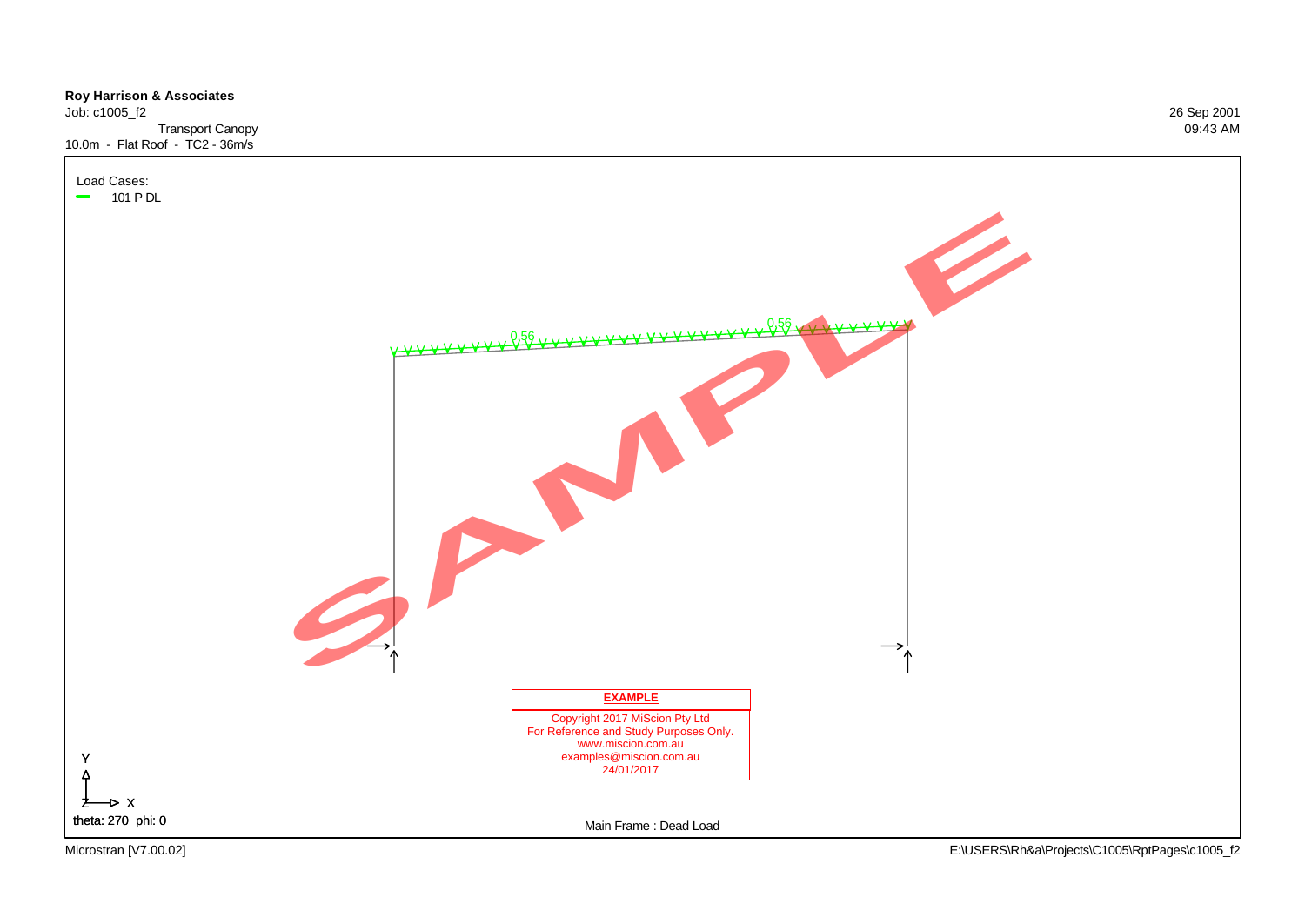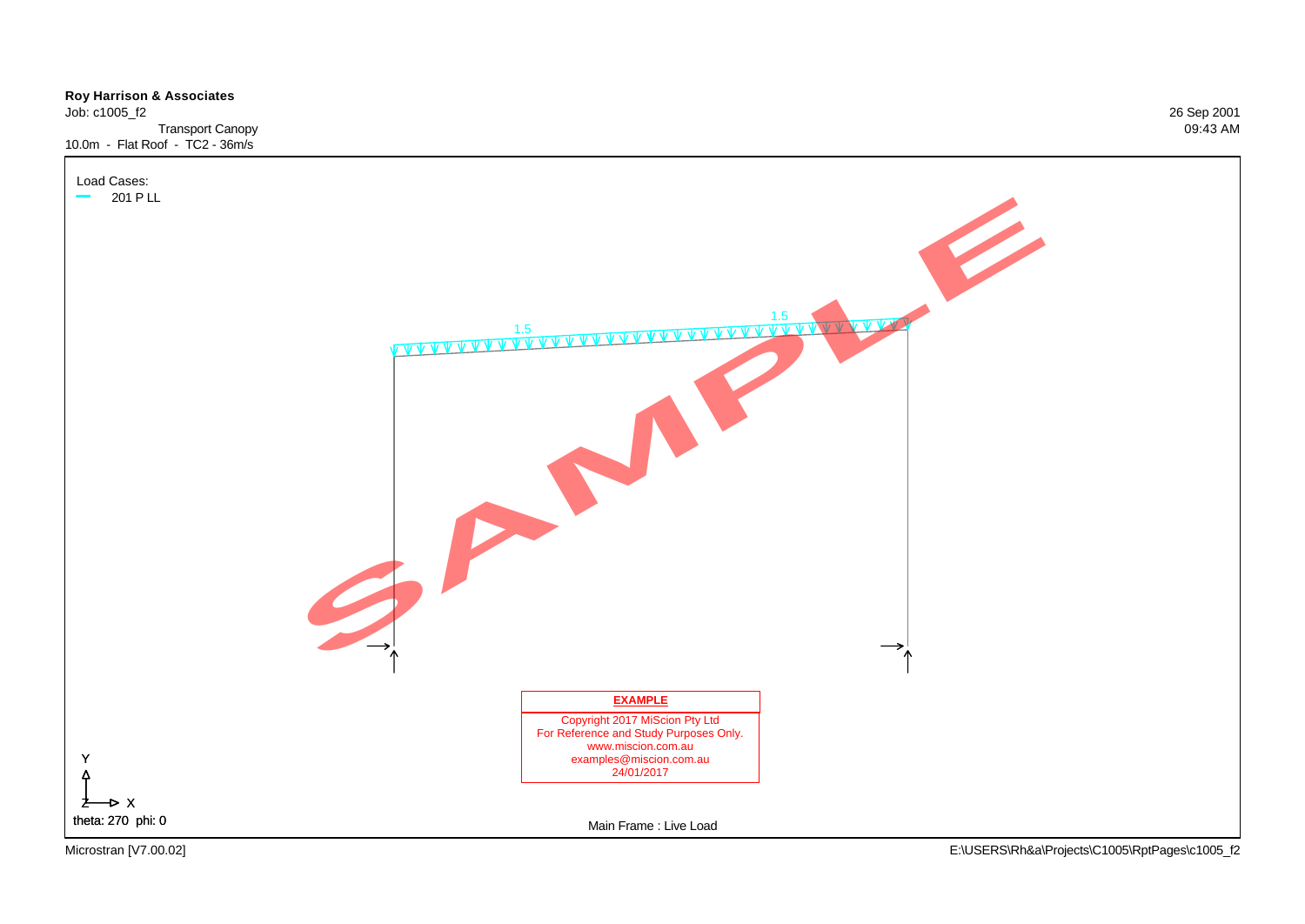

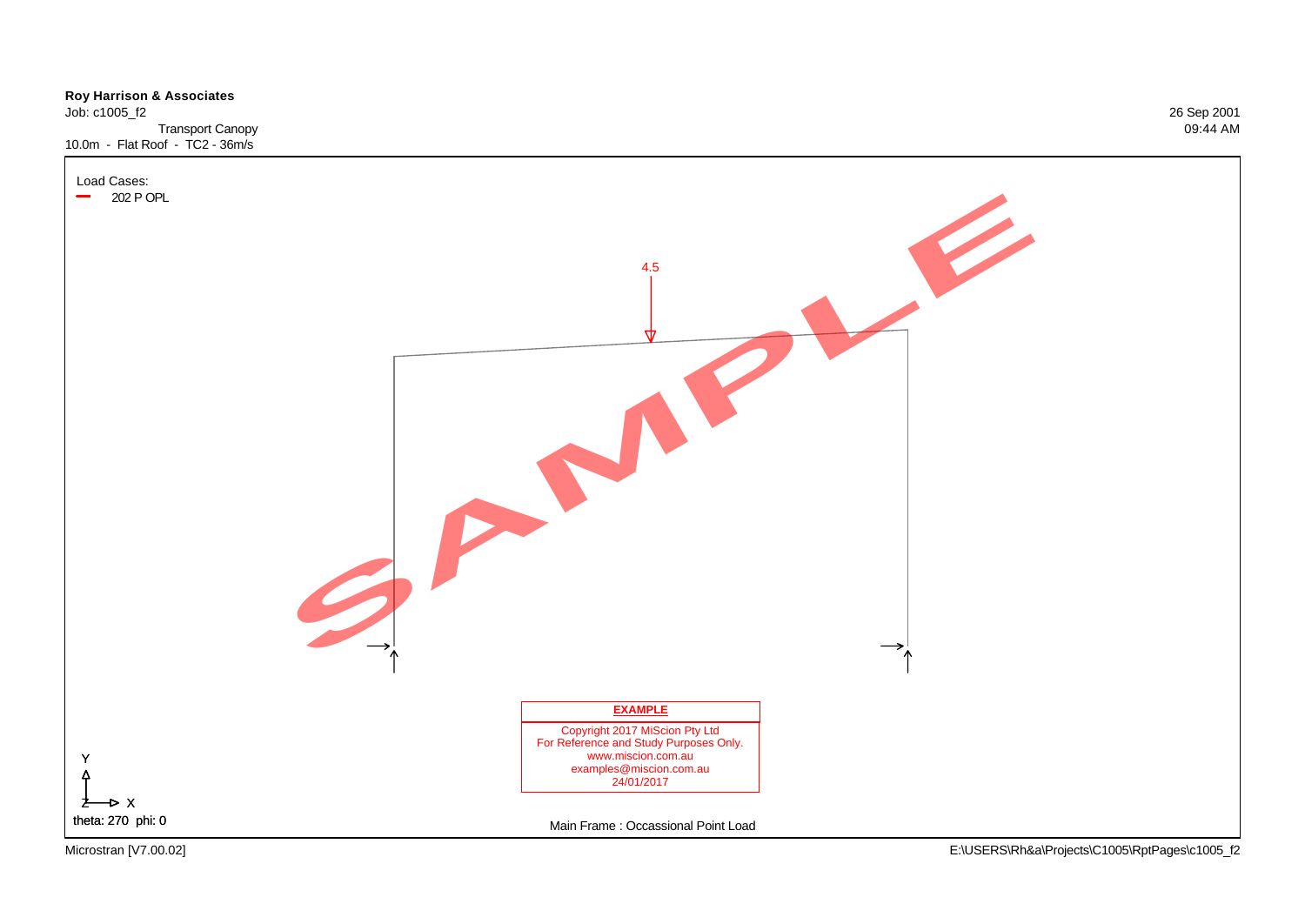### **Roy Harrison & Associates**  Job: c1005\_f2 26 Sep 2001 Transport Canopy 09:45 AM 10.0m - Flat Roof - TC2 - 36m/s



1.68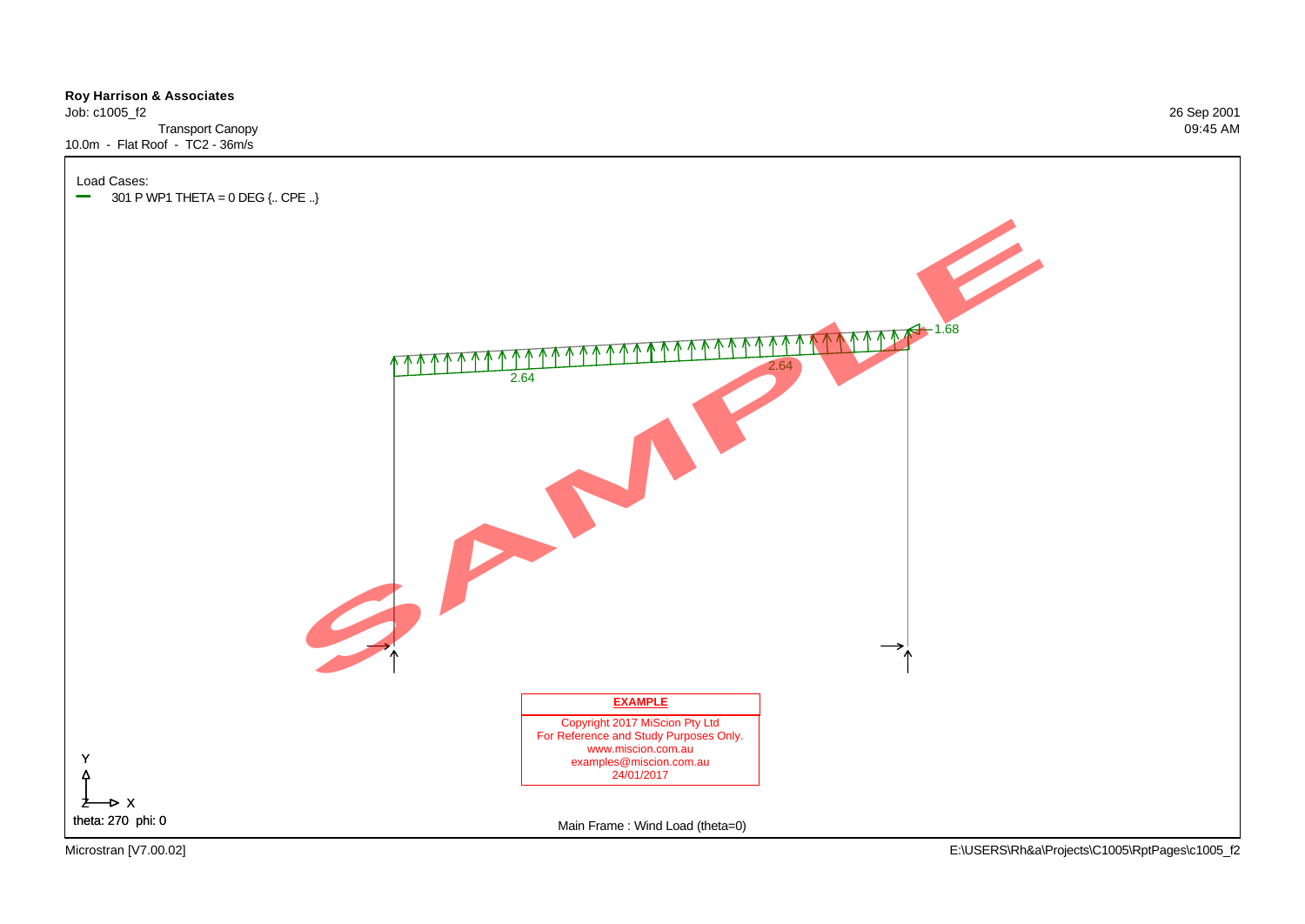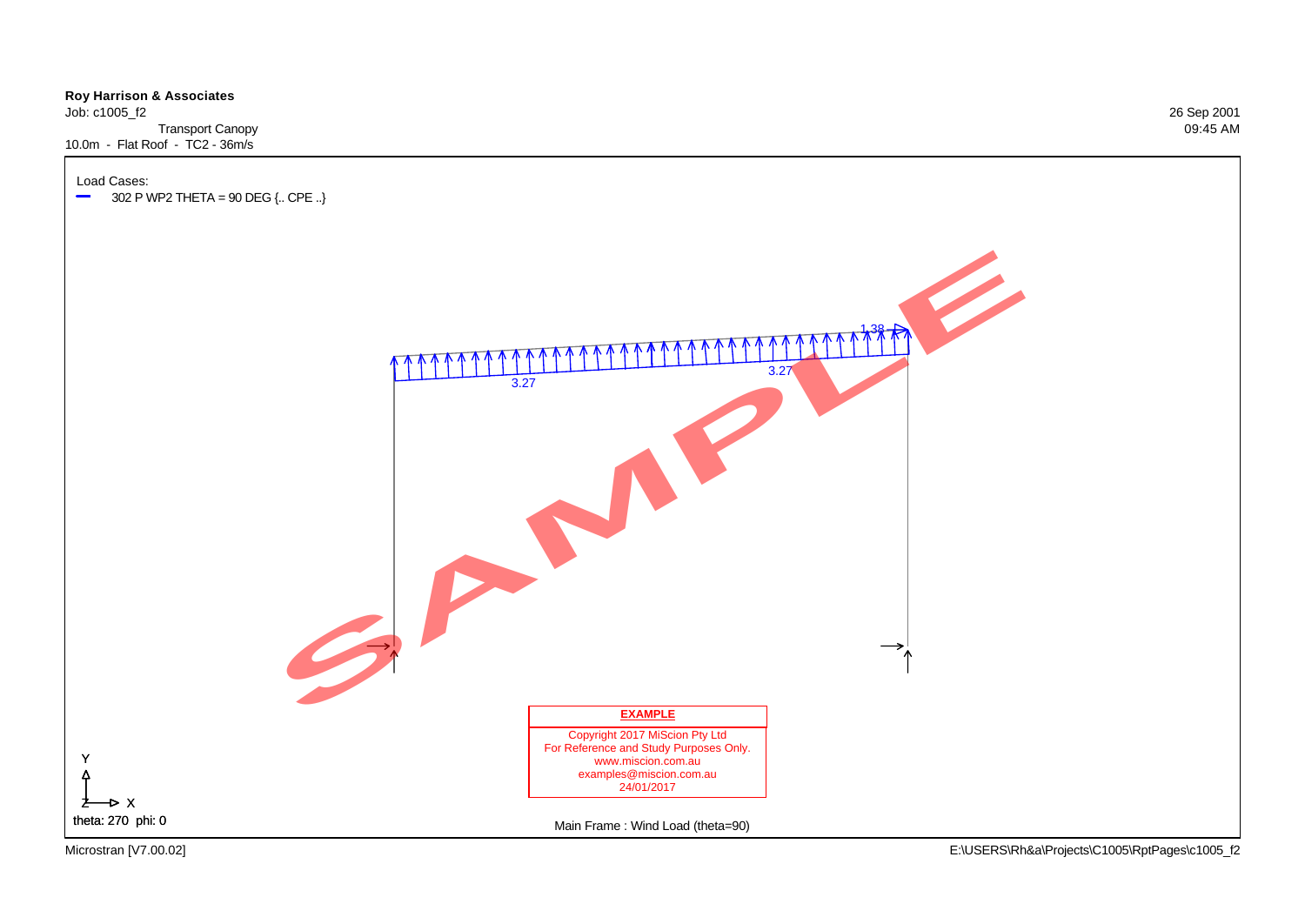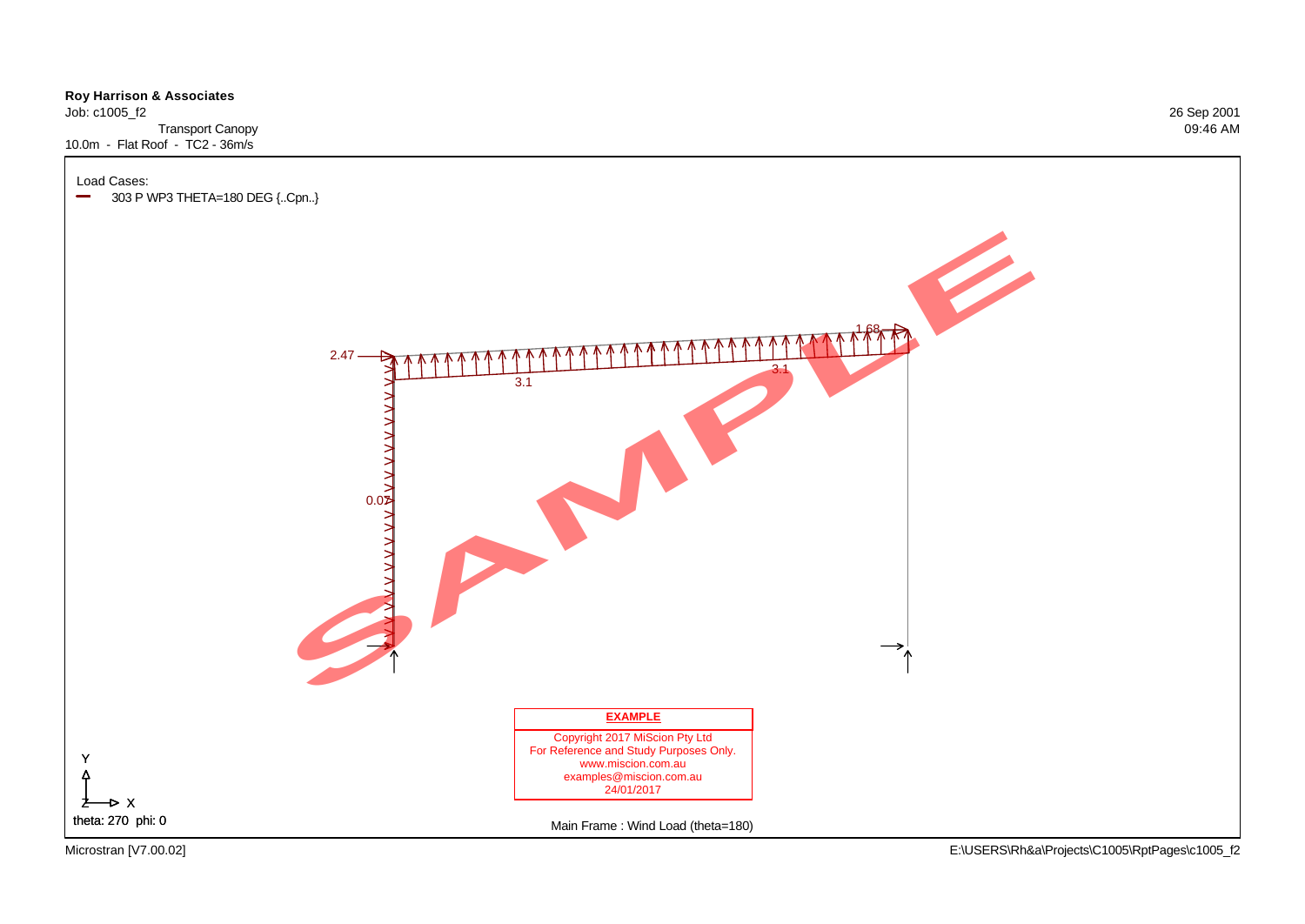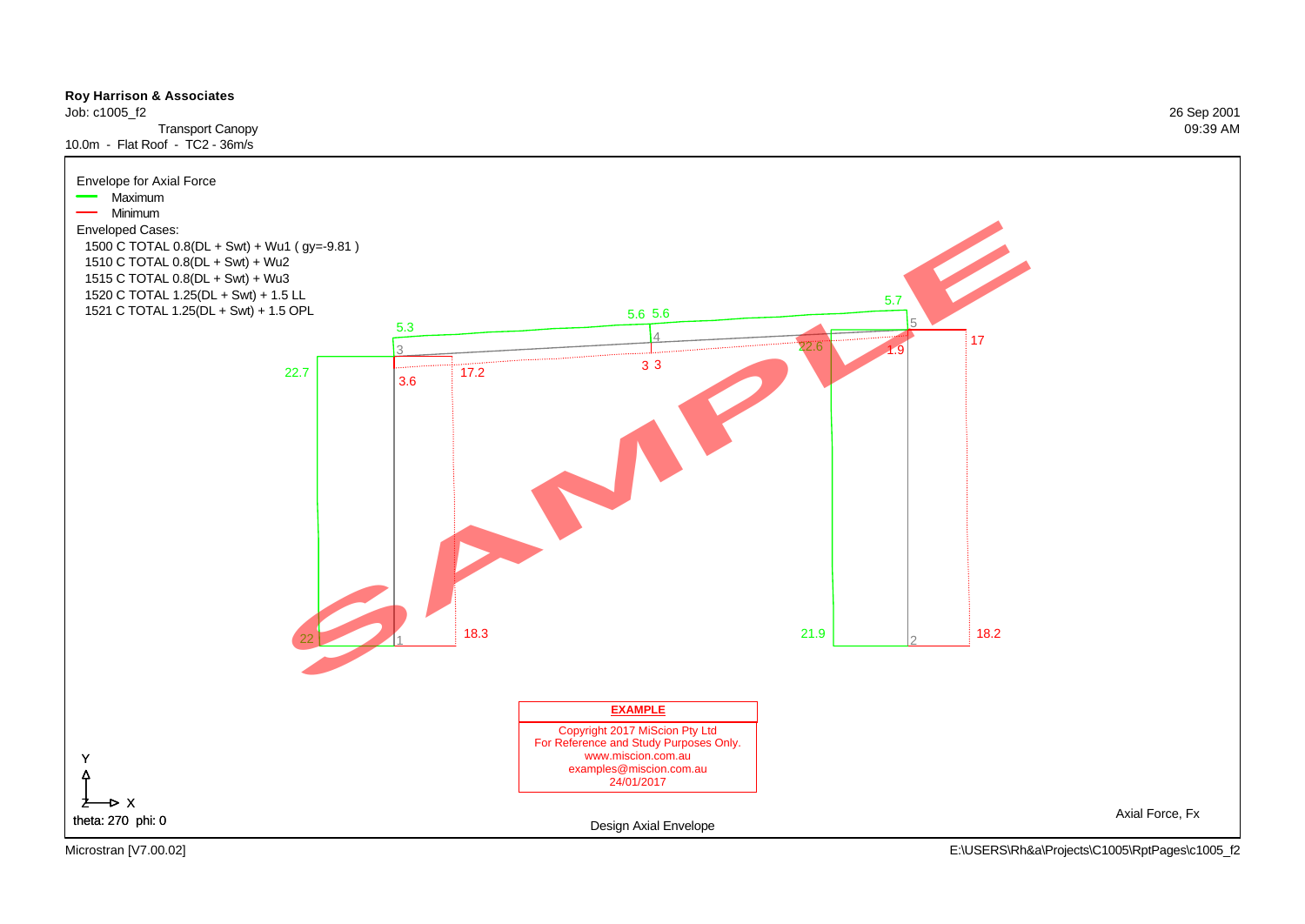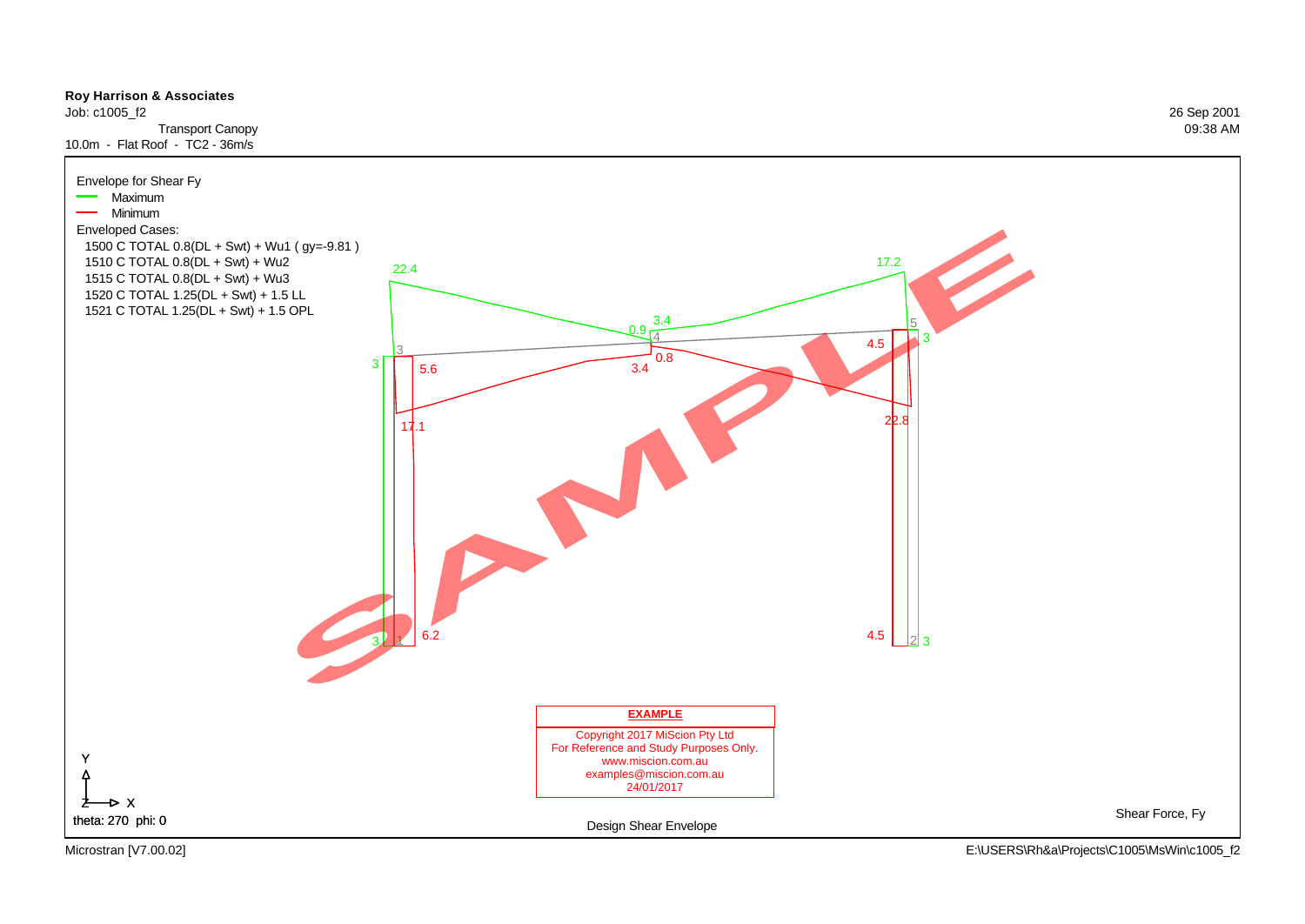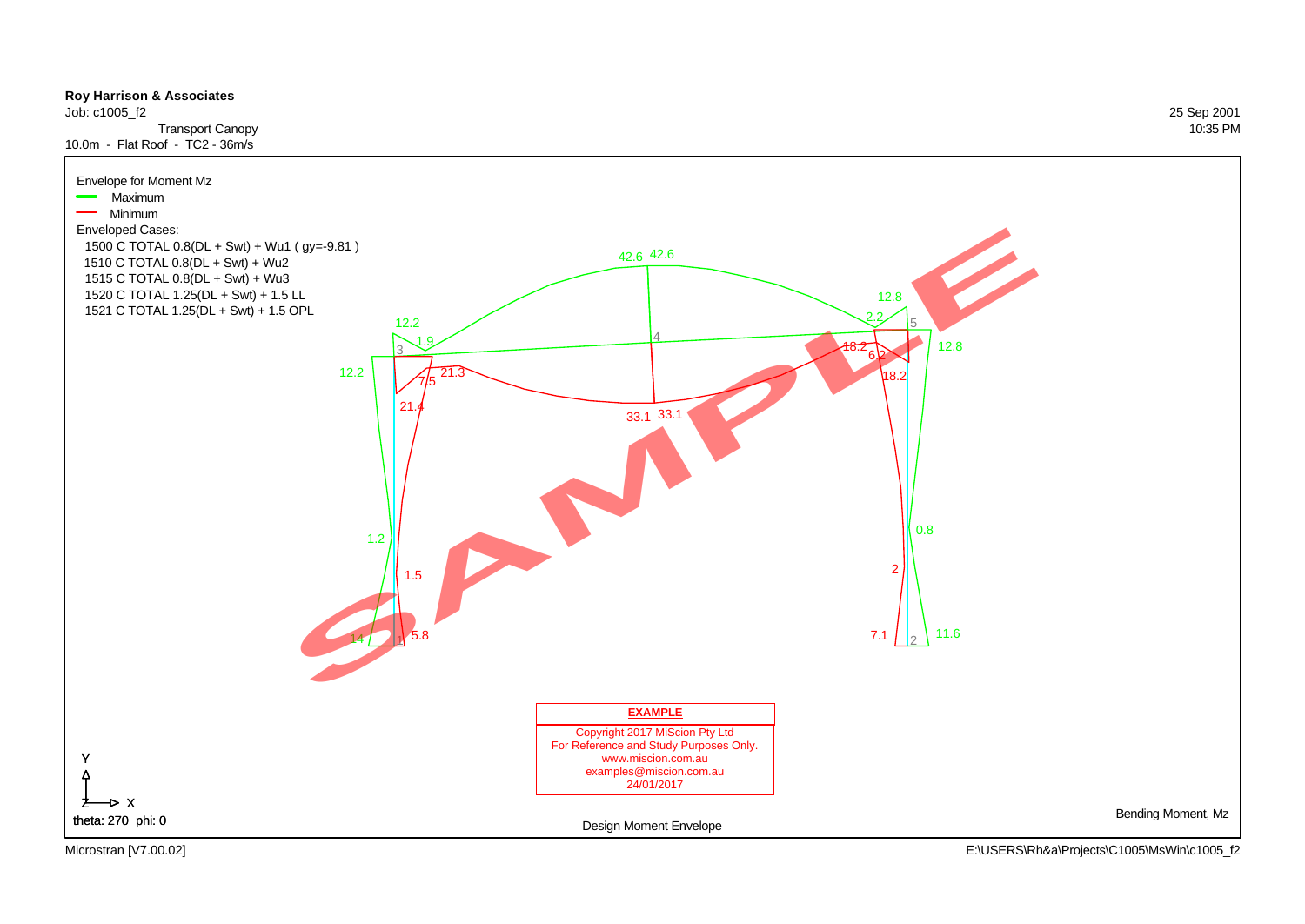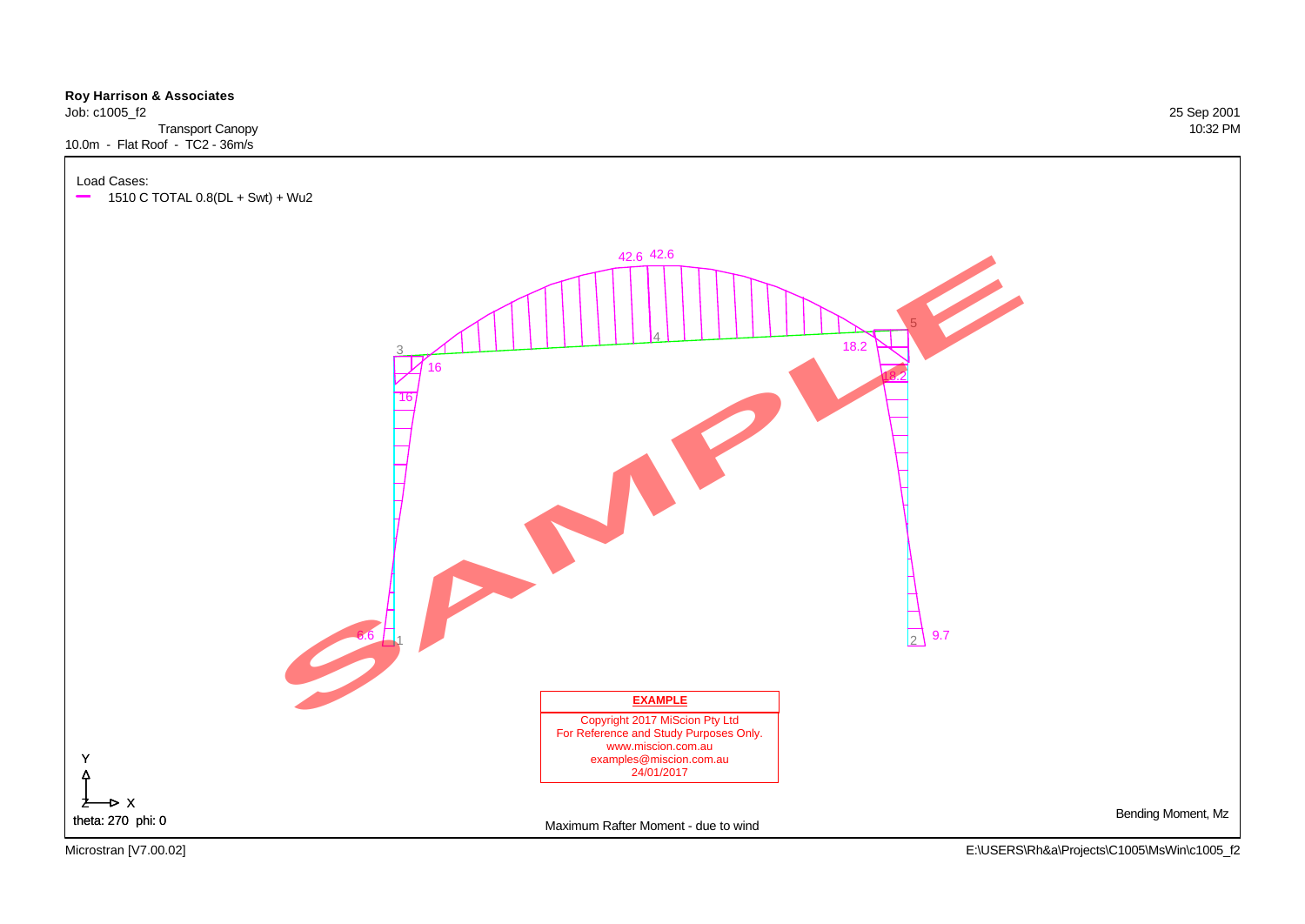#### **Roy Harrison & Associates**

Job: c1005\_f2 25 Sep 2001 Transport Canopy 10:33 PM 10.0m - Flat Roof - TC2 - 36m/s

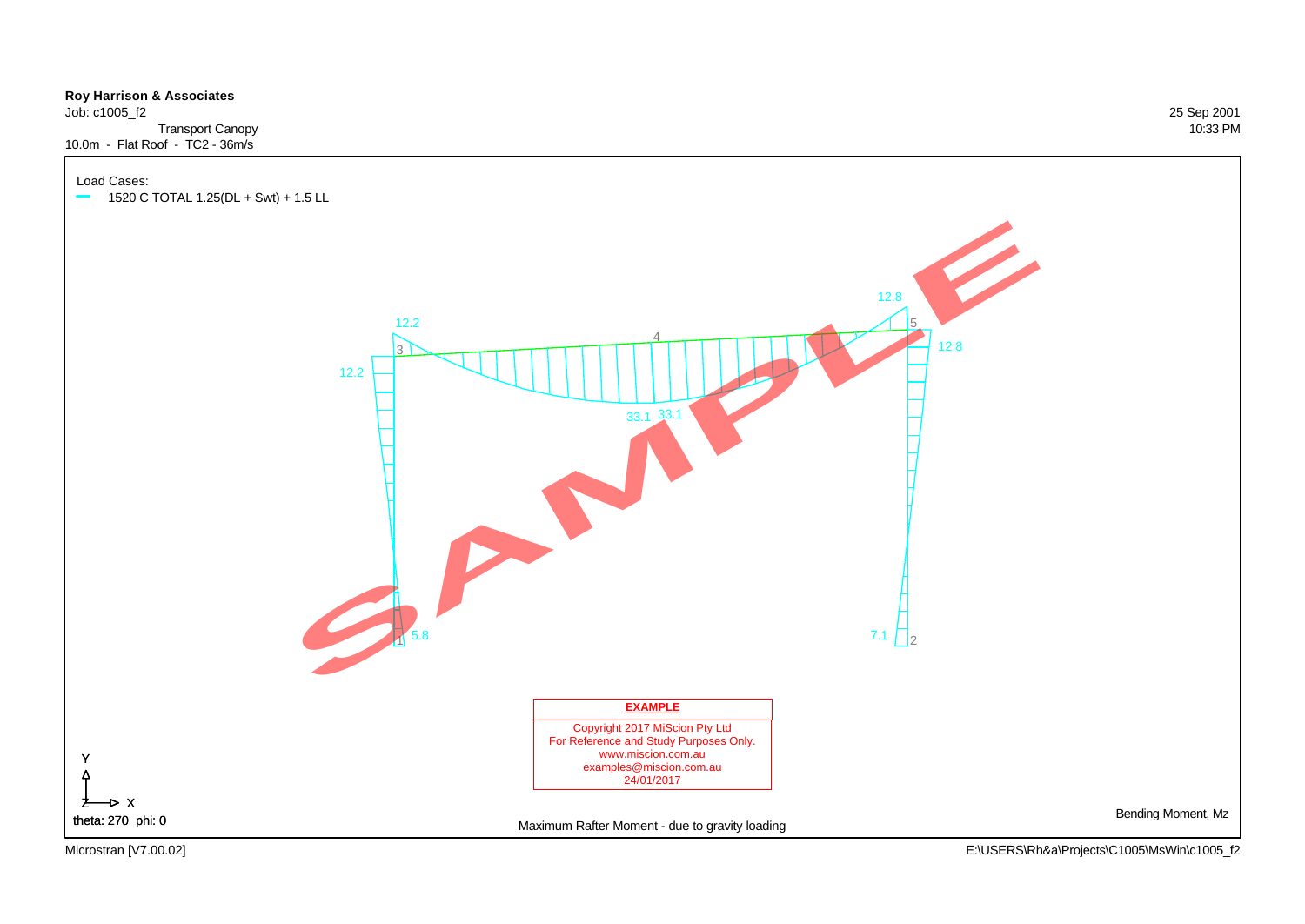Job: c1005\_f2 25 Sep 2001 Transport Canopy 10:19 PM 10.0m - Flat Roof - TC2 - 36m/s

**LOAD CASES - STEEL DESIGN** Case Type Title 1500 C TOTAL 0.8(DL + Swt) + Wu1 1510 C TOTAL 0.8(DL + Swt) + Wu2 1515 C TOTAL 0.8(DL + Swt) + Wu3 1520 C TOTAL 1.25(DL + Swt) + 1.5 LL 1521 C TOTAL 1.25(DL + Swt) + 1.5 OPL **STEEL MEMBERS SUMMARY REPORT** Memb Code Length Grade Section Crit. Load Critical mm Name Ratio Case Condition 1 AS4100 6000 C350 125X125X4.0SHS 1.115 1515 Section N+M 2 AS4100 6545 C350 125X125X4.0SHS 1.299 1510 Section N+Mx<br>3\* AS4100 10614 300 200UB22.3 1.018 1510 Member out-p 3\* AS4100 10614 300 200UB22.3 1.018 1510 Member out-plane T+Mx **LOAD CASES - STEEL DESIGN** Case Type Title 1500 C TOTAL 0.8(DL + Swt) + Wu1 1510 C TOTAL 0.8(DL + Swt) + Wu2 1515 C TOTAL 0.8(DL + Swt) + Wu3 1520 C TOTAL 1.25(DL + Swt) + 1.5 LL<br>1521 C TOTAL 1.25(DL + Swt) + 1.5 OP! 1521 C TOTAL 1.25(DL + Swt) + 1.5 OPL **STEEL MEMBERS FULL REPORT MEMBER: 1 (Code Check to AS4100)** Section: 125X125X4.0SHS Axis: Y Grade: C350 fy: 350 fu: 430 Section dimensions and properties. D= 125.0 B= 125.0 T= 4.0<br>Aq= 1880.0 rx= 49.0  $Zx = \begin{bmatrix} 4.0 \\ 7.23E+04 \end{bmatrix}$ Ag= 1880.0 rx= 49.0 Zx= 7.23E+04 Sx= 8.45E+04  $ry=$  49.0  $Zy=$  7.23E+04  $Sy=$  8.45E+04  $J=$  7.25E+06 Iw= 0.00E+00 Section Properties for Design: Form Factor= 1.000 Class Mx: Non-compact Zex= 7.888E+04 Ae= 1880 Class My: Non-compact Zey= 7.888E+04 Member Restraints /--Beam--/ Load /------Column-----/ No Offset Top Btm Cant 1 0.000 L L N S Y 1.00 Y 1.00 2 6.000 L L Sidesway - about XX axis: N about YY axis: N Critical conditions for design load cases: Case Cap/Load Condition 1500 2.716 Section N+Mx 1510 1.465 Section N+Mx 1515 1.115 Section N+Mx 1520 1.713 Member in-plane C+M 1521 2.892 Member in-plane C+M SECTION CHECKS Case: 1515 Off: 6000 Cap/Load= 1.115 Section N+Mx (8.3.2) Design loads:  $N^* = 22.47$  t  $M^*x = 21.35$   $M^*y = 0.00$ Design capacities  $\varnothing$ Nt= 592.20  $\varnothing$ Msx= 24.85  $\varnothing$ Msy= 24.85 øNs= 0.00 øMrx= 23.90 øMry= 23.90 MEMBER/SEGMENT CHECKS Case: 1515 Off: 0/6000 Cap/Load= 1.115 Section N+Mx (8.3.2) Design loads:  $N^*= 22.47$  t  $M^*x= 21.35$   $M^*y= 0.00$ Lmx=  $6000$  column o/a length  $\text{Bmx} = 0.305$ Copyright 2017 MiScion Pty Ltd For Reference and Study Purposes Only. www.miscion.com.au examples@miscion.com.au 24/01/2017 **EXAMPLE SUMMARY REPORT**<br>
SAMPLE GRAD CREATION (PRINCIPS) NAMEL AND CREATION (PRINCIPS) 2017<br>
6600 CREATION (SAMPLE 1.115 1515 Section 2019)<br>
6600 CREATION (SAMPLE) 2018 1515 Section 2019<br>
10614 300 <u>201011929.3</u> 1.018 1510 Sectio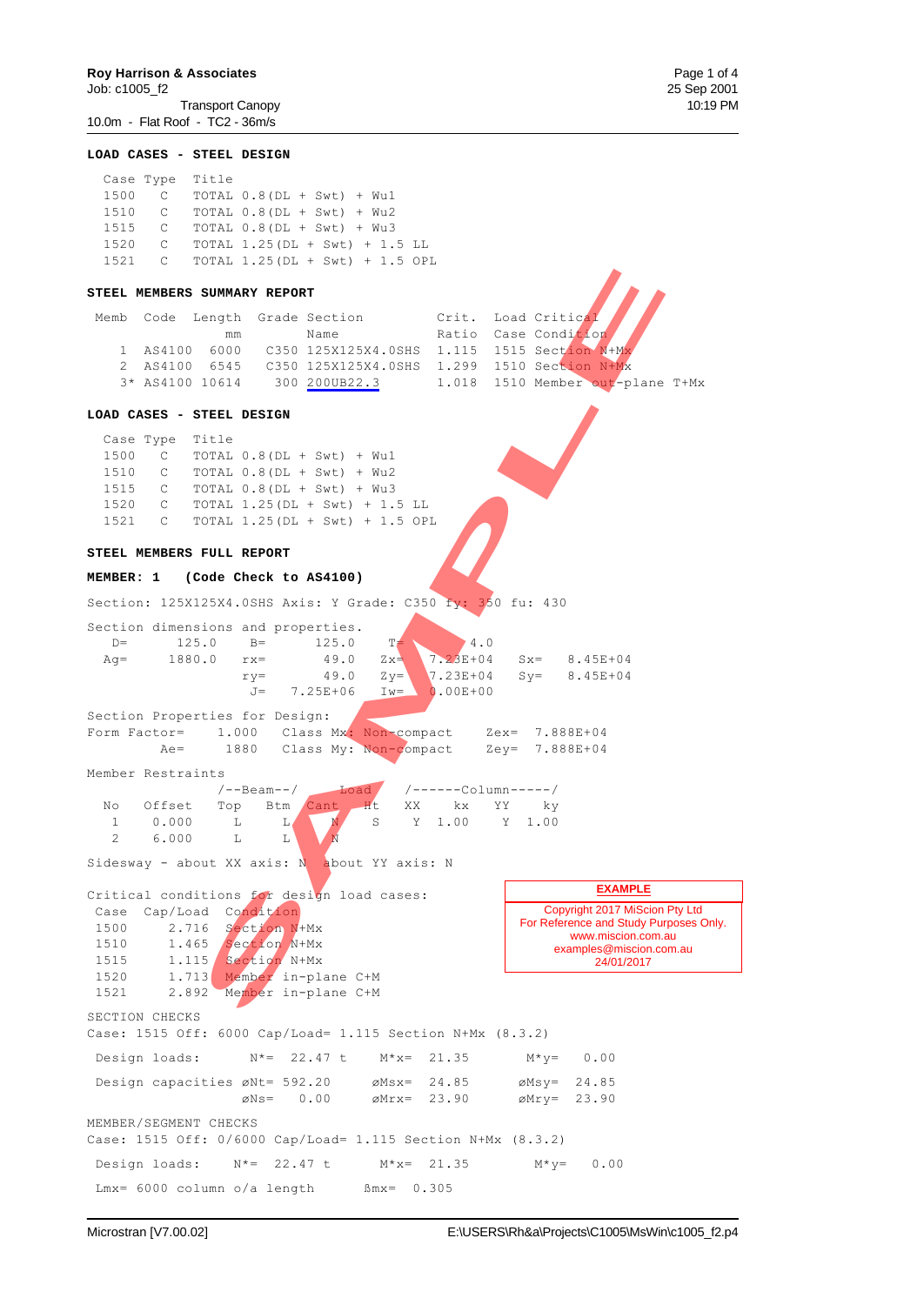10.0m - Flat Roof - TC2 - 36m/s

 $Lmy = 6000$   $Bmy = 0.000$  $Lx = 6000$   $Bme = 0.656$  $Ly= 6000$   $\alpha m= 2.500$  BM modification factor Le=  $6000$  beam eff. length  $\alpha s= 1.00$  BM slend. reductn. factor Lz= 6000 torsion eff. length Transversely loaded. Design capacities  $\varnothing$ Nt= 592.20  $\varnothing$ Msx= 24.85  $\varnothing$ Mbx= 24.85  $\varnothing$ Mox= 23.90  $\varnothing$ Mrx= 23.90  $\varnothing$ Mix= 0.00  $\varnothing$ Mbxo= 0.00  $\varnothing$ Msy= 24.85  $\varnothing$ Miy= 0.00  $\varnothing$ Noz= 0.00  $\emptyset$ Mry= 23.90  $\emptyset$ Mcx=  $\emptyset$ .00 SHEAR CHECKS (Appendix I excluded) Case: 1515 Off: 6000 Cap/Load= 1.564 Section N+Mx (8.3.2) Design loads: V\*= 5.57 Design capacities  $\varnothing$ Vv= 145.97  $\varnothing$ Mf= 19.06 **MEMBER: 2 (Code Check to AS4100)** Section: 125X125X4.0SHS Axis: Y Grade: C350 fy: 350 fu: 43 Section dimensions and properties. D= 125.0 B= 125.0 T=  $A_0$ <br>Aq= 1880.0 rx= 49.0 Zx= 7.23**E**/04 Ag= 1880.0  $rx =$  49.0  $Zx =$  7.23E+04  $Sx =$  8.45E+04<br>  $ry =$  49.0  $Zy =$  7.23E+04  $Sy =$  8.45E+04  $ry=$  49.0  $Zy=$  7.23E+04 Sy= 8.45E+04  $J= 7.25E+06$   $Iw= 0.00E+00$ Section Properties for Design: Form Factor= 1.000 Class Mx: Non-compact Zex= 7.888E+04 Ae= 1880 Class My: Non-compact Zey= 7.888E+04 Member Restraints /--Beam--/ Load /------Column-----/ No Offset Top Btm Cant Ht XX kx YY ky 1 0.000 L L N S Y 1.00 Y 1.00 2 6.545 L L N Sidesway - about XX axis: N about YY axis: N Critical conditions for design load cases: Case Cap/Load Condition 1500 1.337 Section N+Mx 1510 1.299 Section N+Mx 1515 2.035 Section N+Mx 1520 1.604 Member in-plane C+M 1521 2.721 Member in-plane C+M SECTION CHECKS Case: 1510 Off: 6545 Cap/Load= 1.299 Section N+Mx (8.3.2) Design loads:  $N^*= 2^2.63 \text{ t}$   $M^*x = 18.18$   $M^*y = 0.00$ Design capacities  $\omega$ Nt= 592.20  $\omega$ Msx= 24.85  $\omega$ Msy= 24.85  $\delta$ Ns= 0.00  $\delta$ Mrx= 23.90  $\delta$ Mry= 23.90 MEMBER/SEGMENT CHECKS Case: 1510 Off: 0/6545 Cap/Load= 1.299 Section N+Mx (8.3.2) Design loads:  $N^* = 22.63$  t  $M^*x = 18.18$   $M^*y = 0.00$  $Lmx = 6545$  column o/a length  $Mmx = 0.534$  $Lmy = 6545$   $\beta my = 0.000$  $Lx = 6545$   $\text{m}e = 0.534$  $Ly= 6545$   $\alpha m= 2.500$  BM modification factor Le=  $6545$  beam eff. length  $\alpha s$ = 0.99 BM slend. reductn. factor Copyright 2017 MiScion Pty Ltd For Reference and Study Purposes Only. www.miscion.com.au examples@miscion.com.au 24/01/2017 **EXAMPLE** eMix= 23.90 eMix= 0.00 eMix= 0.00 eMix=<br>
eMiy= 24.85 eMiy= 0.00 eMix=<br>
eMiy= 23.90 eMix= 0.00 eMix=<br>
eMiy= 23.90 eMix= 0.00 eMix=<br>
Fig. 1000 Cap/coad-1.564 Section NHX (8.3.2)<br>
The section of the section NHX (8.3.2)<br>
SAMPL

Lz= 6545 torsion eff. length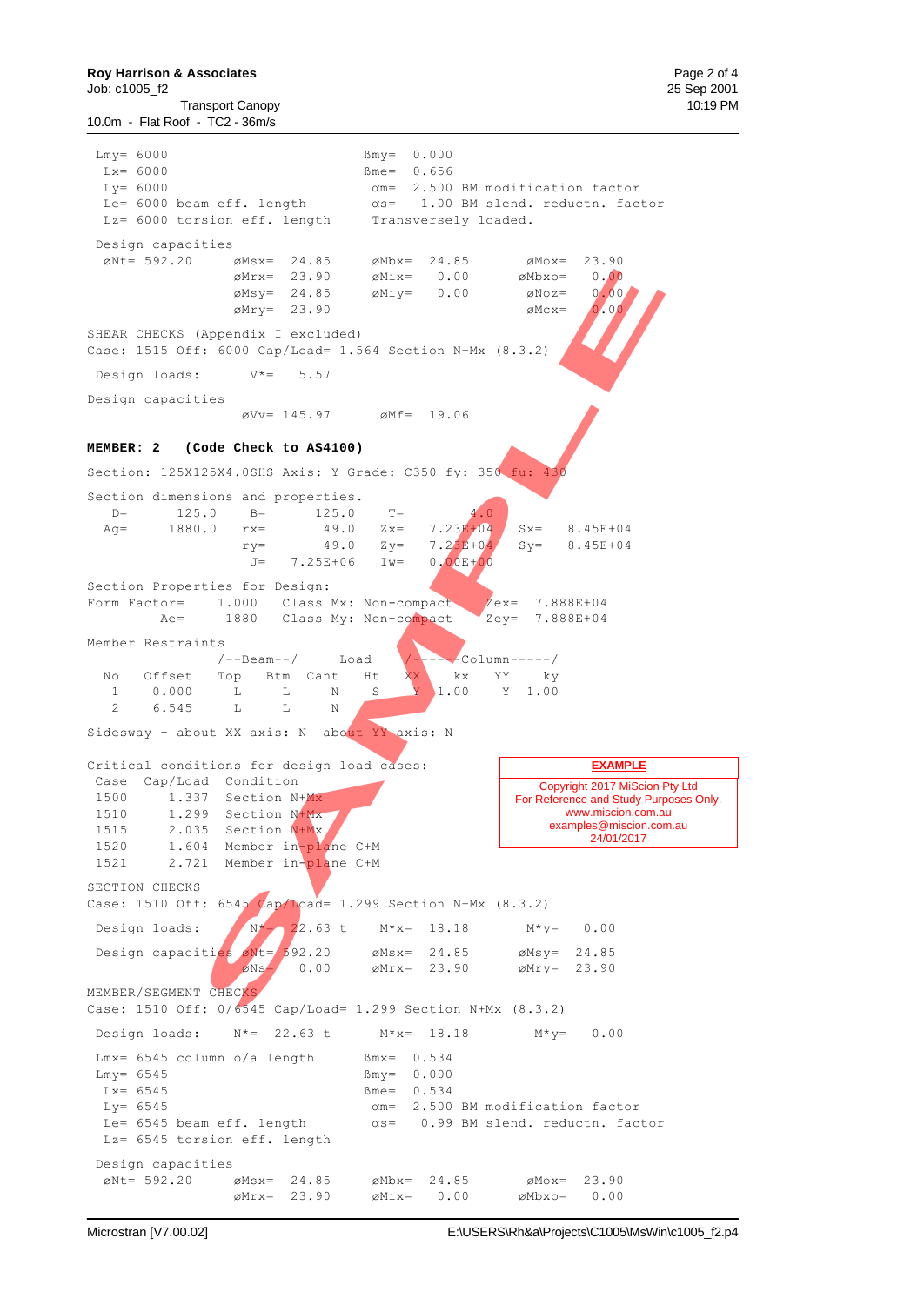**Roy Harrison & Associates**  Page 3 of 4 Job: c1005\_f2 25 Sep 2001 Transport Canopy 10:19 PM 10.0m - Flat Roof - TC2 - 36m/s  $\emptyset$ Msy= 24.85  $\emptyset$ Miy= 0.00  $\emptyset$ Noz= 0.00  $\varnothing$ Mry= 23.90  $\varnothing$ Mcx= 0.00 SHEAR CHECKS (Appendix I excluded) Case: 1500 Off: 0 Cap/Load= 39.300 Section N+Mx (8.3.2) Design loads: V\*= 4.50 Design capacities  $\text{\#Vv} = 176.90$   $\text{\#Mf} = 19.06$ **MEMBER: 3 (Code Check to AS4100)(2 members, 3-4 linked)** Section: 200UB22.3 Axis: Y Grade: 300 fyf: 320 fyw: 320 fu: 440 Section dimensions and properties. D=  $202.0$  B=  $133.0$  Tf=  $7.0$  Tw= Ag= 2870.0 rx= 85.5 Zx= 2.08E+05 Sx= 2.31E+05  $ry=$  31.0  $Zy=$  4.13E+04  $Sy=$  6.34E+04<br> $J=$  4.50E+04 Iw= 2.60E+10 4.50E+04 Iw= 2.60E+10 Section Properties for Design: Form Factor= 1.000 Class Mx: Non-compact Zex= 2.266E+05 Ae= 2870 Class My: Non-compact Zey= 6.022E+04 Member Restraints /--Beam--/ Load /------Column-----/ No Offset Top Btm Cant Ht XX kx YY ky 1 0.000 L L N S Y 1.00 Y 1.00 2 3.900 L L S Y 1.00 3 6.601 L L S Y 1.00 4 10.614 L L N Sidesway - about XX axis: N about YY axis: N Connection: Uniform and concentric Critical conditions for design load cases Case Cap/Load Condition 1500 1.281 Member out-plane T+Mx 1510 1.018 Member out-plane T+Mx 1515 1.083 Member out-plane T+Mx 1520 1.289 Member out-plane C+Mx 1521 1.867 Member out-plane C+Mx SECTION CHECKS Case: 1510 Off: 5308 Cap/Load= 1.517 Section N+Mx  $(8.3.2)$ Design loads:  $N^* = \begin{bmatrix} 5.59 \ t \end{bmatrix}$   $M^* = -42.58$   $M^* = 0.00$ Design capacities  $\varnothing$ Nt= 826.56  $\varnothing$ Msx= 65.26  $\varnothing$ Msy= 17.34  $\varnothing$ Ns= 0.00  $\varnothing$ Mrx= 64.82  $\varnothing$ Mry= 17.22 MEMBER/SEGMENT CHECKS Case: 1510 Off: 3900/6601 Cap/Load= 1.018 Member out-plane T+Mx Design loads:  $N^* = 5.61 \text{ t}$  M\*x= -42.58 M\*y= 0.00 Lmx=10614 column o/a length  $\text{Bmx} = -1.000$  $\texttt{Lmy} = 2701$   $\texttt{Bmy} = 0.000$  $Lx = 10614$   $\beta$  me= -0.998  $Ly = 2701$   $\alpha m = 1.000$  BM modification factor Le= 2701 beam eff. length  $\alpha s= 0.66$  BM slend. reductn. factor Lz= 2701 torsion eff. length Transversely loaded. Design capacities  $\emptyset$ Nt= 826.56  $\emptyset$ Msx= 65.26  $\emptyset$ Mbx= 43.04  $\emptyset$ Mox= 43.33  $\varnothing$ Mrx= 64.81  $\varnothing$ Mix= 0.00  $\varnothing$ Mbxo= 0.00  $\varnothing$ Msy= 17.34  $\varnothing$ Miy= 0.00  $\varnothing$ Noz= 0.00  $\varnothing$ Mry= 17.22  $\varnothing$ Mcx= 0.00 flybrace  $2$ flybrace Copyright 2017 MiScion Pty Ltd For Reference and Study Purposes Only. www.miscion.com.au examples@miscion.com.au 24/01/2017 **EXAMPLE** sVv= 176.90 eMf= 19.06<br>
Scde Check to A84100)(2 members, 3-4 linked)<br>
Soloms and properties.<br>
1.0 m-<br>
1.0 m-<br>
Sample The Sample Check (1991)<br>
1.0 m-<br>
1.0 m-<br>
1.3 m-<br>
1.0 m-<br>
1.3 m-<br>
1.0 m-<br>
1.3 m-<br>
1.0 m-<br>
1.0 m-<br>
1.0 m-<br>

SHEAR CHECKS (Appendix I excluded) Case: 1510 Off: 10614 Cap/Load= 7.652 Section N+Mx (8.3.2)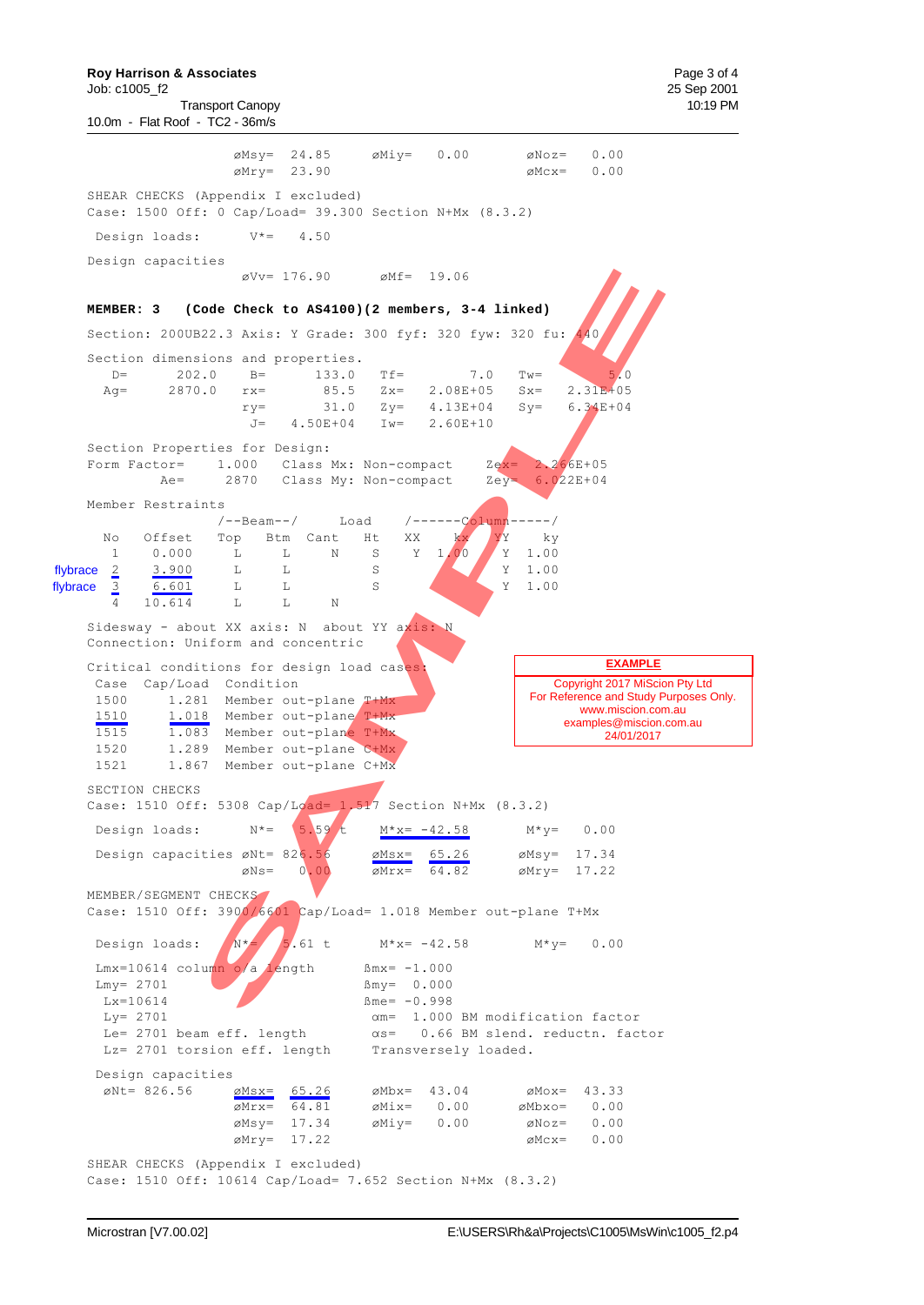**Roy Harrison & Associates**  Job: c1005\_sway2 26 Sep 2001 Transport Canopy 08:50 AM Sway Frame Front Elevation



Microstran [V7.00.02] E:\USERS\Rh&a\Projects\C1005\MsWin\c1005\_sway2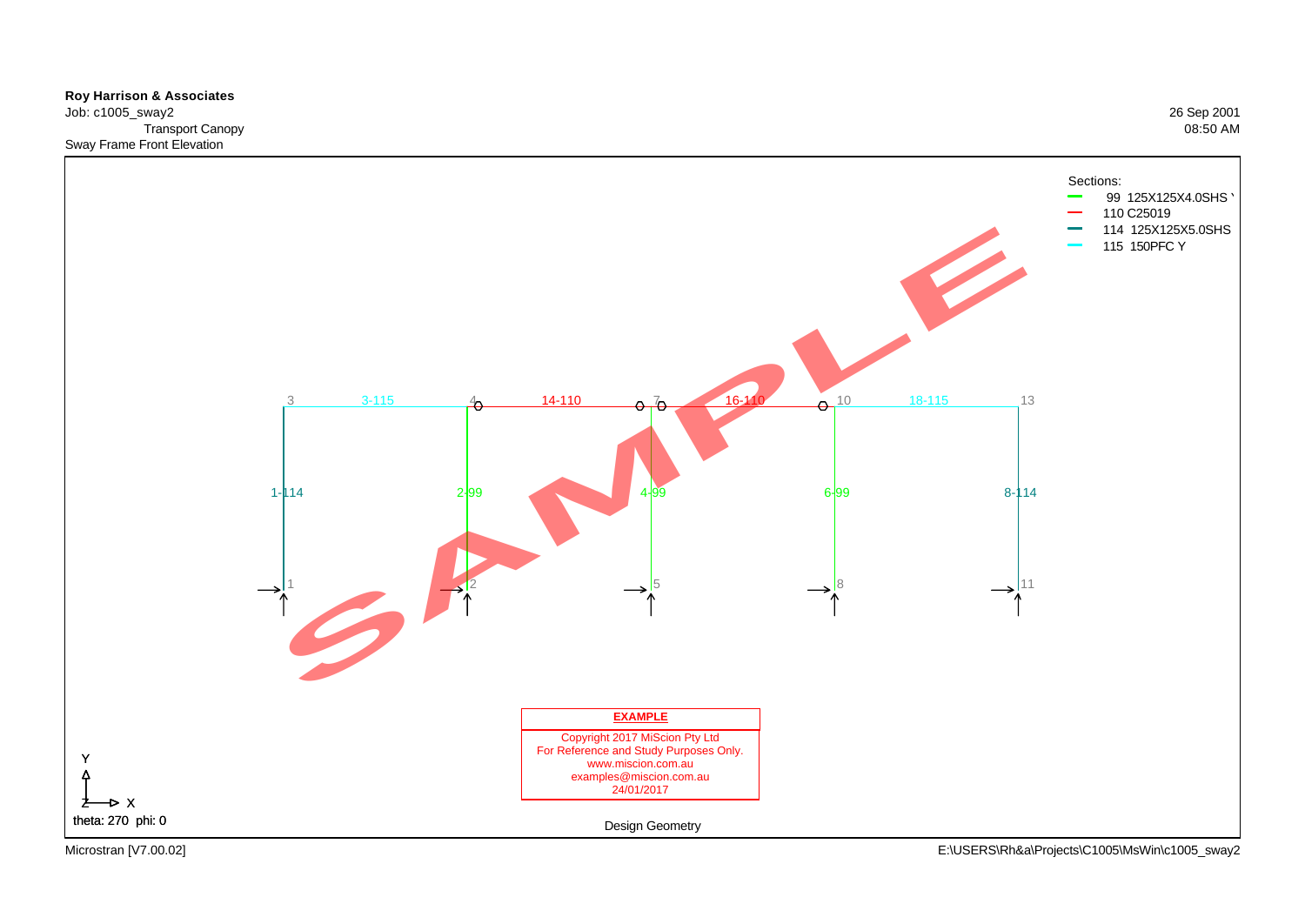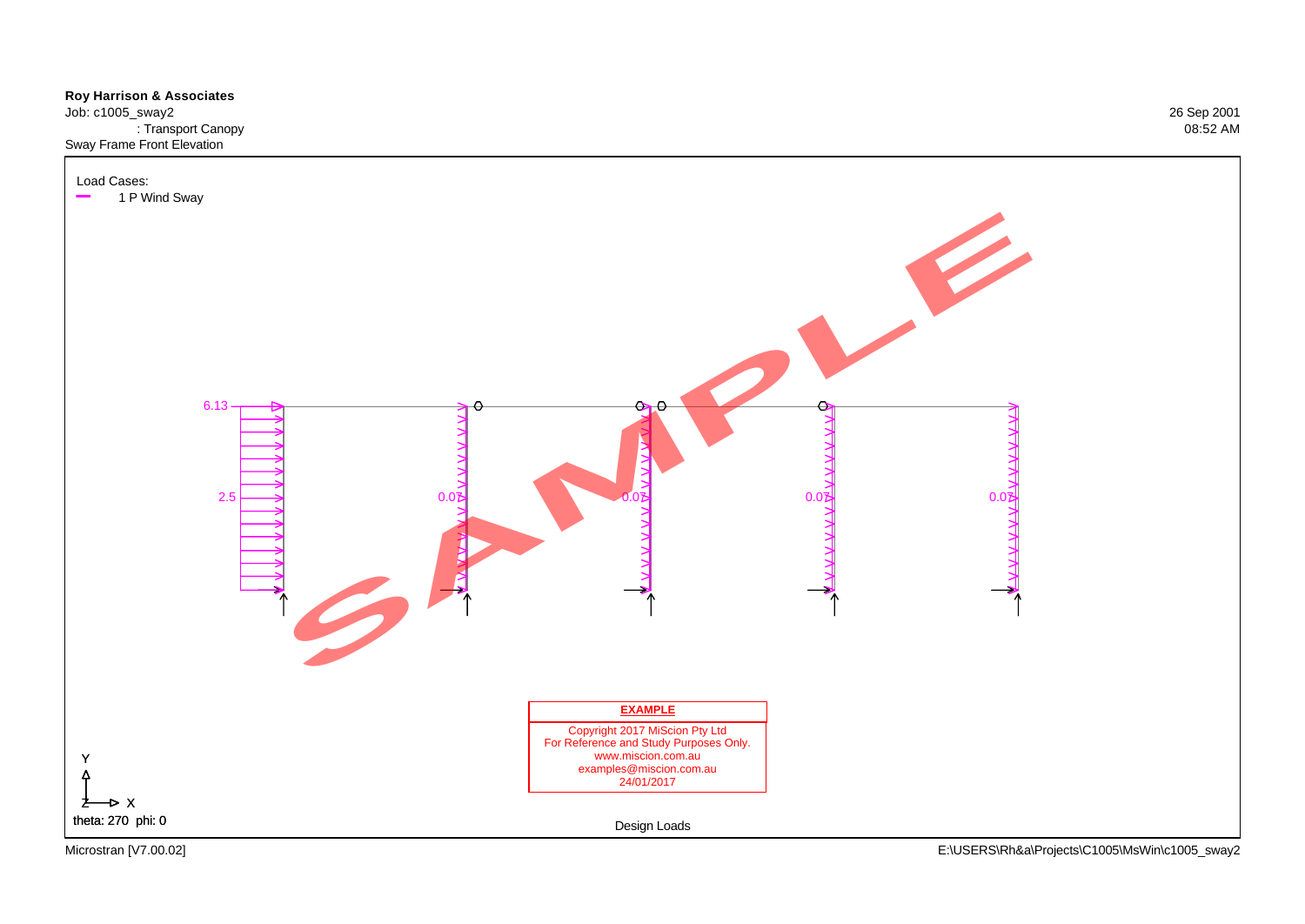

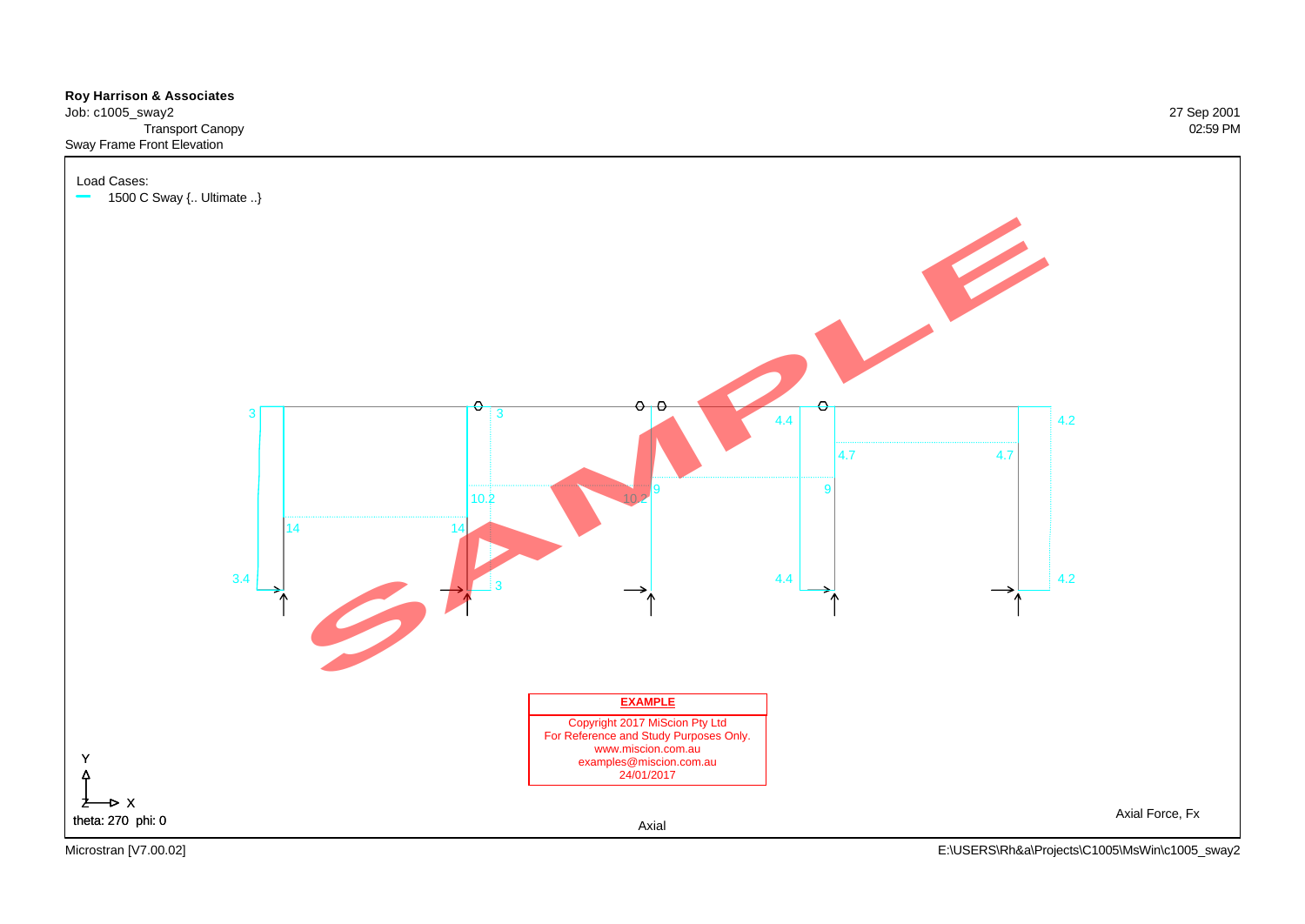

Job: c1005\_sway2 27 Sep 2001 Transport Canopy 02:58 PM Sway Frame Front Elevation

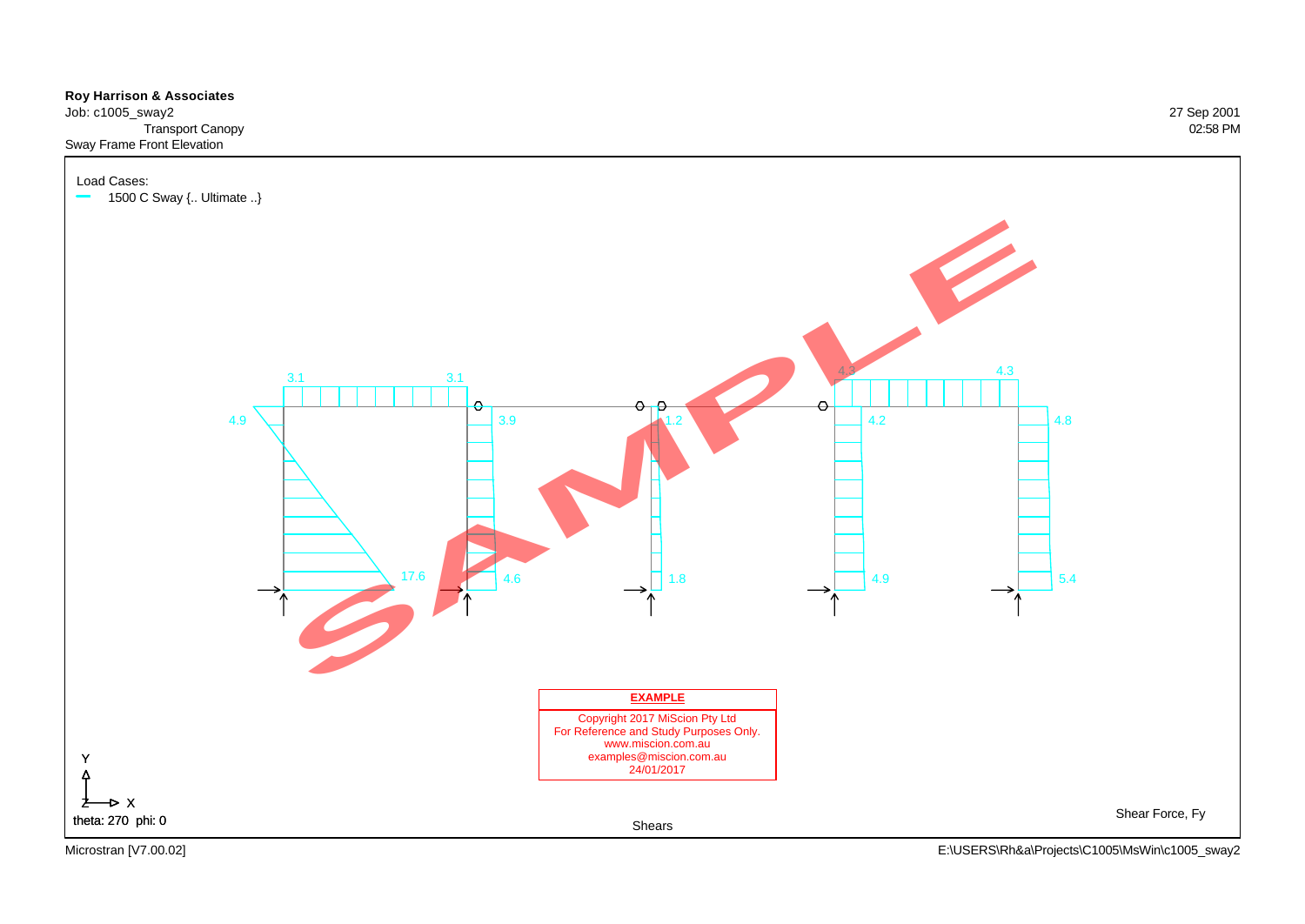

![](_page_32_Figure_1.jpeg)

Microstran [V7.00.02] E:\USERS\Rh&a\Projects\C1005\MsWin\c1005\_sway2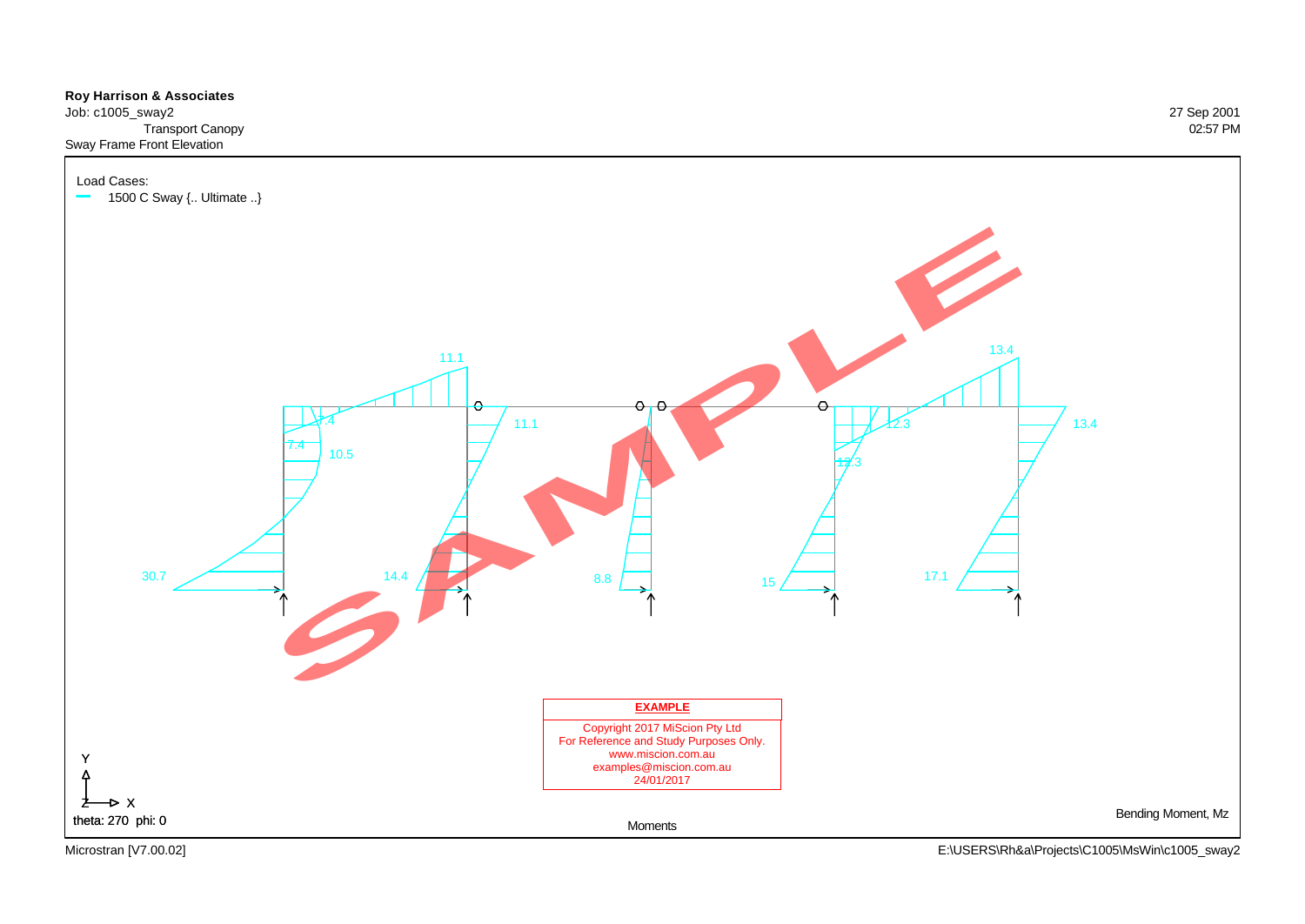#### **Roy Harrison & Associates Page 1 of 7 Page 1 of 7 Page 1 of 7 Page 1 of 7 Page 1 of 7 Page 1 of 7**

Job: c1005\_sway2 26 Sep 2001 : Transport Canopy 8:58 AM Sway Frame Front Elevation

#### **LOAD CASES - STEEL DESIGN**

 Case Type Title 1500 C Sway {.. Ultimate ..}

#### **STEEL MEMBERS SUMMARY REPORT**

| Memb | Code   |      | Length Grade Section | Crit. | Load Critical                       |
|------|--------|------|----------------------|-------|-------------------------------------|
|      |        | mm   | Name                 | Ratio | Case Condition                      |
|      | AS4100 | 6000 | C350 125X125X5.0SHS  | 1.057 | 1500 Section N+Mx                   |
|      | AS4100 | 6000 | C350 125X125X4.0SHS  |       | $1.686$ 1500 Member $1n$ -plane C+M |
| 3    | AS4100 | 6000 | 300 150PFC           |       | 1.720 1500 Member out-plane C+Mx    |
| 4    | AS4100 | 6000 | C350 125X125X4.0SHS  | 2.804 | 1500 Section N+Mx                   |
| 6    | AS4100 | 6000 | C350 125X125X4.0SHS  | 1.636 | 1500 Section N+Mx                   |
| 8    | AS4100 | 6000 | C350 125X125X5.0SHS  |       | 1.831 1500 Member out-plane C+Mx    |
| 18   | AS4100 | 6000 | 300 150PFC           |       | 2.020 1500 Member out-plane C+Mx    |

### **LOAD CASES - STEEL DESIGN** Case Type Title 1500 C Sway {.. Ultimate .. } **STEEL MEMBERS FULL REPORT MEMBER: 1 (Code Check to AS4100)** Section: 125X125X5.0SHS Axis: Y Grade: C350 fy: 350 fu: 430 Section dimensions and properties.  $D=$  125.0 B= 125.0 T= 5.0 Ag= 2310.0 rx= 48.5 Zx= 8.71E+04 Sx= 1.03E+05  $ry=$  48.5  $Zy=$  8.71E+04  $Sy=$  1.03E+05 J= 8.87E+06 Iw= 0.00E+00 Section Properties for Design: Form Factor= 1.000 Class Mx: Compact Zex= 1.030E+05 Ae= 2310 Class My: Compact Zey= 1.030E+05 Member Restraints /--Beam--/ Load /------Column-----/ No Offset Top Btm Cant Ht XX kx YY ky 1 0.000 L L N S Y 1.00 Y 1.00 1 0.000 L L N<br>2 6.000 L L N Sidesway - about XX axis: N about YY axis: N Critical conditions for design load cases: Case Cap/Load Condition 1500 1.057 Section N+Mx SECTION CHECKS Case: 1500 Off: 0 Cap/Load= 1.057 Section N+Mx  $(8.3.2)$ Design loads:  $N^*=$  3.41 t  $M^*x = -30.68$   $M^*y = 0.00$ Design capacities  $\omega$ Nt=  $\sqrt{27.65}$   $\omega$ Msx=  $32.44$   $\omega$ Msy= 32.44  $\delta$ Ns= 0.00  $\delta$ Mrx=  $\frac{32.44}{32.44}$   $\delta$ Mry= 32.44 MEMBER/SEGMENT CHECKS Case: 1500 Off: 0/6000 Cap/Load= 1.057 Section N+Mx (8.3.2) Design loads:  $N^* = 3.41 \text{ t}$   $M^*x = -30.68$   $M^*y = 0.00$  $Lmx = 6000$  column o/a length  $Bmx = 0.749$  $Lmy = 6000$   $\beta my = 0.000$  $Lx = 6000$   $\beta$  me= 0.242 Ly= 6000 **domest computer of the CO**  $\alpha$ m= 2.500 BM modification factor Le=  $6000$  beam eff. length  $\alpha s$ = 0.99 BM slend. reductn. factor Lz= 6000 torsion eff. length Transversely loaded. Design capacities  $\emptyset$ Nt= 727.65  $\emptyset$ Msx= 32.44  $\emptyset$ Mbx= 32.44  $\emptyset$ Mox= 32.44  $\varnothing$ Mrx= 32.44  $\varnothing$ Mix= 0.00  $\varnothing$ Mbxo= 0.00 Copyright 2017 MiScion Pty Ltd For Reference and Study Purposes Only. www.miscion.com.au ples@miscion.com.au 24/01/2017 **EXAMPLE** mm Name (1912)<br>
SAMPLE 1000 C350 <u>225X225X, 05HB</u> 10.057 1500 Section Must<br>
6000 C350 2<u>25X225X4, 05HB</u> 10.057 1500 Kenber Arthur<br>
6000 C350 225X225X4, 05HB 1.720 1500 Kenber Arthur<br>
6000 C350 1253125X4, 05HB 1.720 1500 Ke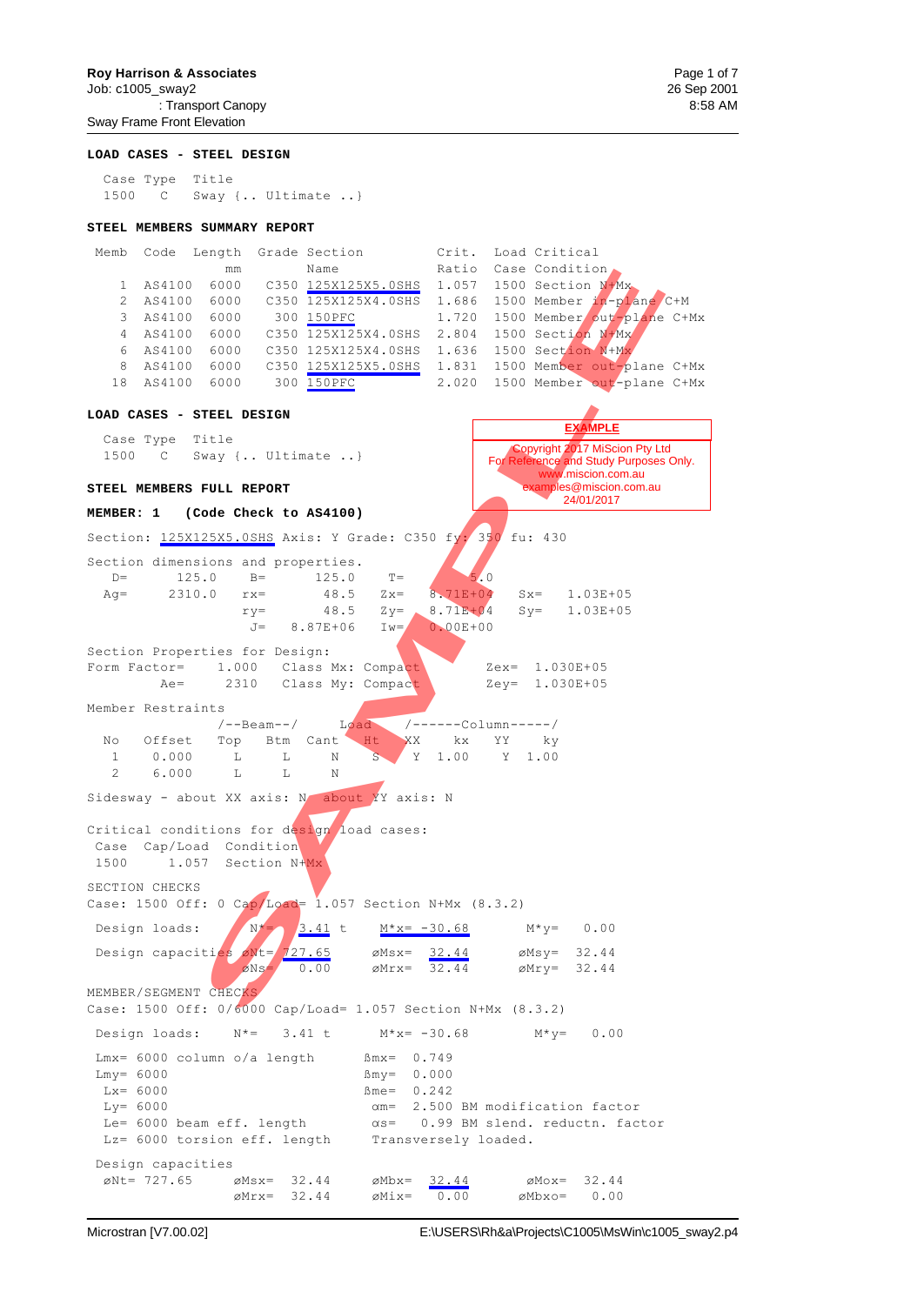**Roy Harrison & Associates Page 2 of 7 Page 2 of 7 Page 2 of 7 Page 2 of 7 Page 2 of 7** 

Sway Frame Front Elevation

 $\emptyset$ Msy= 32.44  $\emptyset$ Miy= 0.00  $\emptyset$ Noz= 0.00  $\varnothing$ Mry= 32.44  $\varnothing$ Mcx= 0.00 SHEAR CHECKS (Appendix I excluded) Case: 1500 Off: 0 Cap/Load= 1.380 Section N+Mx (8.3.2) Design loads: V\*= 17.60 Design capacities  $\text{\degree}$ Vv= 149.29  $\text{\degree}$ Mf= 23.62 **MEMBER: 2 (Code Check to AS4100)** Section: 125X125X4.0SHS Axis: Y Grade: C350 fy: 350 fu: 430 Section dimensions and properties.<br>D= 125.0 B= 125.0 D= 125.0 B= 125.0 T= 4.0<br>Ad= 1880.0 rx= 49.0 Zx= 7.23E+04 Ag= 1880.0  $rx=$  49.0  $Zx=$  7.23E+04  $Sx=$  8.45E+04<br>  $ry=$  49.0  $Zy=$  7.23E+04  $Sy=$  8.45E+04 ry= 49.0 Zy= 7.23E+04 Sy= 8.45E+04<br>J= 7.25E+06 Iw= 0.00E+00 7.25E+06 Iw= 0.00E+00 Section Properties for Design: Form Factor=  $1.000$  Class Mx: Non-compact  $Ze^{x} = 7.888E+04$ Ae= 1880 Class My: Non-compact Zey= 7.888E+04 Member Restraints /--Beam--/ Load /------Column-----/ No Offset Top Btm Cant Ht XX kx YY ky 1 0.000 L L N S Y 1.00 Y 1.00 2 6.000 L L N Sidesway - about XX axis: N about YY axis: Critical conditions for design load cases: Case Cap/Load Condition 1500 1.686 Member in-plane C+M SECTION CHECKS Case: 1500 Off: 0 Cap/Load= 1.715 Section N+Mx (8.3.2) Design loads:  $N^* = 3.00 \text{ C}$   $M^*x = 14.36$   $M^*y = 0.00$ Design capacities  $\varnothing$ Nt= 0.00  $\varnothing$ Msx= 24.85  $\emptyset$ Nt= 0.00  $\emptyset$ Msx= 24.85  $\emptyset$ Msy= 24.85<br>  $\emptyset$ Ns= 592.20  $\emptyset$ Mrx= 24.72  $\emptyset$ Mry= 24.72 MEMBER/SEGMENT CHECKS Case: 1500 Off: 0/6000 Cap/Load= 1.686 Member in-plane C+M (8.4.2.2) Design loads:  $N^* = 3.01$  c  $M^* = 14.36$   $M^* = 0.00$ Lmx=  $6000$  column o/a length  $\sim$  Smx= 1.000  $Lmy = 6000$   $\beta my = 0.000$  $Lx = 6000$   $\beta$  me= 0.770 Ly= 6000  $\alpha$ m= 2.500 BM modification factor<br>Le= 6000 beam eff. length  $\alpha$ s= 1.00 BM slend. reductn. fac  $\alpha$ s= 1.00 BM slend. reductn. factor Lz= 6000 torsion eff. length Transversely loaded. Design capacities<br>
ØNcx= 199.45  $\emptyset$ Ncx= 199.45  $\emptyset$ Msx= 24.85  $\emptyset$ Ncx= 199.45 #  $\emptyset$ Mox= 24.47  $\emptyset$ Ncy= 199.45  $\emptyset$ Mrx= 24.72  $\emptyset$ Ncy= 199.45 #  $\emptyset$ Mbxo= 0.00  $\overline{\emptyset}$ Msy= 24.85  $\emptyset$ Mix= 24.47  $\emptyset$ Noz= 0.00  $\varnothing$ Mry= 24.72  $\varnothing$ Miy= 24.47  $\varnothing$ Mcx= 24.47  $\emptyset$ Mbx= 24.85 # computed with kL  $\leq$  Lm (8.4.2.2) SHEAR CHECKS (Appendix I excluded) Case: 1500 Off: 0 Cap/Load= 38.870 Section N+Mx (8.3.2) Design loads:  $V^* = 4.55$ Design capacities  $\varnothing$ Vv= 176.90  $\varnothing$ Mf= 19.06 Copyright 2017 MiScion Pty Ltd For Reference and Study Purposes Only. www.miscion.com.au examples@miscion.com.au 24/01/2017 **EXAMPLE** ove 149.29 oMf = 23.62<br>
Code Check to A84100)<br>
SAM.03H3 Axis: Y Grade: C350 fy: 350 fu: 430<br>
1.0 hm<br>
1.0 hm<br>
1.0 hm<br>
1.0 hm<br>
1.5 hm<br>
1.0 hm<br>
1.9 cm<br>
29 dm 02 fy: 7.23B-104<br>
1.9 cm<br>
1.000 class Mx: Non-compact<br>
2.5 dm 02 mm

**MEMBER: 3 (Code Check to AS4100)**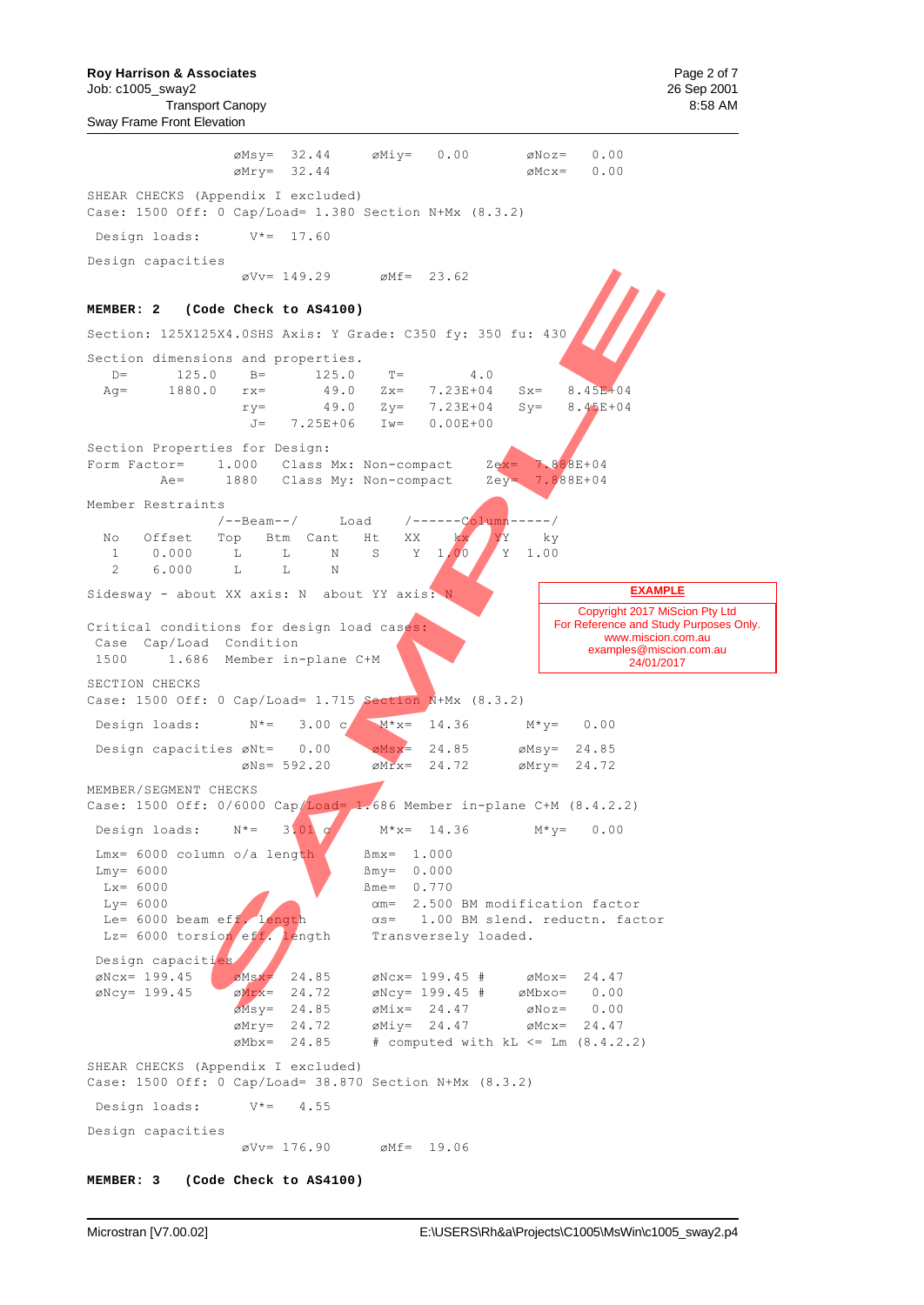**Roy Harrison & Associates Page 3 of 7 Page 3 of 7 Page 3 of 7 Page 3 of 7 Page 3 of 7 Page 3 of 7** 

Sway Frame Front Elevation

Section: 150PFC Axis: Y Grade: 300 fy: 320 fu: 440 Section dimensions and properties. D= 150.0 B= 75.0 Tf= 9.5 Tw= 6.0 Ag= 2250.0  $rx=$  60.8  $Zx=$  1.11E+05  $Sx=$  1.29E+05<br> $xy=$  23.9  $Zy=$  2.57E+04  $Sy=$  4.60E+04 ry= 23.9 Zy= 2.57E+04 Sy= 4.60E+04 J= 5.49E+04 Iw= 4.66E+09 Section Properties for Design: Form Factor= 1.000 Class Mx: Compact 2ex= 1.290E+05<br>Ae= 2250 Class My: Compact 2ey= 3.855E+04 2250 Class My: Compact Member Restraints /--Beam--/ Load /------Column-----/ No Offset Top Btm Cant Ht XX kx YY<br>1 0.000 L L N S Y 1.00 Y<br>2 6.000 L L N 1 0.000 L L N S Y 1.00 Y 1.00  $\begin{array}{ccccccccc} 1 & & 0.000 & & \text{L} & & \text{L} & & \text{N} \\ 2 & & 6.000 & & \text{L} & & \text{L} & & \text{N} \end{array}$ Sidesway - about XX axis: N about YY axis: N Connection: Uniform and concentric Critical conditions for design load cases: Case Cap/Load Condition 1500 1.720 Member out-plane C+Mx SECTION CHECKS Case: 1500 Off: 6000 Cap/Load= 3.131 Section  $N+Mx$  (8.3.2) Design loads:  $N^* = 14.04 \text{ c}$   $M^*x = -11.06$   $M^*y = 0.00$ Design capacities  $\varnothing$ Nt= 0.00  $\varnothing$ Msx= 37.15  $\varnothing$ Msy= 11.10  $\emptyset$ Ns= 648.00  $\emptyset$ Mrx= 36.35  $\emptyset$   $\emptyset$ Mry= 10.86 MEMBER/SEGMENT CHECKS Case: 1500 Off: 0/6000 Cap/Load= 1.720 Member out-plane C+Mx Design loads:  $N^* = 14.04$  c  $M^*x = -11.06$   $M^*y = 0.00$  $Lmx = 6000$  column o/a length  $\text{Bmx} = 0.671$  $Lmv = 6000$   $\beta mv = 0.000$  $Lx = 6000$   $Bme = 0.671$  $Ly= 6000$   $\alpha m= 2.500$  BM modification factor Le= 6000 beam eff. length  $\alpha s = 0.35$  BM slend. reductn. factor Lz= 6000 torsion eff. length Design capacities  $\varnothing$ Ncx= 274.14  $\varnothing$ Msx= 37.15  $\varnothing$ Ncx= 274.14 #  $\varnothing$ Mox= 24.68 ÌNcy= 58.07 ÌMrx= 36.35 ÌNcy= 58.07 # ÌMbxo= 0.00  $\begin{array}{rcl} \n\varnothing \text{Mrx} = & 36.35 \\
\varnothing \text{Msy} = & 11.10 \\
\varnothing \text{Mix} = & \varnothing \text{Mix} = & 35.25 \\
\end{array}$   $\begin{array}{rcl} \n\varnothing \text{Roy} = & 0.00 \\
\varnothing \text{Mix} = & 35.25 \\
\end{array}$  $\varnothing$ Mry= 10.86  $\varnothing$ Miy= 8.42  $\varnothing$ Mcx= 24.68  $\emptyset$ Mbx=  $32.54$  # computed with kL <= Lm (8.4.2.2) SHEAR CHECKS (Appendix I excluded) Case: 1500 Off: 0  $Cap/Load = 50.502$  Section N+Mx (8.3.2) Design loads:  $N^* = 3.08$ Design capacities  $\text{Vv} = 155.52$   $\text{Mf} = 28.83$ **MEMBER: 4 (Code Check to AS4100)** Section: 125X125X4.0SHS Axis: Y Grade: C350 fy: 350 fu: 430 Section dimensions and properties. D= 125.0 B= 125.0 T= 4.0<br>Ag= 1880.0 rx= 49.0 Zx= 7.23E+04 Ag= 1880.0 rx= 49.0 Zx= 7.23E+04 Sx= 8.45E+04  $ry=$  49.0  $Zy=$  7.23E+04  $Sy=$  8.45E+04<br> $J=$  7.25E+06 Iw= 0.00E+00  $J= 7.25E+06$  Iw= Section Properties for Design: Form Factor= 1.000 Class Mx: Non-compact Zex= 7.888E+04 Ae= 1880 Class My: Non-compact Zey= 7.888E+04 Copyright 2017 MiScion Pty Ltd For Reference and Study Purposes Only. www.miscion.com.au examples@miscion.com.au  $^{1}$  24/01/2017 **EXAMPLE** 1.000 Chass Nx; Compact Zex= 1.2902+01<br>
1.000 Chass Nx; Compact Zey= 3.85524<br>
2250 Chass Nx; Compact Zey= 3.85524<br>
7.<br>
7. - Rean--/ Tood /-----Column----/<br>
7. - The Case Nx; NX<br>
5. If  $\frac{1}{2}$  is  $\frac{1}{2}$  is  $\frac{1}{2}$  i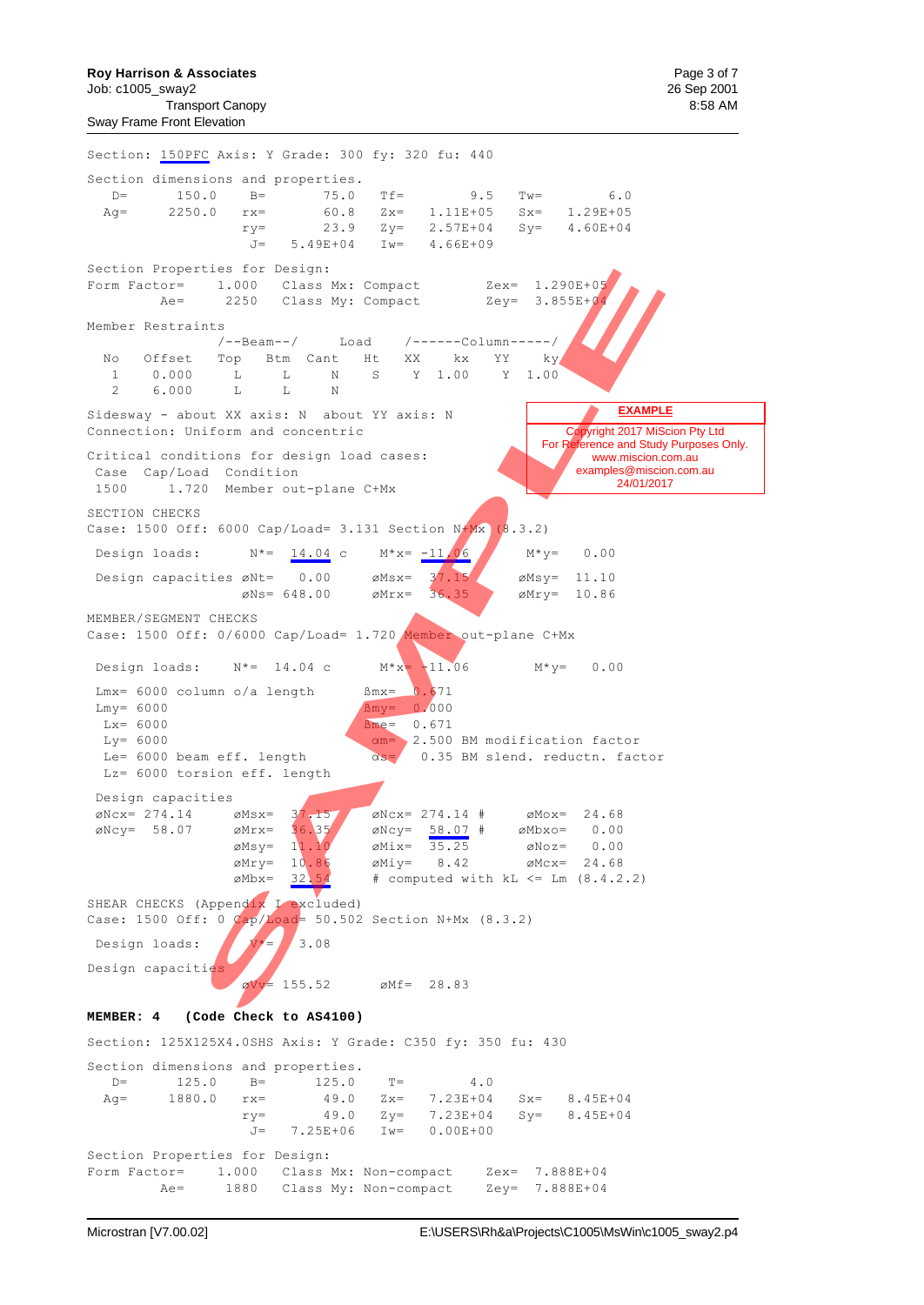**Roy Harrison & Associates**  Page 4 of 7 Job: c1005\_sway2 26 Sep 2001 Transport Canopy 8:58 AM Sway Frame Front Elevation

Member Restraints /--Beam--/ Load /------Column-----/ No Offset Top Btm Cant Ht XX kx YY ky 1 0.000 L L N S Y 1.00 Y 1.00 2 6.000 L L N Sidesway - about XX axis: N about YY axis: N Critical conditions for design load cases: Case Cap/Load Condition 1500 2.804 Section N+Mx SECTION CHECKS Case: 1500 Off: 0 Cap/Load= 2.804 Section N+Mx (8.3.2) Design loads:  $N^* = 0.03$  t  $M^*x = 8.83$   $M^*y = 0.00$ Design capacities  $\emptyset$ Nt= 592.20  $\emptyset$ Msx= 24.85  $\emptyset$ Msy= 24.85<br>  $\emptyset$ Ns= 0.00  $\emptyset$ Mrx= 24.82  $\emptyset$ Mry= 24.82  $\varnothing$ Ns= 0.00 MEMBER/SEGMENT CHECKS Case: 1500 Off: 0/6000 Cap/Load= 2.813 Section N+Mx (8.3.2) Design loads:  $N^*=$  0.03 t  $M^*x=$  8.83  $M^*y=$  0.00  $Lmx = 6000$  column o/a length  $Mmx = 1.000$  $\text{Lmy} = 6000$ <br>  $\text{Lxy} = 6000$ <br>  $\text{Lxy} = 0.000$ <br>  $\text{Bmy} = 0.000$ <br>  $\text{Bmy} = 0.000$  $Bme = 0.000$  $Ly = 6000$   $\alpha m = 1.967 / BW$  modification factor  $L = 6000$  beam eff. length  $\alpha s = 1.00$  BM slend. reductn. factor Lz= 6000 torsion eff. length Transversely loaded. Design capacities  $\varnothing$ Nt= 592.20  $\varnothing$ Msx= 24.85  $\varnothing$ Mbx $=$  24.85  $\varnothing$ Mox= 24.84  $\varnothing$ Mrx= 24.84  $\varnothing$ Mix= 0.00  $\varnothing$ Mbxo= 0.00  $M_{\text{max}} = 24.85$   $M_{\text{max}} = 24.85$   $M_{\text{max}} = 24.84$   $M_{\text{max}} = 0.00$   $M_{\text{max}} = 0.00$   $M_{\text{max}} = 0.00$   $M_{\text{max}} = 0.00$  $\varnothing$ Mry= 24.84  $\varnothing$ Mcx= 0.00 SHEAR CHECKS (Appendix I excluded) Case: 1500 Off: 0 Cap/Load= 98.980 Section N+Mx (8.3.2) Design loads: V\*= 1.79 Design capacities  $\text{\degree O}$ Vv= 176.90  $\text{\degree Mf}$ = 19.06 **MEMBER: 6 (Code Check to AS4100)** Section: 125X125X4.0SHS Axis: Y Grade: C350 fy: 350 fu: 430 Section dimensions and properties.<br> $D = 125.0$   $B = 125.0$ D= 125.0 B=  $125.0$  T=  $4.0$ <br>Aq= 1880.0 rx=  $49.0$  Zx= 7.23E+04 Ag= 1880.0  $rx =$  49.0  $2x = 7.23E+04$   $Sx = 8.45E+04$ <br>49.0  $2y = 7.23E+04$   $Sy = 8.45E+04$  $\begin{array}{cccc} \n\text{ry} = & 49.0 & \n\text{Zy} = & 7.23E + 04 \\
\text{J} = & 7.25E + 06 & \n\end{array}$   $\begin{array}{cccc} \n\text{Ly} = & 7.23E + 04 \\
\text{J} & 0.00E + 00\n\end{array}$  $Tw= 0.00E+0.0$ Section Properties for Design: Form Factor=  $\begin{pmatrix} 1.000 \\ 1.000 \end{pmatrix}$  Class Mx: Non-compact Zex= 7.888E+04 Ae= 1880 Class My: Non-compact Zey= 7.888E+04 Member Restraints /--Beam--/ Load /------Column-----/ No Offset Top Btm Cant Ht XX kx YY ky 1 0.000 L L N S Y 1.00 Y 1.00 2 6.000 L L N Sidesway - about XX axis: N about YY axis: N Critical conditions for design load cases: Case Cap/Load Condition 1500 1.636 Section N+Mx SECTION CHECKS Copyright 2017 MiScion Pty Ltd For Reference and Study Purposes Only. www.miscion.com.au examples@miscion.com.au 24/01/2017 **EXAMPLE** 1.10 a for design load cases:<br>
14 Gondition I-Mx<br>
14 Gondition N-Mx<br>
14 Section N-Mx<br>
16 Cap/Load- 2.804 Section N-Mx<br>
16 Cap/Load- 2.804 Section N-Mx<br>
16 eXt- 592.20<br>
16 eXt- 24.85<br>
16 eXt- 24.85<br>
1.8 eXt- 3.83<br>
1.8 eXt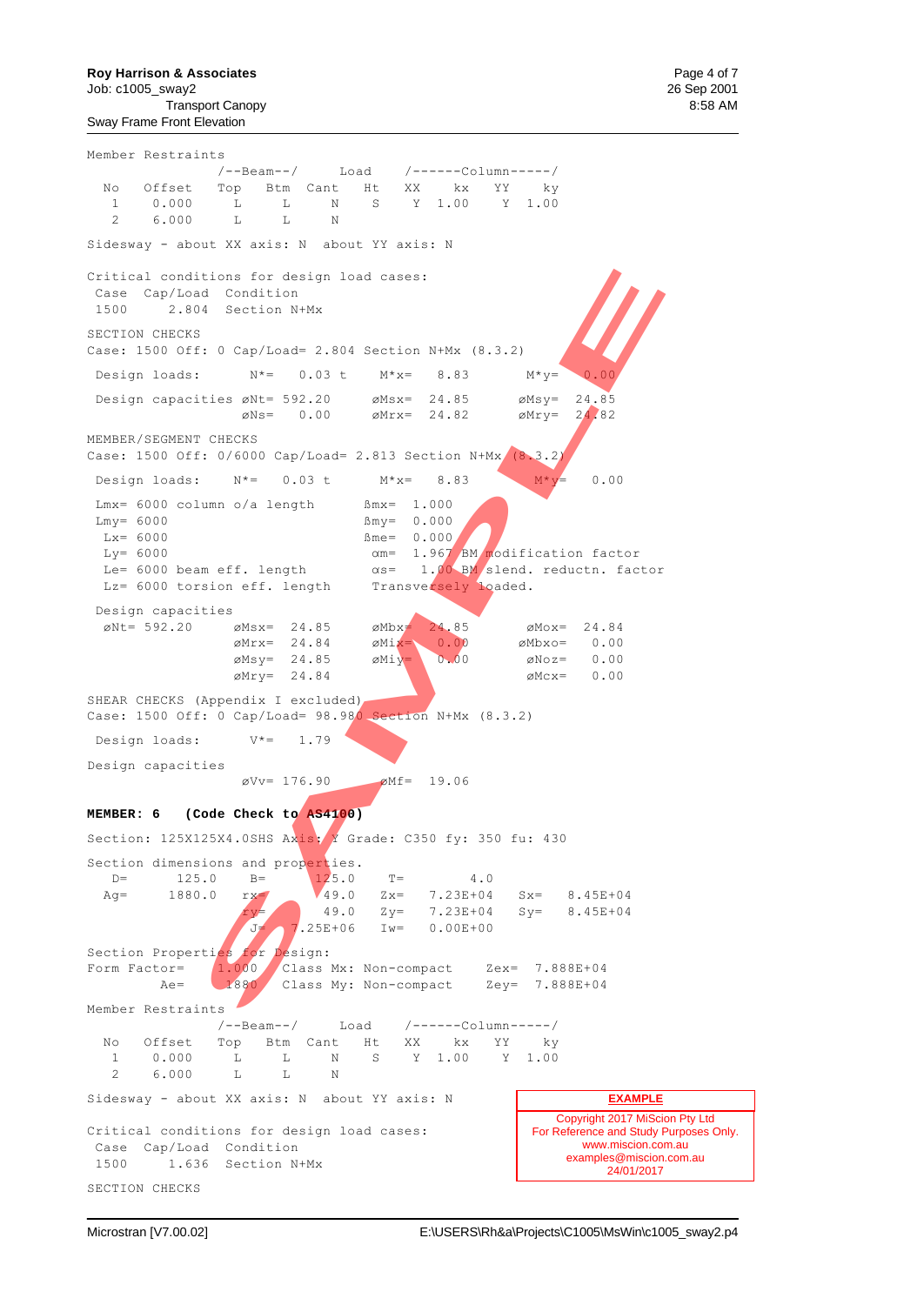**Roy Harrison & Associates Page 5 of 7 Page 5 of 7 Page 5 of 7 Page 5 of 7 Page 5 of 7 Page 5 of 7** Job: c1005\_sway2 26 Sep 2001 Transport Canopy 8:58 AM Sway Frame Front Elevation

Case: 1500 Off: 0 Cap/Load= 1.636 Section N+Mx (8.3.2) Design loads:  $N^* = 4.37 \text{ t}$   $M^*x = 15.00$   $M^*y = 0.00$ Design capacities øNt= 592.20 øMsx= 24.85 øMsy= 24.85  $\varnothing$ Ns= 0.00  $\varnothing$ Mrx= 24.66  $\varnothing$ Mry= 24.66 MEMBER/SEGMENT CHECKS Case: 1500 Off: 0/6000 Cap/Load= 1.636 Section N+Mx (8.3.2) Design loads:  $N^* = 4.37$  t  $M^*x = 15.00$   $M^*y = 0.00$  $Lmx = 6000$  column o/a length  $Mx = 1.000$  $Lmy = 6000$   $\text{Bmy} = 0.000$  $Lx = 6000$ <br> $Ly = 6000$ <br> $Gm = 2.500$  $\alpha$ m= 2.500 BM modification factor Le= 6000 beam eff. length  $\alpha s= 1.00$  BM slend. reductn. factor Lz= 6000 torsion eff. length Transversely loaded. Design capacities  $\emptyset$ Nt= 592.20  $\emptyset$ Msx= 24.85  $\emptyset$ Mbx= 24.85  $\emptyset$ Mox= 24.66  $\emptyset$ Mrx= 24.66  $\emptyset$ Mix= 0.00  $\emptyset$ Mbxo= 0.00  $\emptyset$ Msy= 24.85  $\emptyset$ Miy= 0.00  $\emptyset$   $\emptyset$ Noz= 0.00  $\emptyset$ Mry= 24.66  $\emptyset$ Mcx= 0.00 SHEAR CHECKS (Appendix I excluded) Case: 1500 Off: 0 Cap/Load= 36.354 Section N+Mx (8.3.2) Design loads: V\*= 4.87 Design capacities  $\varnothing$ Vv= 176.90  $\varnothing$ Mf= 19.06 **MEMBER: 8 (Code Check to AS4100)** Section: 125X125X5.0SHS Axis: Y Grade: C350 fy: 350 fu: 430 Section dimensions and properties.  $D=$  125.0 B= 125.0 T= 5.0 Ag= 2310.0  $rx =$  48.5  $Zx =$  8.71E+04 Sx= 1.03E+05  $ry=$  48.5  $Zy=$  8.71E+04 Sy= 1.03E+05  $J= 8.87E+06$  Iw= 0.00E+00 Section Properties for Design: Form Factor= 1.000 Class Mx: Compact Zex= 1.030E+05 Ae= 2310 Class My: Compact Zey= 1.030E+05 Member Restraints /--Beam--/ Load /------Column-----/ No Offset Top Btm Cant Ht XX kx YY ky<br>1 0.000 L L N S Y 1.00 Y 1.00 1 0.000 L L N S Y 1.00 Y 1.00 2 6.000 L L N Sidesway - about XX  $\alpha$ xis: N  $\alpha$  about YY axis: N Critical conditions for design load cases: Case Cap/Load Condition 1500 1.831 Member out-plane C+Mx SECTION CHECKS Case: 1500 Off: 0 Cap/Load= 1.892 Section N+Mx (8.3.2) Design loads: N\*= 4.18 c M\*x= 17.15 M\*y= 0.00 Design capacities  $\varnothing$ Nt= 0.00  $\varnothing$ Msx= 32.44  $\varnothing$ Msy= 32.44  $\emptyset$ Ns= 727.65  $\emptyset$ Mrx= 32.44  $\emptyset$ Mry= 32.44 MEMBER/SEGMENT CHECKS Case: 1500 Off: 0/6000 Cap/Load= 1.831 Member out-plane C+Mx Design loads:  $N^* = 4.20 \text{ c}$   $M^*x = 17.15$   $M^*y = 0.00$  $Lmx = 6000 \text{ column } \circ/a \text{ length}$   $\text{Bmx} = 1.000$  $Lmy = 6000$   $\text{Bmy} = 0.000$ Copyright 2017 MiScion Pty Ltd For Reference and Study Purposes Only. www.miscion.com.au examples@miscion.com.au 24/01/2017 **EXAMPLE** SET 4.37 t Mix= 15.00 Mixy= 0.00<br>
umn o/a length finx= 1.000<br>
finare 0.820<br>
finare 0.820<br>
meetical discusses in the set of the set of the set of the set of the set of the set of the set of the set of the set of the set of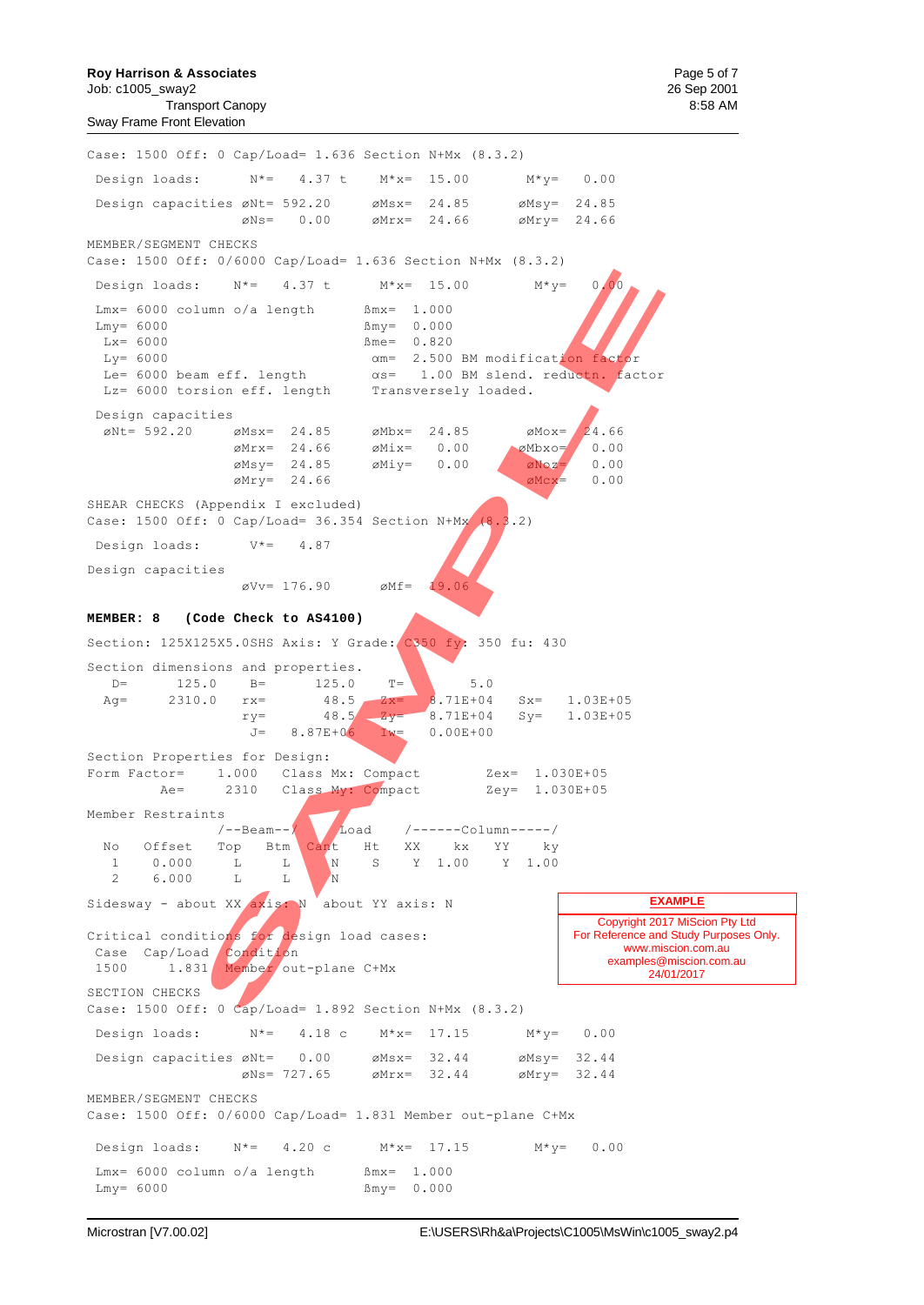**Roy Harrison & Associates Page 6 of 7 Page 6 of 7 Page 6 of 7 Page 6 of 7 Page 6 of 7 Page 6 of 7** Job: c1005\_sway2 26 Sep 2001 Transport Canopy 8:58 AM

Sway Frame Front Elevation

![](_page_38_Figure_3.jpeg)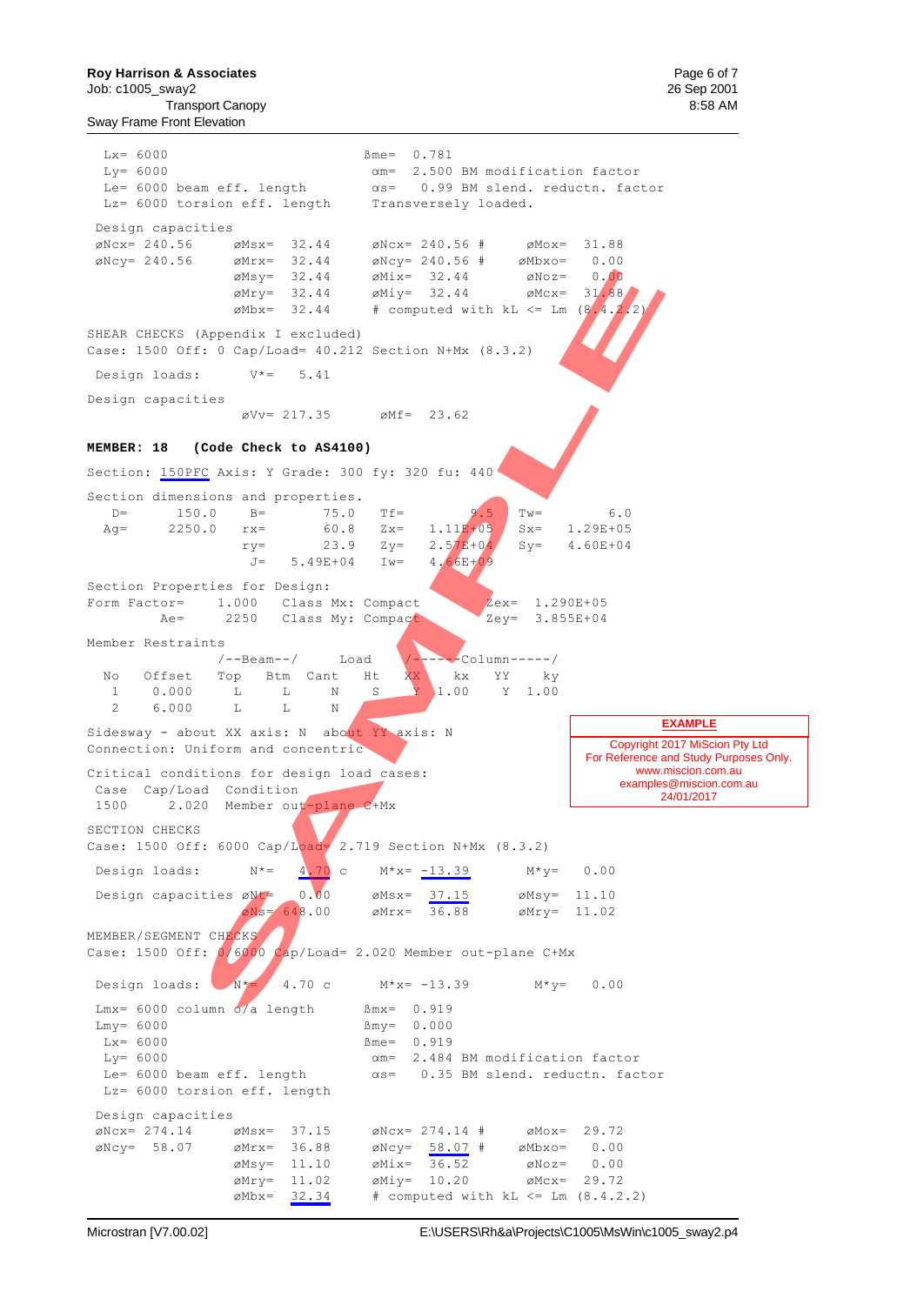SHEAR CHECKS (Appendix I excluded) Case: 1500 Off: 0 Cap/Load= 36.307 Section N+Mx (8.3.2) Design loads:  $V^* = 4.28$ Design capacities  $\text{\degree}$ Vv= 155.52  $\text{\degree}$ Mf= 28.83

#### **EXAMPLE**

**SAMPLE** 

Copyright 2017 MiScion Pty Ltd For Reference and Study Purposes Only. www.miscion.com.au examples@miscion.com.au 24/01/2017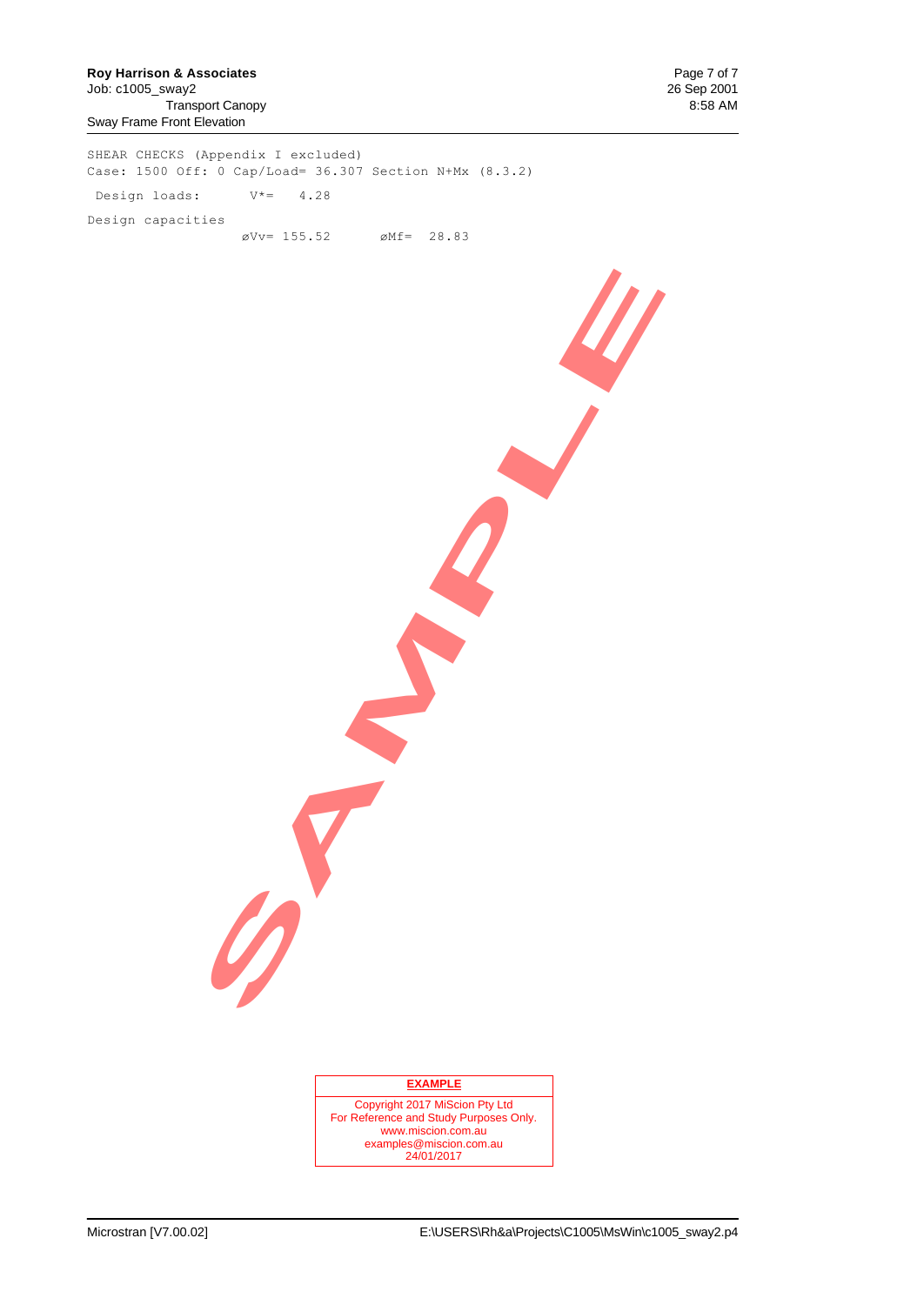**CONSULTING ENGINEERS**

| $REF$ : | <b>1005 PAGE:</b> |             |
|---------|-------------------|-------------|
| DESIGN: |                   | DATE:       |
|         | <b>SCH</b>        | 27-Sep-2001 |

TITLE :

 **OPEN FRONT SHELTER - Industrial; 10.0m Wide x 6.0m Eaves, 6.00m Bays - TC2**

![](_page_40_Figure_5.jpeg)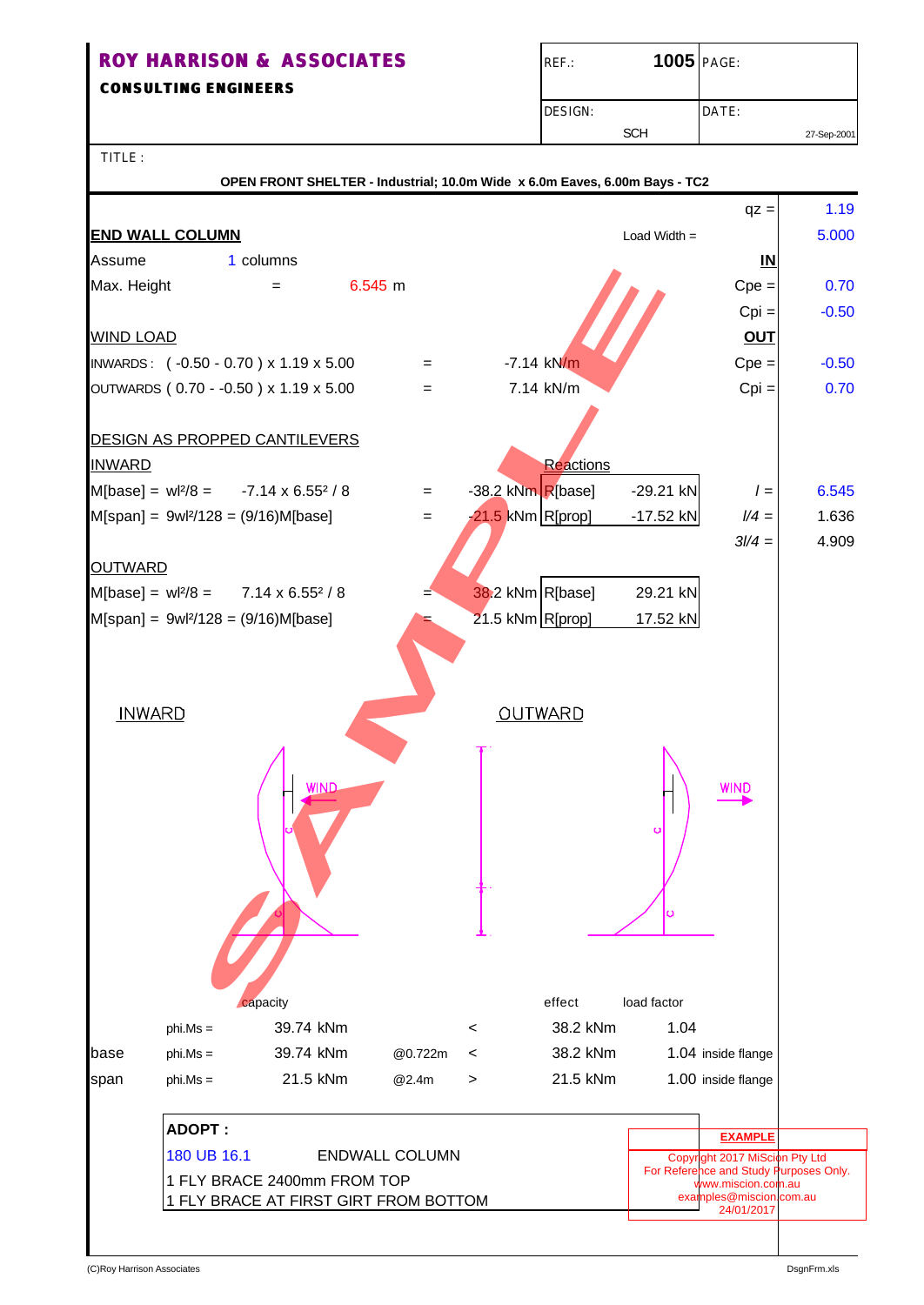| <b>ROY HARRISON &amp; ASSOCIATES</b> | <b>1005</b> PAGE:<br>REF.: |             |
|--------------------------------------|----------------------------|-------------|
| <b>CONSULTING ENGINEERS</b>          |                            |             |
|                                      | DESIGN:                    | DATE:       |
|                                      | SCH                        | 27-Sep-2001 |

TITLE :

| OPEN FRONT SHELTER - Industrial; 10.0m Wide x 6.0m Eaves, 6.00m Bays - TC2    |        |                 |
|-------------------------------------------------------------------------------|--------|-----------------|
|                                                                               |        |                 |
| <b>WIND BRACING</b> { limit state  }                                          | $W =$  | $-7.14$         |
| Struts for end wall column heads                                              | $l =$  | 6.545           |
|                                                                               | $L =$  | 24              |
| <b>LOADS</b>                                                                  | $L2 =$ | $6\phantom{1}6$ |
| $(3/8)$ x 7.14 x 6.55 = 17.52 kN                                              |        |                 |
|                                                                               |        |                 |
| <b>INTERNAL STRUT</b>                                                         |        |                 |
| Max. Load $=$<br>18 kN                                                        |        |                 |
|                                                                               |        |                 |
| ADOPT: 75x75x2 SHS<br>Durgal DCT<br>24 kN<br>@6m                              |        |                 |
|                                                                               |        |                 |
| <b>EAVES STRUT</b>                                                            |        |                 |
|                                                                               |        |                 |
| Max. Load $=$                                                                 |        | roof brace      |
| 21.38 kN {total}<br>$(1.2*1.19kPa \times 2.7m) \times 6.545m / 2 + 17.52/2 =$ |        |                 |
|                                                                               |        |                 |
|                                                                               |        |                 |
| ADOPT: 75x75x2 SHS<br>@6m<br>24 kN<br><b>Durgal DCT</b>                       |        |                 |
|                                                                               |        |                 |
|                                                                               |        |                 |
| <b>DIAGONAL BRACING</b>                                                       |        |                 |
|                                                                               | $x =$  | 6.000           |
| $= 17.52 \times 8.49 / 6.00$<br>24.8 kN<br>ROOF<br>$=$                        | $r1 =$ | 8.485           |
| <b>WALL</b><br>21.38 x 8.88 / 6.00<br>31.6 kN<br>$=$<br>$=$ $\prime$          | $r2 =$ | 8.879           |
| {Diam. 16 rod: 50.2kN on thread AISC DCT}                                     | $h =$  | 6.545           |
|                                                                               |        |                 |
| <b>ADOPT:</b><br>Roof:<br>DIAM. 16 ROD; THREADED M16                          |        |                 |
| DIAM. 16 ROD; THREADED M16<br>Walls:                                          |        |                 |
|                                                                               |        |                 |
|                                                                               |        |                 |
|                                                                               |        |                 |
|                                                                               |        |                 |
| D                                                                             |        |                 |
|                                                                               |        |                 |
|                                                                               |        |                 |
|                                                                               |        |                 |
|                                                                               |        |                 |
|                                                                               |        |                 |
|                                                                               |        |                 |
| <b>EXAMPLE</b>                                                                |        |                 |
| Copyright 2017 MiScion Pty Ltd                                                |        |                 |
| For Reference and Study Purposes Only.<br>www.miscion.com.au                  |        |                 |
| examples@miscion.com.au<br>24/01/2017                                         |        |                 |
|                                                                               |        |                 |
|                                                                               |        |                 |
|                                                                               |        |                 |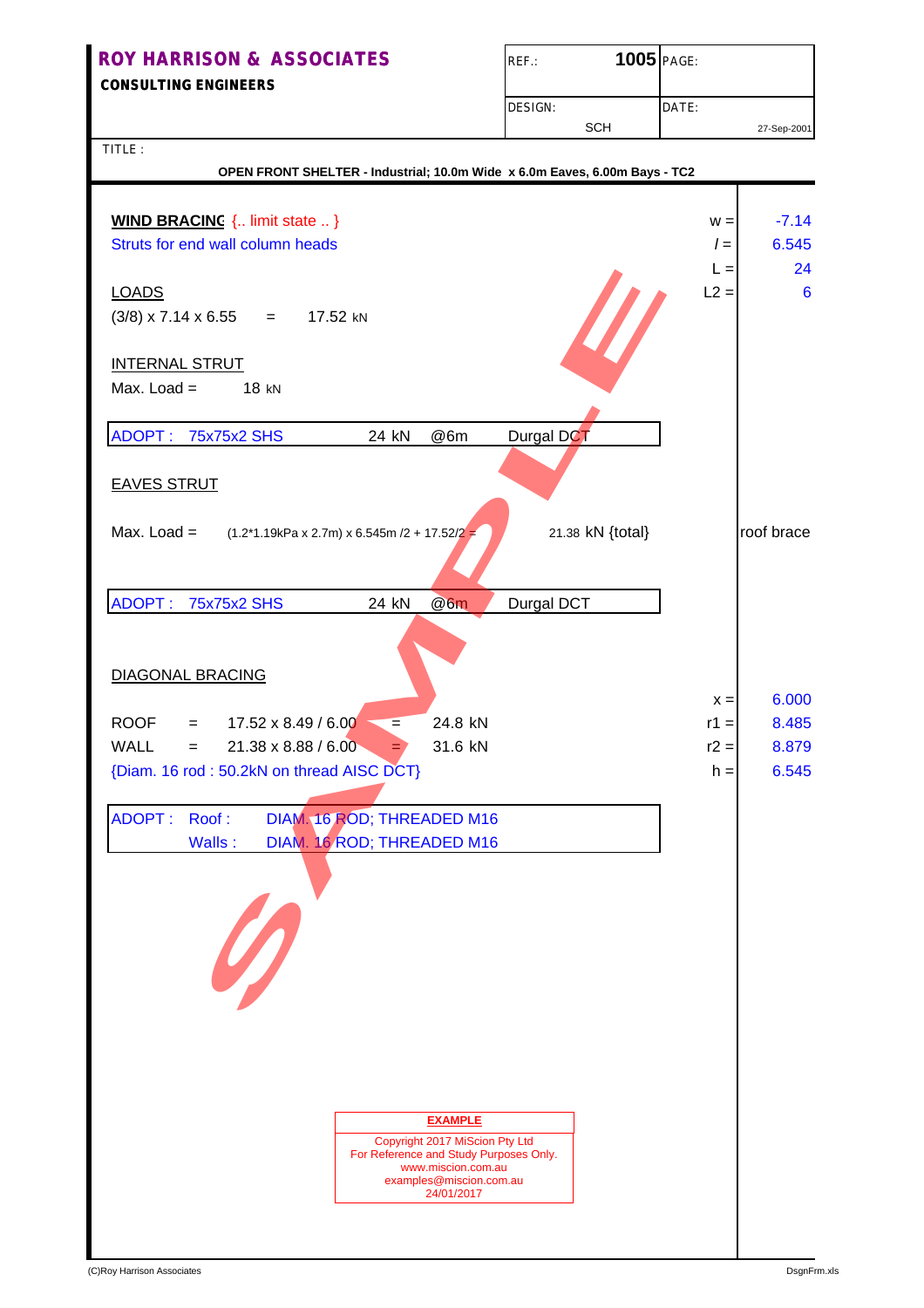| <b>ROY HARRISON &amp; ASSOCIATES</b><br><b>CONSULTING ENGINEERS</b> | <b>1005</b> PAGE:<br>$REF$ : |             |
|---------------------------------------------------------------------|------------------------------|-------------|
|                                                                     | DESIGN:                      | DATE:       |
| TITIE                                                               | SCH                          | 27-Sep-2001 |

TITLE :

 **OPEN FRONT SHELTER - Industrial; 10.0m Wide x 6.0m Eaves, 6.00m Bays - TC2**

### **Connections**

### **Rafter to Column Connection**

![](_page_42_Figure_5.jpeg)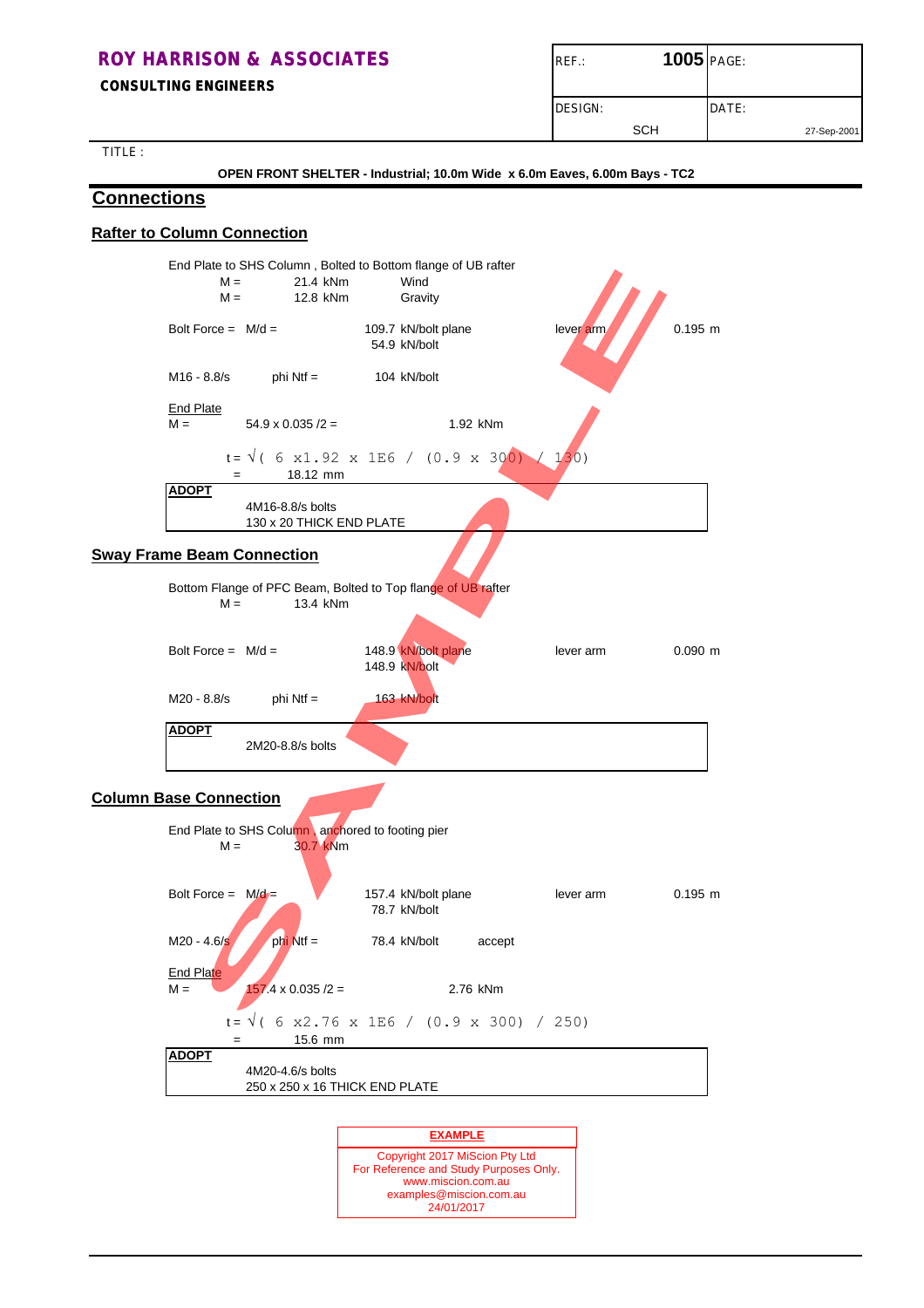| <b>ROY HARRISON &amp; ASSOCIATES</b><br><b>CONSULTING ENGINEERS</b> | <b>1005</b> PAGE:<br>REF: |           |
|---------------------------------------------------------------------|---------------------------|-----------|
|                                                                     | DESIGN:                   | DATE:     |
|                                                                     | <b>SCH</b>                | 27-Sep-01 |
| TITLE:                                                              |                           |           |

| .                      |                                         | OPEN FRONT SHELTER - Industrial; 10.0m Wide x 6.0m Eaves, 6.00m Bays - TC2                                                                                |                               |                |                    |                         |
|------------------------|-----------------------------------------|-----------------------------------------------------------------------------------------------------------------------------------------------------------|-------------------------------|----------------|--------------------|-------------------------|
|                        |                                         |                                                                                                                                                           |                               | bolt lever arm | $d3=$              | 0.250                   |
| <b>END WALL COLUMN</b> |                                         | <b>Limit State</b>                                                                                                                                        |                               | clearance      | $d4=$              | 0.039                   |
|                        |                                         |                                                                                                                                                           |                               | plate width    | $b =$              | 200                     |
| <b>BOLTS</b>           | M                                       | 38.2 kNm<br>$=$                                                                                                                                           |                               |                | bolt planes        | 1                       |
|                        | $\mathsf T$                             | $= 38.20 / 0.250$<br>$\equiv$                                                                                                                             | 153 kN                        | 76.40 kN/bolt  | No. Bolts<br>Grade | $\overline{2}$<br>4.6/s |
|                        | M                                       | $= 152.8 \times 0.039$ / :=                                                                                                                               | 153 kN/bolt plane<br>2.94 kNm |                |                    |                         |
|                        |                                         |                                                                                                                                                           |                               |                |                    |                         |
| <b>END PLATE</b>       |                                         |                                                                                                                                                           |                               |                | phi                | 0.9                     |
|                        | M                                       | 2.94 kNm<br>$=$                                                                                                                                           |                               |                | fy                 | 300                     |
|                        |                                         |                                                                                                                                                           |                               |                |                    |                         |
|                        | $\mathfrak{t}$                          | = $\sqrt{(6 \times 2.94 \times 1E6/(0.9 \times 300)/200)}$                                                                                                |                               |                |                    |                         |
|                        |                                         | 18 mm<br>$=$                                                                                                                                              |                               |                |                    |                         |
| ADOPT:                 |                                         |                                                                                                                                                           |                               |                |                    |                         |
|                        | 200 x 20 FLAT BAR<br>4M20 - 4.6/S BOLTS |                                                                                                                                                           |                               |                |                    |                         |
|                        |                                         |                                                                                                                                                           |                               | 78.4 kN/bolt   |                    |                         |
|                        |                                         |                                                                                                                                                           |                               |                |                    |                         |
|                        |                                         | 20U                                                                                                                                                       | 200<br>$\overline{0}$         |                |                    |                         |
|                        |                                         |                                                                                                                                                           |                               |                |                    |                         |
|                        |                                         | <b>EXAMPLE</b><br>Copyright 2017 MiScion Pty Ltd<br>For Reference and Study Purposes Only.<br>www.miscion.com.au<br>examples@miscion.com.au<br>24/01/2017 |                               |                |                    |                         |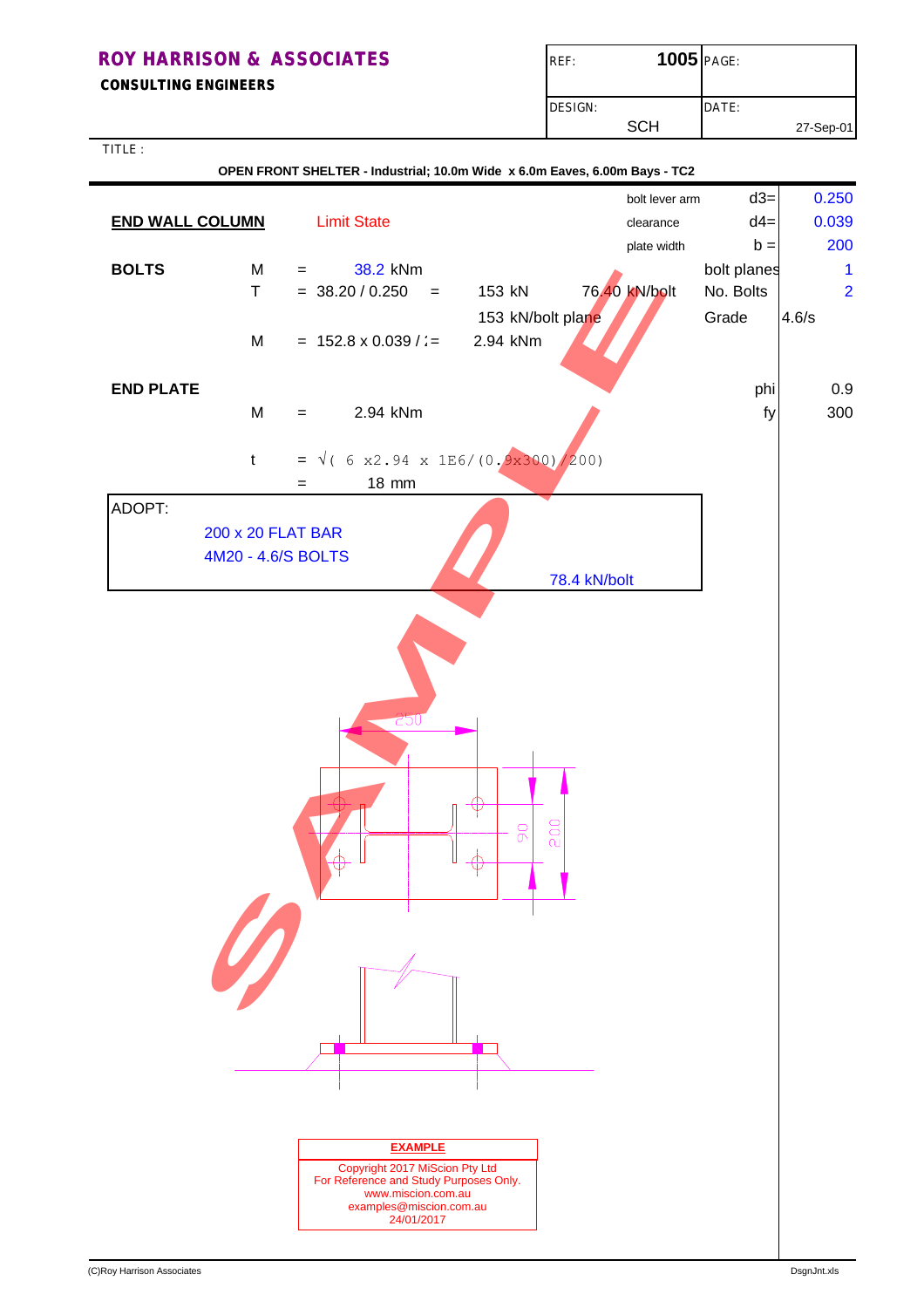**CONSULTING ENGINEERS**

| $REF$ : | <b>1005 PAGE:</b> |          |
|---------|-------------------|----------|
| DESIGN: | DATE:             |          |
| SCH     |                   | Sep-2001 |

TITLE :

 **OPEN FRONT SHELTER - Industrial; 10.0m Wide x 6.0m Eaves, 6.00m Bays - TC2**

![](_page_44_Figure_5.jpeg)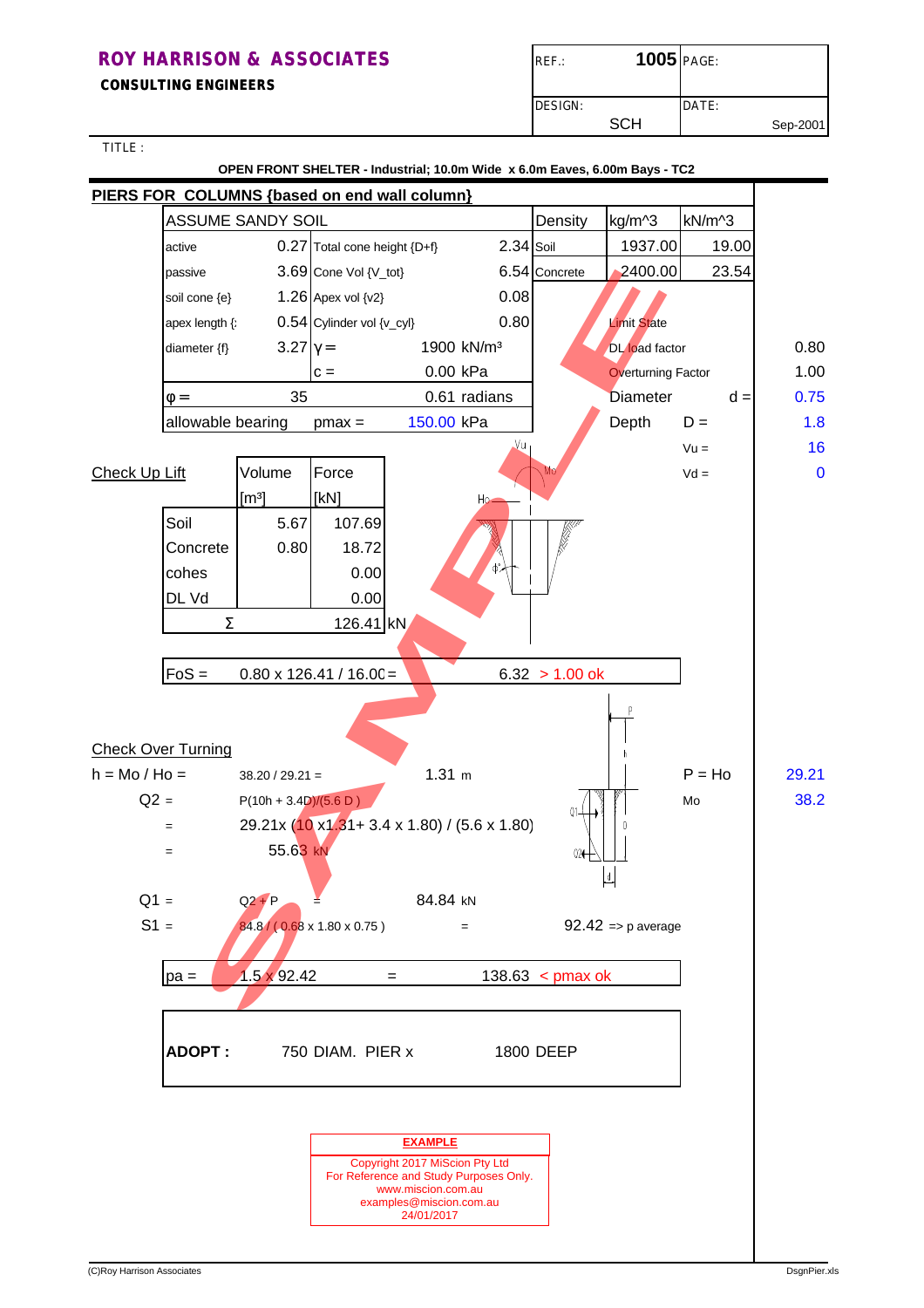**CONSULTING ENGINEERS**

| $REF$ : | 1005 PAGE: |       |          |
|---------|------------|-------|----------|
| DESIGN: |            | DATE: |          |
|         | SCH        |       | Sep-2001 |

TITLE :

 **OPEN FRONT SHELTER - Industrial; 10.0m Wide x 6.0m Eaves, 6.00m Bays - TC2**

![](_page_45_Figure_5.jpeg)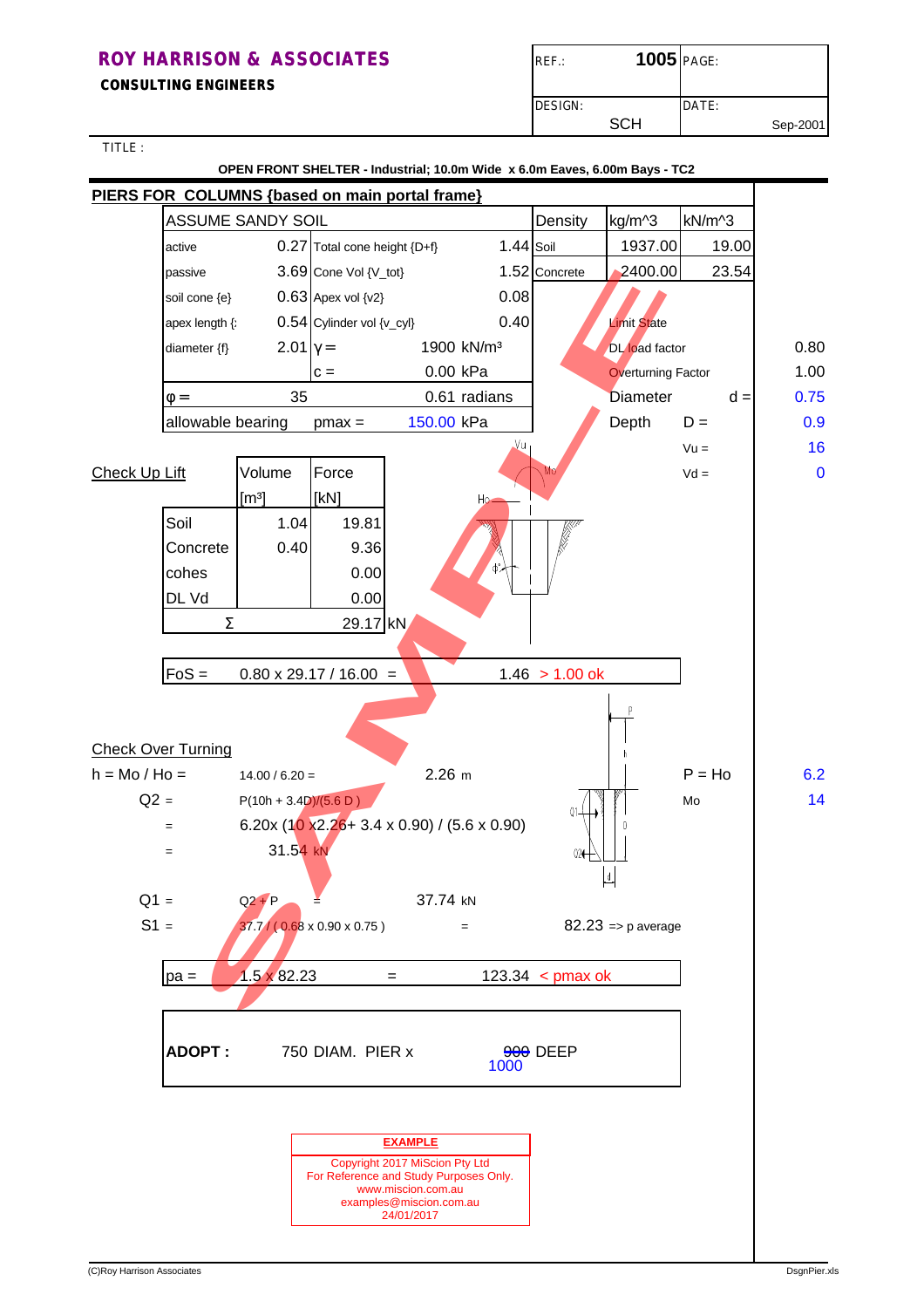![](_page_46_Figure_1.jpeg)

*Queries relating to these computations should be directed to Roy Harrison*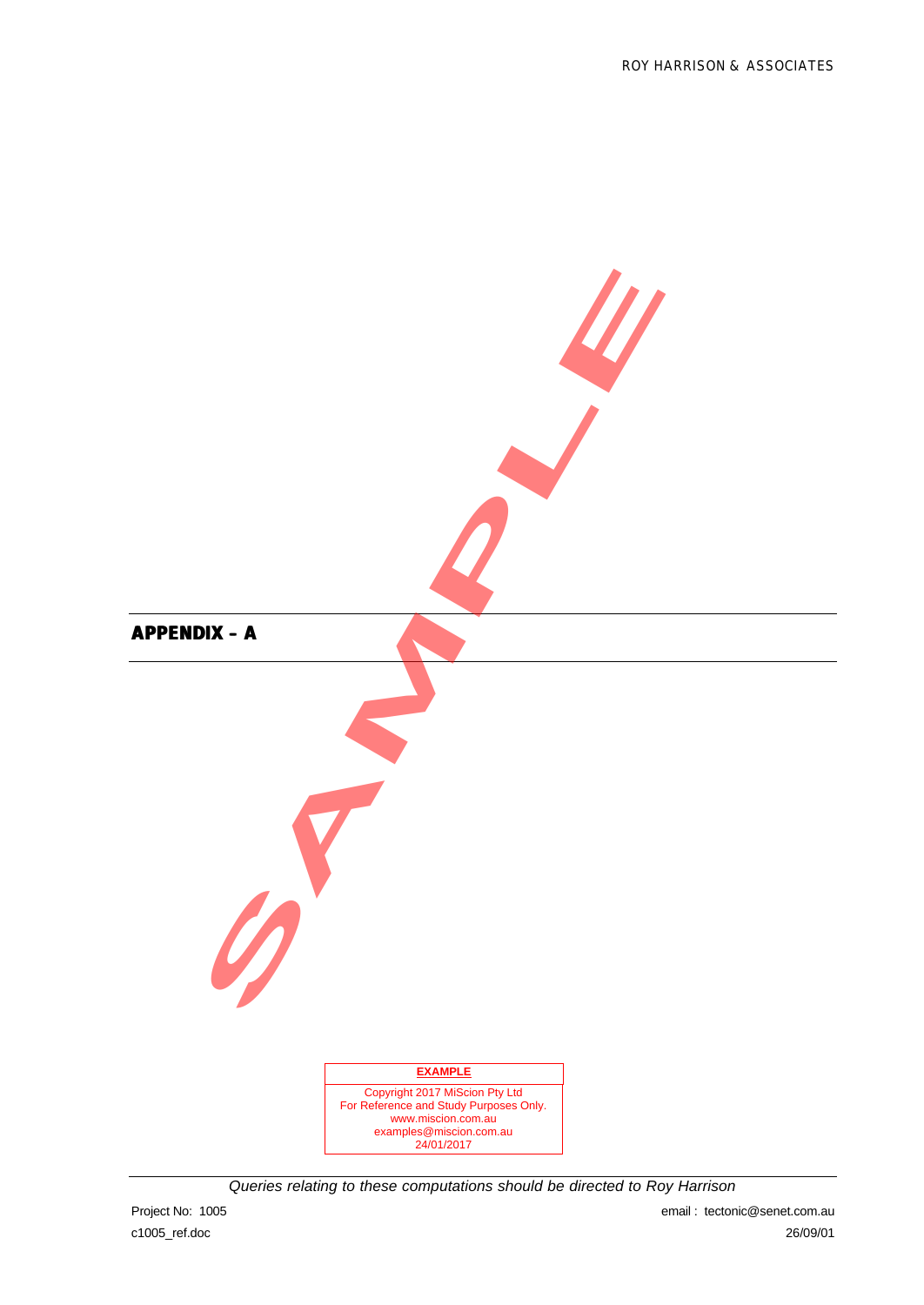Transport Canopy Sway Frame Front Elevation

#### **INPUT/ANALYSIS REPORT**

| Job:           | $c1005$ sway2                    |                |           |                         |       |                  |        |                                                   |
|----------------|----------------------------------|----------------|-----------|-------------------------|-------|------------------|--------|---------------------------------------------------|
| Title:         |                                  |                |           | : Transport Canopy      |       |                  |        |                                                   |
|                | Sway Frame Front Elevation       |                |           |                         |       |                  |        |                                                   |
| Type:          | Plane frame                      |                |           |                         |       |                  |        |                                                   |
| Date:          | 26 Sep 2001                      |                |           |                         |       |                  |        |                                                   |
| Time:          | $08:55$ AM                       |                |           |                         |       |                  |        |                                                   |
| Nodes          |                                  |                |           |                         | 10    |                  |        |                                                   |
|                | Members                          |                |           |                         | 9     |                  |        |                                                   |
|                | Spring supports                  |                |           |                         | 0     |                  |        |                                                   |
|                | Sections                         |                |           |                         | 5     |                  |        |                                                   |
|                | Materials                        |                |           |                         | 1     |                  |        |                                                   |
|                | Primary load cases               |                |           |                         | 1     |                  |        |                                                   |
|                | Combination load cases           |                |           |                         | 2     |                  |        |                                                   |
|                | Analysis: Non-linear elastic     |                |           |                         |       |                  |        |                                                   |
|                | Update node coordinates          |                |           |                         | Υ     |                  |        |                                                   |
|                | Small displacement theory        |                |           |                         | Υ     |                  |        |                                                   |
|                | Include axial force effects      |                |           |                         | Υ     |                  |        |                                                   |
|                | Include flexural shortening      |                |           |                         | Ν     |                  |        |                                                   |
|                | Convergence criterion: Residual  |                |           |                         |       |                  |        |                                                   |
|                | Convergence tolerance  5.000E-04 |                |           |                         |       |                  |        |                                                   |
|                |                                  |                |           |                         |       |                  |        |                                                   |
| LOAD CASES     |                                  |                |           |                         |       |                  |        |                                                   |
|                | Case Type Analysis Title         |                |           |                         |       |                  |        |                                                   |
| 1              | Ρ<br>Ν                           |                | Wind Sway |                         |       |                  |        |                                                   |
| 1000           | С<br>Ν                           |                |           | Sway { Serviceability ) |       |                  |        |                                                   |
| 1500           | $\mathsf{C}$<br>Ν                |                |           | Sway { Ultimate  }      |       |                  |        |                                                   |
|                | Analysis Types:                  |                |           |                         |       |                  |        | <b>EXAMPLE</b>                                    |
|                | S - Skipped (not analysed)       |                |           |                         |       |                  |        | Copyright 2017 MiSci<br>For Reference and Study F |
| L - Linear     |                                  |                |           |                         |       |                  |        | www.miscion.cor                                   |
|                | N - Non-linear                   |                |           |                         |       |                  |        | examples@miscion                                  |
|                |                                  |                |           |                         |       |                  |        | 24/01/2017                                        |
|                | <b>NODE COORDINATES</b>          |                |           |                         |       |                  |        |                                                   |
| Node           | Χ                                |                | Υ         | $\overline{z}$          |       | Restraint        |        |                                                   |
|                | m                                |                | m         | m                       |       |                  |        |                                                   |
| 1              | 0.000                            | 0.000          |           | 0.000                   |       | 111111           |        |                                                   |
| 2              | 6.000                            | 0.000          |           | 0.000                   |       | 111111           |        |                                                   |
| 3              | 0.000                            | 6.000          |           | 0.000                   |       | 000000           |        |                                                   |
| $\overline{4}$ | 6.000                            | 6.000          |           | 0.000                   |       | 000000           |        |                                                   |
| 5              | 12.000                           | 0.000          |           | 0.000                   |       | 111111           |        |                                                   |
| 7              | 12.000                           | 6.000          |           | 0.000                   |       | 000000           |        |                                                   |
| $\,8\,$        | 18.000                           | 0.000          |           | 0.000                   |       | 111111           |        |                                                   |
| 10             | 18.000                           | 6.000          |           | 0.000                   |       | 000000           |        |                                                   |
| 11<br>13       | 24.000<br>24.000                 | 0.000<br>6.000 |           | 0.000<br>0.000          |       | 111111<br>000000 |        |                                                   |
|                |                                  |                |           |                         |       |                  |        |                                                   |
|                | MEMBER DEFINITION                |                |           |                         |       |                  |        |                                                   |
|                |                                  |                |           |                         |       |                  |        |                                                   |
| Member         | Α                                | В<br>С         | Prop      | Matl                    | Rel-A | Rel-B            | Length |                                                   |
|                |                                  |                |           |                         |       |                  | m      |                                                   |

#### **LOAD CASES**

|      | Case Type Analysis Title |           |                       |  |
|------|--------------------------|-----------|-----------------------|--|
|      | N                        | Wind Sway |                       |  |
| 1000 | N                        |           | Sway { Serviceability |  |
| 1500 | N                        |           | Sway { Ultimate  }    |  |
|      |                          |           |                       |  |

```
 L - Linear
```
#### **NODE COORDINATES**

| Node | X      | Y         | $\overline{Z}$ | Restraint |
|------|--------|-----------|----------------|-----------|
|      | m      | m         | m              |           |
| 1    | 0.000  | 0.000     | 0.000          | 111111    |
| 2    | 6.000  | 0.000     | 0.000          | 111111    |
| 3    | 0.000  | 6.000     | 0.000          | 000000    |
| 4    | 6.000  | 6.000     | 0.000          | 000000    |
| 5    | 12.000 | 0.000     | 0.000          | 111111    |
| 7    | 12.000 | 6.000     | 0.000          | 000000    |
| 8    | 18.000 | 0.000     | 0.000          | 111111    |
| 10   | 18.000 | .000<br>6 | 0.000          | 000000    |
| 11   | 24.000 | .000      | 0.000          | 111111    |
| 13   | 24.000 | 6.000     | 0.000          | 000000    |

#### **MEMBER DEFINITION**

| Member         | Α              | B              | C    | Prop | Matl | Rel-A         | Rel-B  | Length |
|----------------|----------------|----------------|------|------|------|---------------|--------|--------|
|                |                |                |      |      |      |               |        | m      |
| 1              | 1              | 3              | $-X$ | 114  |      | 000000        | 000000 | 6.000  |
| $\overline{c}$ | $\mathfrak{D}$ | 4              | X    | 99   |      | 000000        | 000000 | 6.000  |
| 3              | 3              | 4              | Y    | 115  |      | 000000 000000 |        | 6.000  |
| 4              | 5              | 7              | X    | 99   |      | 000000 000000 |        | 6.000  |
| 6              | 8              | 1 <sub>0</sub> | X    | 99   |      | 000000 000000 |        | 6.000  |
| 8              | 11             | 13             | X    | 114  |      | 000000        | 000000 | 6.000  |
| 14             | 4              | 7              | Y    | 110  |      | 000001        | 000001 | 6.000  |
| 16             | 7              | 1 <sub>0</sub> | Y    | 110  |      | 000001        | 000001 | 6.000  |
| 18             | 10             | 13             | Y    | 115  |      | 000000        | 000000 | 6.000  |
|                |                |                |      |      |      |               |        |        |

#### **EXAMPLE**

Copyright 2017 MiScion Pty Ltd For Reference and Study Purposes Only. www.miscion.com.au examples@miscion.com.au 24/01/2017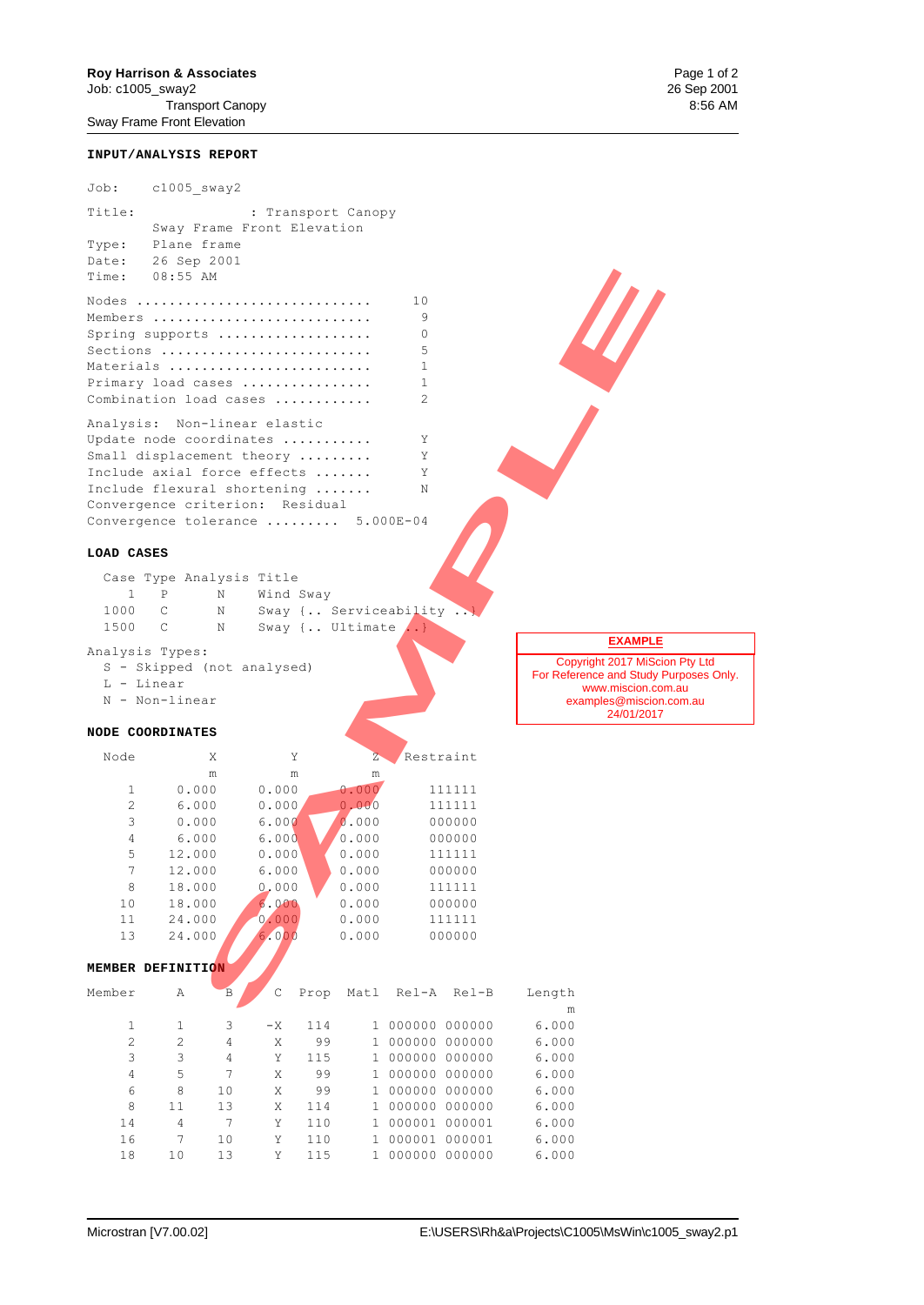# **Roy Harrison & Associates** Page 2 of 2<br>
Job: c1005\_sway2 26 Sep 2001

Job: c1005\_sway2 26 Sep 2001 Transport Canopy

|                       | Sway Frame Front Elevation      |                                                                       |                |          |              |                       |                |                             |      |
|-----------------------|---------------------------------|-----------------------------------------------------------------------|----------------|----------|--------------|-----------------------|----------------|-----------------------------|------|
|                       | LIBRARY SECTIONS                |                                                                       |                |          |              |                       |                |                             |      |
|                       | Section Library                 |                                                                       | Name           |          | Axis Comment |                       |                |                             |      |
| 99                    | Asw                             |                                                                       | 125X125X4.0SHS |          | Y default    |                       |                |                             |      |
| 114                   | Asw                             |                                                                       | 125X125X5.0SHS |          | Y default    |                       |                |                             |      |
| 115                   | Asw                             | 150PFC                                                                |                |          | Y default    |                       |                |                             |      |
|                       |                                 | SECTIONS INPUT BY PROPERTY VALUES                                     |                |          |              |                       |                |                             |      |
| Section Name          |                                 |                                                                       | Comment        |          |              |                       |                |                             |      |
|                       | 109 C15015                      |                                                                       | Y Portal       |          |              |                       |                |                             |      |
| 110                   | C25019                          |                                                                       | Purlin         |          |              |                       |                |                             |      |
|                       | <b>SECTION PROPERTIES</b>       |                                                                       |                |          |              |                       |                |                             |      |
| Section               | Ax                              | Ay                                                                    | Αz             |          | J            |                       | I y            | Ιz                          | fact |
|                       | m2                              | m2                                                                    |                | m2       | m 4          |                       | m <sub>4</sub> | m <sub>4</sub>              |      |
|                       |                                 | 99 1.880E-03 0.000E+00 0.000E+00 7.250E-06                            |                |          |              |                       |                | $4.520E - 06 - 4.520E - 06$ |      |
|                       |                                 | 109 4.425E-04 0.000E+00 0.000E+00 3.319E-10 2.350E-07 1.598E-06       |                |          |              |                       |                |                             |      |
|                       |                                 | 110 8.080E-04 0.000E+00 0.000E+00 9.720E-10 5.570E-07 7.590E-06       |                |          |              |                       |                |                             |      |
|                       |                                 | 114  2.310E-03  0.000E+00  0.000E+00  8.870E-06  5.440E-06  5.440E-06 |                |          |              |                       |                |                             |      |
|                       |                                 | 115  2.250E-03  0.000E+00  0.000E+00  5.490E-08  1.290E-06  8.340E-06 |                |          |              |                       |                |                             |      |
|                       | MATERIAL PROPERTIES             |                                                                       |                |          |              |                       |                |                             |      |
| Material              |                                 | E                                                                     | u              | Density  |              | Alpha                 |                |                             |      |
| $\mathbf{1}$          |                                 | kN/m2<br>2.000E+08 0.2500                                             | 7.850E+00      | t/m3     |              | /deg C<br>$170E - 05$ |                |                             |      |
|                       |                                 |                                                                       |                |          |              |                       |                |                             |      |
| CASE                  | APPLIED LOADING<br>1: Wind Sway |                                                                       |                |          |              |                       |                |                             |      |
| Node Loads            |                                 |                                                                       |                |          |              |                       |                |                             |      |
| Node                  | X Force                         | Y Force                                                               | Z Force        | X Moment |              | Y Moment              | Z Moment       |                             |      |
|                       | kN                              | kΝ                                                                    | kΝ             |          | kNm          | kNm                   |                | kNm                         |      |
| 3                     | 6.130                           | 0.000                                                                 | 0,000          |          | 0.000        | 0.000                 |                | 0.000                       |      |
| Member Loads          |                                 |                                                                       |                |          |              |                       |                |                             |      |
| Member                | Form<br>$\mathbb{T}$            | A<br>S                                                                | F1.            |          | X1           | F2                    |                | X2                          |      |
| $\mathbf{1}$          | UNIF<br>FX GL                   |                                                                       | 2.500          |          |              |                       |                |                             |      |
| $\mathbf{2}^{\prime}$ | UNIF<br>FX GL                   |                                                                       | 0.070          |          |              |                       |                |                             |      |
| $\overline{4}$        | UNIF<br>FX GL                   |                                                                       | 0.070          |          |              |                       |                |                             |      |
|                       |                                 |                                                                       |                |          |              |                       |                |                             |      |
| 8                     | 6 UNIF FX GL<br>UNIF<br>FX GL   |                                                                       | 0.070<br>0.070 |          |              |                       |                |                             |      |
|                       |                                 | Sum of Applied Loads (Global Axes):                                   |                |          |              |                       |                |                             |      |
| FX:                   | 22.810                          | FY:                                                                   | 0.000          |          | $FZ$ :       | 0.000                 |                |                             |      |
|                       |                                 | CASE 1000: Sway { Serviceability }                                    |                |          |              |                       |                |                             |      |
|                       | Load Combinations               |                                                                       |                |          |              |                       |                |                             |      |
| Case                  | Factor                          |                                                                       |                |          |              |                       |                |                             |      |
| 1                     | 0.860                           | Wind Sway                                                             |                |          |              |                       |                |                             |      |
|                       |                                 | Sum of Applied Loads (Global Axes):                                   |                |          |              |                       |                |                             |      |
| FX:                   | 19.617 FY:                      |                                                                       | 0.000          | FZ:      |              | 0.000                 |                |                             |      |

**Sum of Applied Loads (Global Axes):** FX: 19.617 FY: 0.000 FZ: 0.000 CASE 1500: Sway {.. Ultimate ..}

#### **Load Combinations**

Case Factor

1 1.500 Wind Sway

|     | Sum of Applied Loads (Global Axes): |     |       |     |       |
|-----|-------------------------------------|-----|-------|-----|-------|
| FX: | 34.215                              | FY: | 0.000 | FZ: | 0.000 |

![](_page_48_Figure_9.jpeg)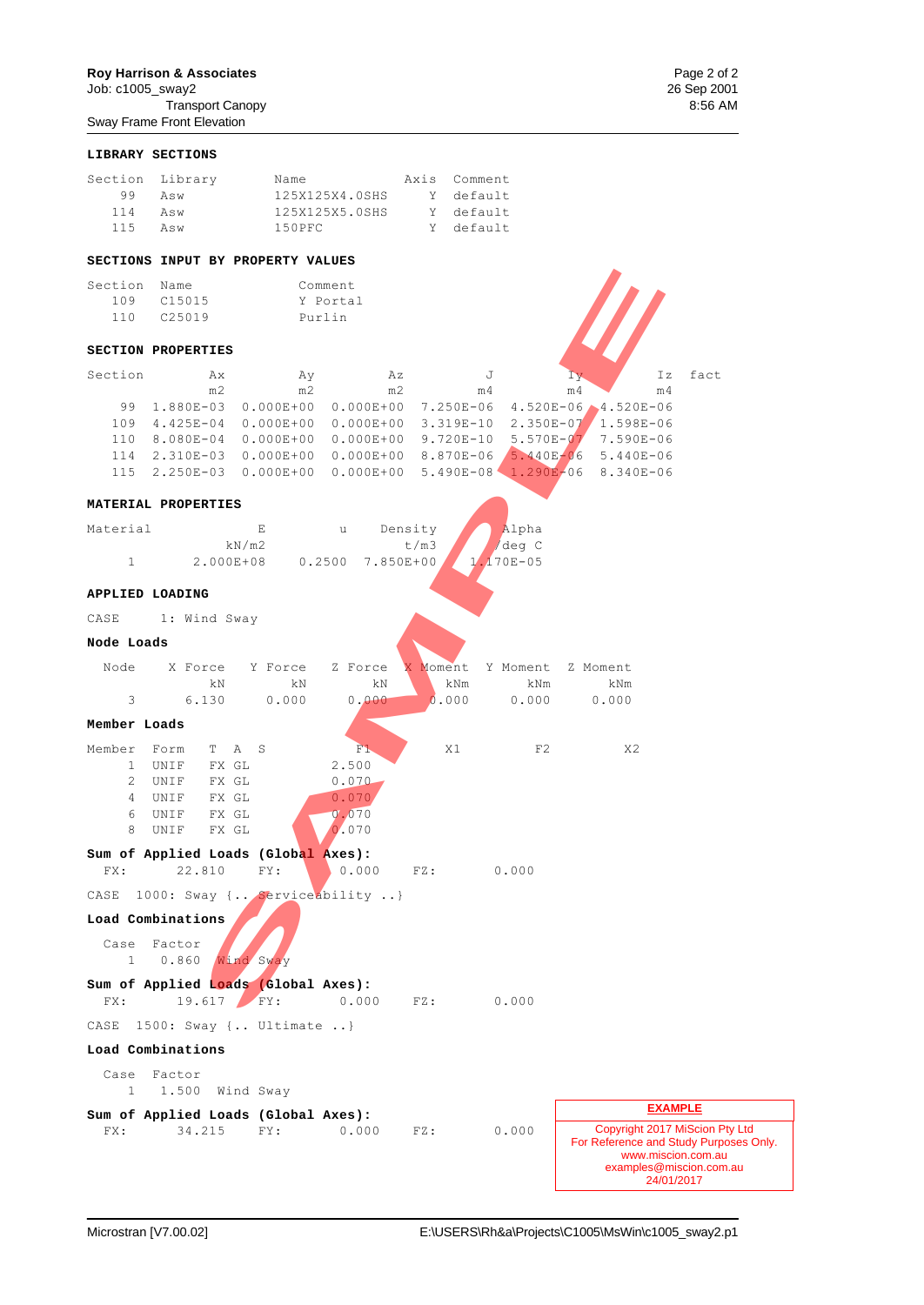Job: c1005\_f2 Title: DELTA Sheds : Transport Canopy 10.0m - Flat Roof - TC2 - 36m/s Type: Plane frame Date: 25 Sep 2001 Time: 10:23 PM Nodes ............................. 5 Members ........................... 4 Spring supports ................... 0 Sections .......................... 4 Materials ......................... 1 Primary load cases ................ 7 Combination load cases ............ 15 Analysis: Non-linear elastic Update node coordinates ........... Y Small displacement theory ......... Y Include axial force effects ....... Y Include flexural shortening ....... N Convergence criterion: Residual Convergence tolerance ......... 5.000E-04

#### **LOAD CASES**

| Time:           |                | 10:23 PM                     |                                                                                                                                                                           |
|-----------------|----------------|------------------------------|---------------------------------------------------------------------------------------------------------------------------------------------------------------------------|
|                 |                |                              | Nodes<br>5<br>Members<br>4<br>Spring supports<br>$\circ$<br>Sections<br>$\overline{4}$<br>Materials<br>$\mathbf{1}$                                                       |
|                 |                |                              | $\overline{7}$<br>Primary load cases<br>Combination load cases<br>15                                                                                                      |
|                 |                |                              |                                                                                                                                                                           |
|                 |                | Analysis: Non-linear elastic | Update node coordinates<br>Υ<br>Small displacement theory<br>Υ<br>Include axial force effects<br>Υ<br>Include flexural shortening<br>Ν<br>Convergence criterion: Residual |
|                 |                |                              | Convergence tolerance $\ldots \ldots \ldots 5.000E-04$                                                                                                                    |
| LOAD CASES      |                |                              |                                                                                                                                                                           |
|                 |                | Case Type Analysis Title     |                                                                                                                                                                           |
| 100             | $\, {\bf P}$   | S                            | SWT                                                                                                                                                                       |
| 101             | P              | $\rm S$                      | DL                                                                                                                                                                        |
| 201             | $\mathbb{P}$   | S                            | LL                                                                                                                                                                        |
| 202             | $\mathbb{P}$   | S                            | OPL                                                                                                                                                                       |
| 301             | $\mathbb{P}$   | S                            | WP1 THETA = 0 DEG $\{\cdot, \cdot\}$ CPE }                                                                                                                                |
| 302             | $\mathbb{P}$   | S                            | WP2 THETA = 90 DEG $\{\cdot\}$ , CPE }                                                                                                                                    |
| 303             | $\mathbb{P}$   | S                            | WP3 THETA=180 DEG $\{.\phi\}$                                                                                                                                             |
| 900             | $\mathsf{C}$   | S                            | TOTAL DL + Swt + Wp1                                                                                                                                                      |
| 910             | $\mathsf{C}$   | S                            | TOTAL DL + $Swt$ + Wp2                                                                                                                                                    |
| 915             | C              | S                            | TOTAL DL + Swt + Wp3                                                                                                                                                      |
| 920             | $\mathsf{C}$   | S                            | TOTAL DL + Swt + LL                                                                                                                                                       |
| 921             | $\mathsf C$    | S                            | TOTAL DL + Swt + OPL                                                                                                                                                      |
| 1000            | $\mathsf{C}$   | S                            | TOTAL DL + Swt + Ws1                                                                                                                                                      |
| 1010            | C              | S                            | TOTAL DL + Swt + Ws2                                                                                                                                                      |
| 1015            | C              | S                            | TOTAL DL + Swt + Ws3                                                                                                                                                      |
| 1020            | C              | S                            | TOTAL $DI$ + Swt + LL                                                                                                                                                     |
| 1021            | $\mathsf C$    | S                            | TOTAL DL + Swt + OPL                                                                                                                                                      |
| 1500            | C              | Ν                            | TOTAL $0.8$ (DL + Swt) + Wu1                                                                                                                                              |
| 1510            | $\mathbb{C}$   | Ν                            | $TOTAL$ 0.8 (DL + Swt) + Wu2                                                                                                                                              |
| 1515            | $\mathsf C$    | Ν                            | $\overline{\text{POPAD}}$ 0.8 (DL + Swt) + Wu3                                                                                                                            |
| 1520            | $\mathsf{C}$   | Ν                            | $\overline{Y}$ OTAL 1.25 (DL + Swt) + 1.5 LL                                                                                                                              |
| 1521            | $\mathsf{C}$   | N                            | $\overline{ \text{TOTAL}}$ 1.25 (DL + Swt) + 1.5 OPL                                                                                                                      |
| Analysis Types: | L - Linear     | S - Skipped (not analysed)   |                                                                                                                                                                           |
|                 | N - Non-linear |                              |                                                                                                                                                                           |

#### L - Linear N - Non-linear

#### **NODE COORDINATES**

| Node |        | Y     |       | Restraint |                                                                          |
|------|--------|-------|-------|-----------|--------------------------------------------------------------------------|
|      | m      | m     | m     |           | <b>EXAMPLE</b>                                                           |
|      | 0.000  | 0.000 | 0.000 | 111111    |                                                                          |
|      | 10.600 | 0.000 | 0.000 | 111111    | Copyright 2017 MiScion Pty Ltd<br>For Reference and Study Purposes Only. |
| 3    | 0.000  | 6.000 | 0.000 | 001110    | www.miscion.com.au                                                       |
| 4    | 5.300  | 6.273 | 0.000 | 001110    | examples@miscion.com.au                                                  |
| 5    | 10.600 | 6.545 | 0.000 | 001110    | 24/01/2017                                                               |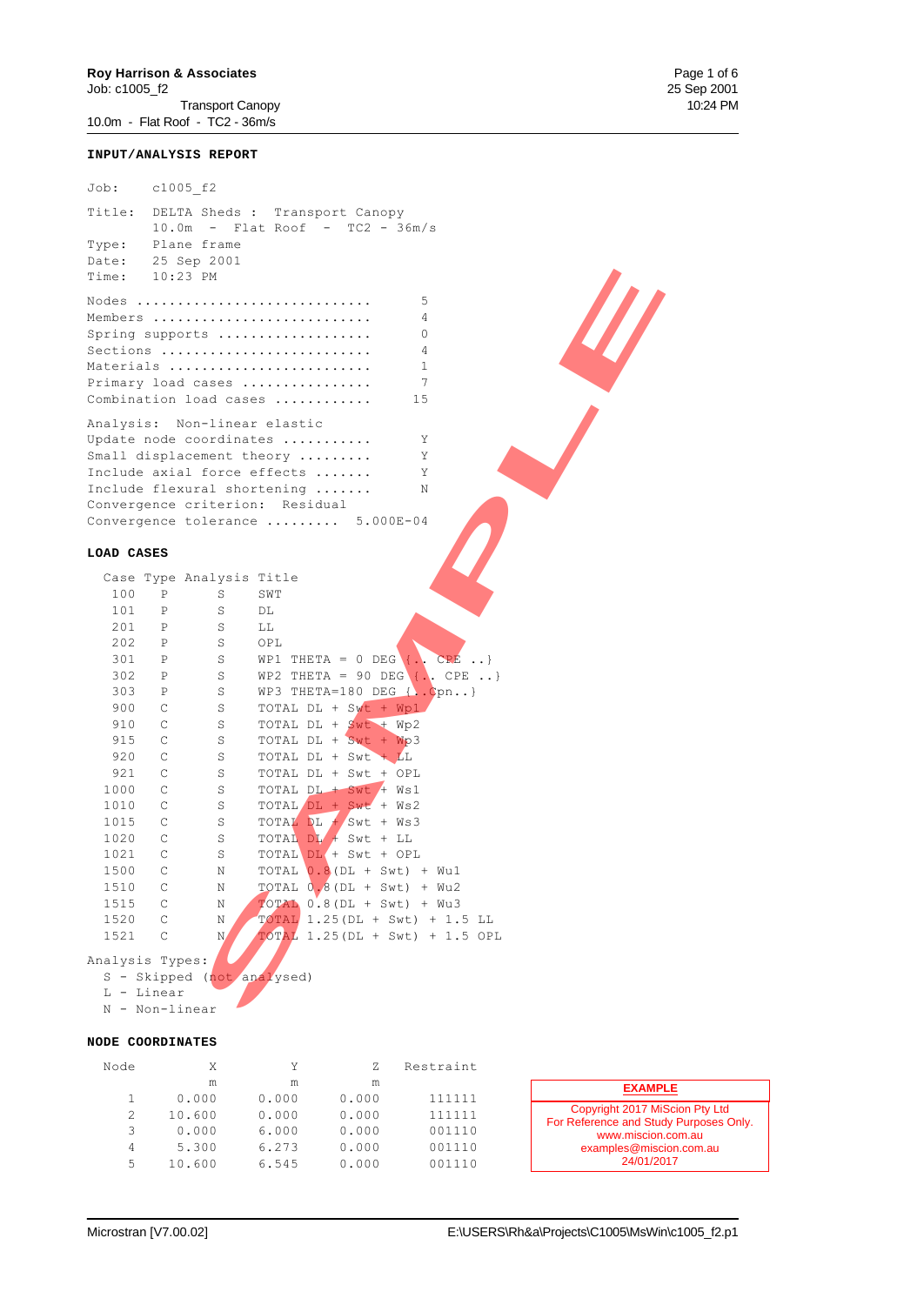**Roy Harrison & Associates**<br>
Job: c1005\_f2<br>
Transport Canopy<br>
25 Sep 2001<br>
10:24 PM  $Job: c1005_f2$ Transport Canopy 10:24 PM 10.0m - Flat Roof - TC2 - 36m/s

|                     | MEMBER DEFINITION                                             |                               |                  |                      |       |                                    |           |                       |                |                                                                                                                           |      |
|---------------------|---------------------------------------------------------------|-------------------------------|------------------|----------------------|-------|------------------------------------|-----------|-----------------------|----------------|---------------------------------------------------------------------------------------------------------------------------|------|
| Member              | $\mathbb{A}$                                                  | B                             |                  |                      |       | C Prop Matl Rel-A Rel-B            |           |                       | Length         |                                                                                                                           |      |
| $\mathbf{1}$        | $\mathbf{1}$                                                  | 3                             | $-X$             | 103                  |       | 1 000000 000000                    |           |                       | m<br>6.000     |                                                                                                                           |      |
| $\overline{2}$      | $\overline{2}$                                                | 5                             | X                | 103                  |       | 1 000000 000000                    |           |                       | 6.545          |                                                                                                                           |      |
| 3<br>$\overline{4}$ | 3<br>$\overline{4}$                                           | $\overline{4}$<br>$5^{\circ}$ | Y<br>Y           | 102<br>102           |       | 1 000000 000000<br>1 000000 000000 |           |                       | 5.307<br>5.307 |                                                                                                                           |      |
|                     |                                                               |                               |                  |                      |       |                                    |           |                       |                |                                                                                                                           |      |
|                     | LIBRARY SECTIONS                                              |                               |                  |                      |       |                                    |           |                       |                |                                                                                                                           |      |
| 101                 | Section Library<br>Asw                                        |                               | Name             | 100X100X5.0SHS       |       | Axis                               | Y default | Comment               |                |                                                                                                                           |      |
| 102                 | Asw                                                           |                               | 200UB22.3        |                      |       |                                    |           | Y Y Portal            |                |                                                                                                                           |      |
|                     | 103 Asw                                                       |                               |                  | 125X125X4.0SHS       |       |                                    | Y         | default               |                |                                                                                                                           |      |
| 104                 | Asw                                                           |                               | 180UB18.1        |                      |       |                                    | Y         | default               |                |                                                                                                                           |      |
|                     | SECTION PROPERTIES                                            |                               |                  |                      |       |                                    |           |                       |                |                                                                                                                           |      |
| Section             | Ax                                                            |                               | Ay               |                      |       | Az                                 |           | J                     |                | Ιz                                                                                                                        | fact |
|                     | m <sub>2</sub><br>101 1.810E-03 0.000E+00 0.000E+00 4.420E-06 |                               | m2               |                      |       | m2                                 |           | m <sub>4</sub>        | m <sub>4</sub> | m <sub>4</sub><br>$2.660E - 06$ 2.660E-06                                                                                 |      |
|                     | 102  2.870E-03  0.000E+00  0.000E+00  4.500E-08               |                               |                  |                      |       |                                    |           |                       |                | 2.750E-06 2.100E-05                                                                                                       |      |
|                     | 103 1.880E-03 0.000E+00 0.000E+00 7.250E-06                   |                               |                  |                      |       |                                    |           |                       |                | 4.520E-06 4.520E-06                                                                                                       |      |
|                     | 104  2.300E-03  0.000E+00  0.000E+00  4.480E-08               |                               |                  |                      |       |                                    |           |                       |                | 9.750E-07 1.210E-05                                                                                                       |      |
|                     | MATERIAL PROPERTIES                                           |                               |                  |                      |       |                                    |           |                       |                |                                                                                                                           |      |
| Material            |                                                               |                               | E                | u                    |       | Density                            |           | Alpha                 |                |                                                                                                                           |      |
| $\mathbf{1}$        |                                                               | kN/m2                         | 2.000E+08 0.2500 |                      |       | t/m3<br>7.850E+00                  |           | /deg C<br>$1,170E-05$ |                |                                                                                                                           |      |
|                     | APPLIED LOADING                                               |                               |                  |                      |       |                                    |           |                       |                |                                                                                                                           |      |
| CASE                | 100: SWT                                                      |                               |                  |                      |       |                                    |           |                       |                |                                                                                                                           |      |
|                     | Gravitational Acceleration                                    |                               |                  |                      |       |                                    |           |                       |                |                                                                                                                           |      |
|                     | X Comp<br>Y Comp                                              |                               |                  | Z Comp               |       |                                    |           |                       |                |                                                                                                                           |      |
|                     | m/sec2<br>0.000                                               | m/sec2<br>$-9.810$            |                  | m/sec2<br>0.000      |       |                                    |           |                       |                |                                                                                                                           |      |
|                     | Sum of Applied Loads (Global Axes):                           |                               |                  |                      |       |                                    |           |                       |                |                                                                                                                           |      |
| FX:                 | 0.000                                                         |                               | FY:              |                      | 0.000 | FZ:                                |           | 0.000                 |                |                                                                                                                           |      |
| CASE                | 101: DL                                                       |                               |                  |                      |       |                                    |           |                       |                |                                                                                                                           |      |
| Member Loads        |                                                               |                               |                  |                      |       |                                    |           |                       |                |                                                                                                                           |      |
| Member<br>3         | Form<br>T.<br>UNIF                                            | Α<br>FY GL                    | S                | $-0.560$             | F1    |                                    | X1        |                       | F2             | X2                                                                                                                        |      |
| 4                   | UNIF                                                          | FY GL                         |                  | $-0.560$             |       |                                    |           |                       |                |                                                                                                                           |      |
|                     | Sum of Applied Loads (Global Axes):                           |                               |                  |                      |       |                                    |           |                       |                |                                                                                                                           |      |
| FX:<br>CASE         | 0.000<br>201: LL                                              |                               | FX:              |                      | 0.000 | FZ:                                |           | 0.000                 |                |                                                                                                                           |      |
| Member Loads        |                                                               |                               |                  |                      |       |                                    |           |                       |                |                                                                                                                           |      |
| Member              | Form<br>T                                                     | $\overline{A}$                | S                |                      | F1    |                                    | X1        |                       | F2             | X2                                                                                                                        |      |
| 3<br>4              | UNIF<br>UNIF                                                  | FY GL<br>FY GL                |                  | $-1.500$<br>$-1.500$ |       |                                    |           |                       |                |                                                                                                                           |      |
| FX:                 | Sum of Applied Loads (Global Axes):<br>0.000                  |                               | FY:              |                      | 0.000 | FZ:                                |           | 0.000                 |                |                                                                                                                           |      |
| CASE                | 202: OPL                                                      |                               |                  |                      |       |                                    |           |                       |                |                                                                                                                           |      |
|                     |                                                               |                               |                  |                      |       |                                    |           |                       |                | <b>EXAMPLE</b>                                                                                                            |      |
|                     |                                                               |                               |                  |                      |       |                                    |           |                       |                | Copyright 2017 MiScion Pty Ltd<br>For Reference and Study Purposes Only.<br>www.miscion.com.au<br>examples@miscion.com.au |      |

24/01/2017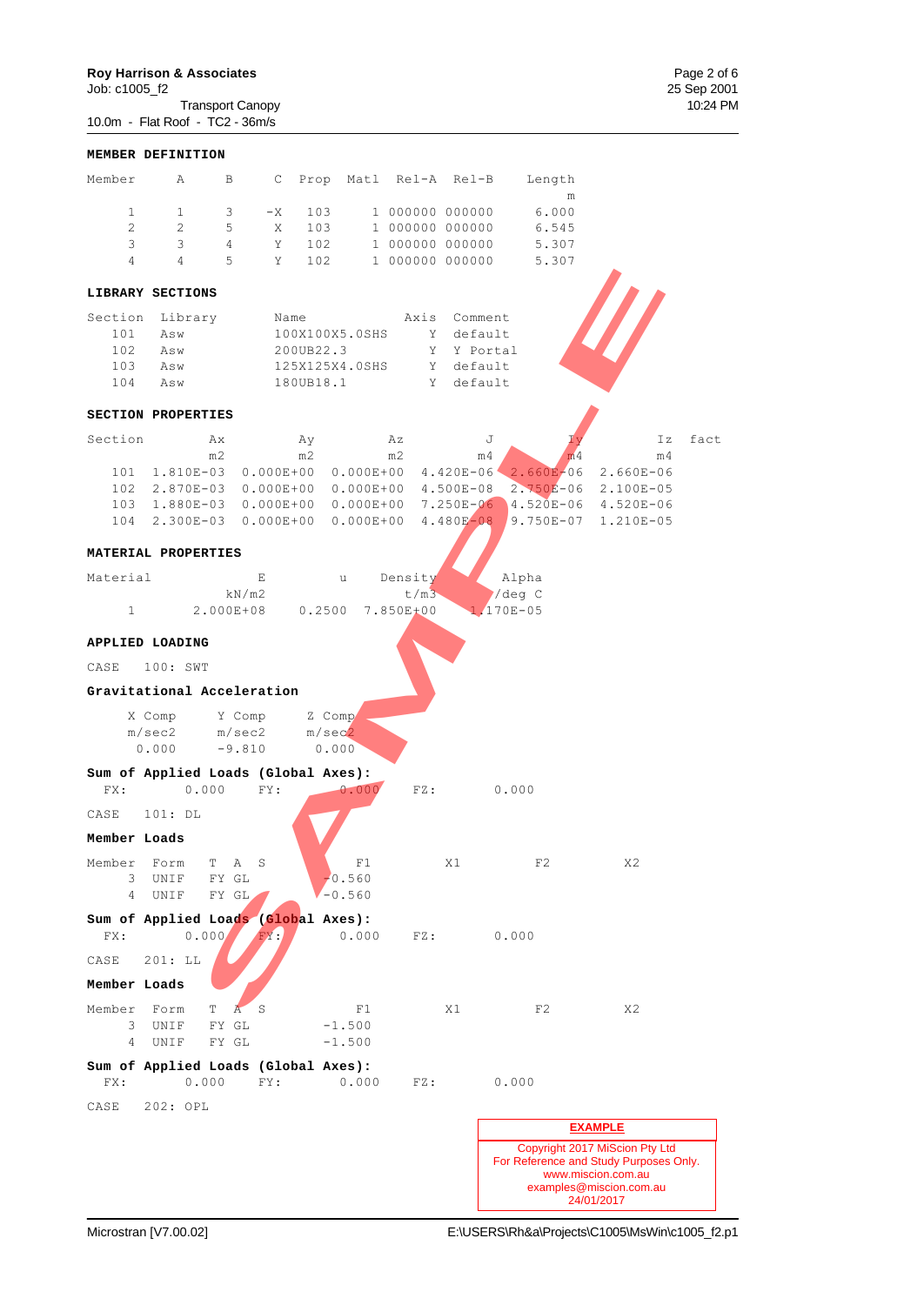**Roy Harrison & Associates**<br>
Job: c1005\_f2<br>
Transport Canopy<br>
Transport Canopy<br>
Page 3 of 6<br>
10:24 PM  $Job: c1005_f2$ Transport Canopy 10:24 PM 10.0m - Flat Roof - TC2 - 36m/s

| Node Loads   |                                                                |                              |       |                     |                            |                                                                          |
|--------------|----------------------------------------------------------------|------------------------------|-------|---------------------|----------------------------|--------------------------------------------------------------------------|
|              | Node X Force Y Force Z Force X Moment Y Moment Z Moment        |                              |       |                     |                            |                                                                          |
|              |                                                                | $\,$ kN $\,$ kN $\,$ kN $\,$ |       | kNm                 | kNm                        | kNm                                                                      |
|              | $4$ 0.000 -4.500 0.000 0.000 0.000 0.000                       |                              |       |                     |                            |                                                                          |
|              | Sum of Applied Loads (Global Axes):                            |                              |       |                     |                            |                                                                          |
| FX:          | $0.000$ FY:                                                    |                              |       | $0.000$ FZ: $0.000$ |                            |                                                                          |
|              | CASE $301: WP1 THETA = 0 DEG$ $\{.\; CPE\;.\; \}$              |                              |       |                     |                            |                                                                          |
| Node Loads   |                                                                |                              |       |                     |                            |                                                                          |
|              | Node X Force Y Force Z Force X Moment Y Moment                 |                              |       |                     |                            | Z Moment                                                                 |
|              | kN<br>$-1.680$ 0.000 0.000 0.000 0.000                         | kN                           | kN    | kNm                 | kNm                        | kNm                                                                      |
|              |                                                                |                              |       |                     |                            | 0.000                                                                    |
| Member Loads |                                                                |                              |       |                     |                            |                                                                          |
|              | Member Form T A S                                              |                              | F1    | X1                  | F2                         | X2                                                                       |
|              | 3 UNIF FY GL<br>4 UNIF FY LO                                   |                              | 2.640 |                     |                            |                                                                          |
|              |                                                                | 2.640                        |       |                     |                            |                                                                          |
|              | Sum of Applied Loads (Global Axes):<br>FX: 0.000 FY: 0.000 FZ: |                              |       |                     | 0.000                      |                                                                          |
|              | CASE 302: WP2 THETA = 90 DEG { CPE }                           |                              |       |                     |                            |                                                                          |
| Node Loads   |                                                                |                              |       |                     |                            |                                                                          |
|              | Node X Force Y Force Z Force X Moment                          |                              |       |                     |                            | Y Moment Z Moment                                                        |
|              | kN                                                             | kN kN                        |       | kNm                 | kNm                        | kNm                                                                      |
|              | 5 1.380 0.000 0.000                                            |                              |       | 0.000               |                            | 0.000 0.000                                                              |
| Member Loads |                                                                |                              |       |                     |                            |                                                                          |
|              | Member Form T A S                                              |                              | F1    | ΧI                  | F <sub>2</sub>             | X2                                                                       |
|              | 3 UNIF FY LO                                                   |                              | 3.270 |                     |                            |                                                                          |
|              | 4 UNIF FY LO                                                   |                              | 3.270 |                     |                            |                                                                          |
|              | Sum of Applied Loads (Global Axes):<br>FX: 0.000 FY: 0.000     |                              |       | FZ: 0.000           |                            |                                                                          |
|              |                                                                |                              |       |                     |                            |                                                                          |
|              | CASE 303: WP3 THETA=180 DEG $\{\cdot, \text{Cpn.}\}\$          |                              |       |                     |                            |                                                                          |
| Node Loads   |                                                                |                              |       |                     |                            |                                                                          |
|              | Node X Force Y Force Z Force X Moment Y Moment Z Moment        |                              |       |                     |                            |                                                                          |
| 3            | kN<br>2.470                                                    | kN<br>0.000                  | kN    | kNm                 | kNm<br>$0.000$ 0.000 0.000 | kNm<br>0.000                                                             |
| 5            | 1.680                                                          | 0.000                        | 0.000 |                     | 0.000 0.000                | 0.000                                                                    |
| Member Loads |                                                                |                              |       |                     |                            |                                                                          |
| Member       | Α<br>Form<br>Т                                                 | S                            | F1    | X1                  | F2                         | X2                                                                       |
| 1            | UNIF<br>FX GL                                                  |                              | 0.070 |                     |                            |                                                                          |
| 3            | FY LO<br>UNIF                                                  |                              | 3.100 |                     |                            |                                                                          |
| 4            | FY LO<br>UNIF                                                  |                              | 3.100 |                     |                            |                                                                          |
|              | Sum of Applied Loads (Global Axes):                            |                              |       |                     |                            |                                                                          |
| FX:          | 0.000                                                          | FY                           | 0.000 | FZ:                 | 0.000                      |                                                                          |
| CASE         | 900: TOTAL $DL + Swt + Wp1$                                    |                              |       |                     |                            |                                                                          |
|              | Load Combinations                                              |                              |       |                     |                            |                                                                          |
| Case         | Factor                                                         |                              |       |                     |                            |                                                                          |
| 100<br>101   | 1.000<br>SWT                                                   |                              |       |                     |                            |                                                                          |
| 301          | 1.000<br>DL<br>1,000                                           | WP1 THETA = $0$ DEG { CPE }  |       |                     |                            |                                                                          |
|              |                                                                |                              |       |                     |                            |                                                                          |
|              |                                                                |                              |       |                     |                            | <b>EXAMPLE</b>                                                           |
|              |                                                                |                              |       |                     |                            | Copyright 2017 MiScion Pty Ltd<br>For Reference and Study Purposes Only. |
|              |                                                                |                              |       |                     |                            | www.miscion.com.au                                                       |

examples@miscion.com.au 24/01/2017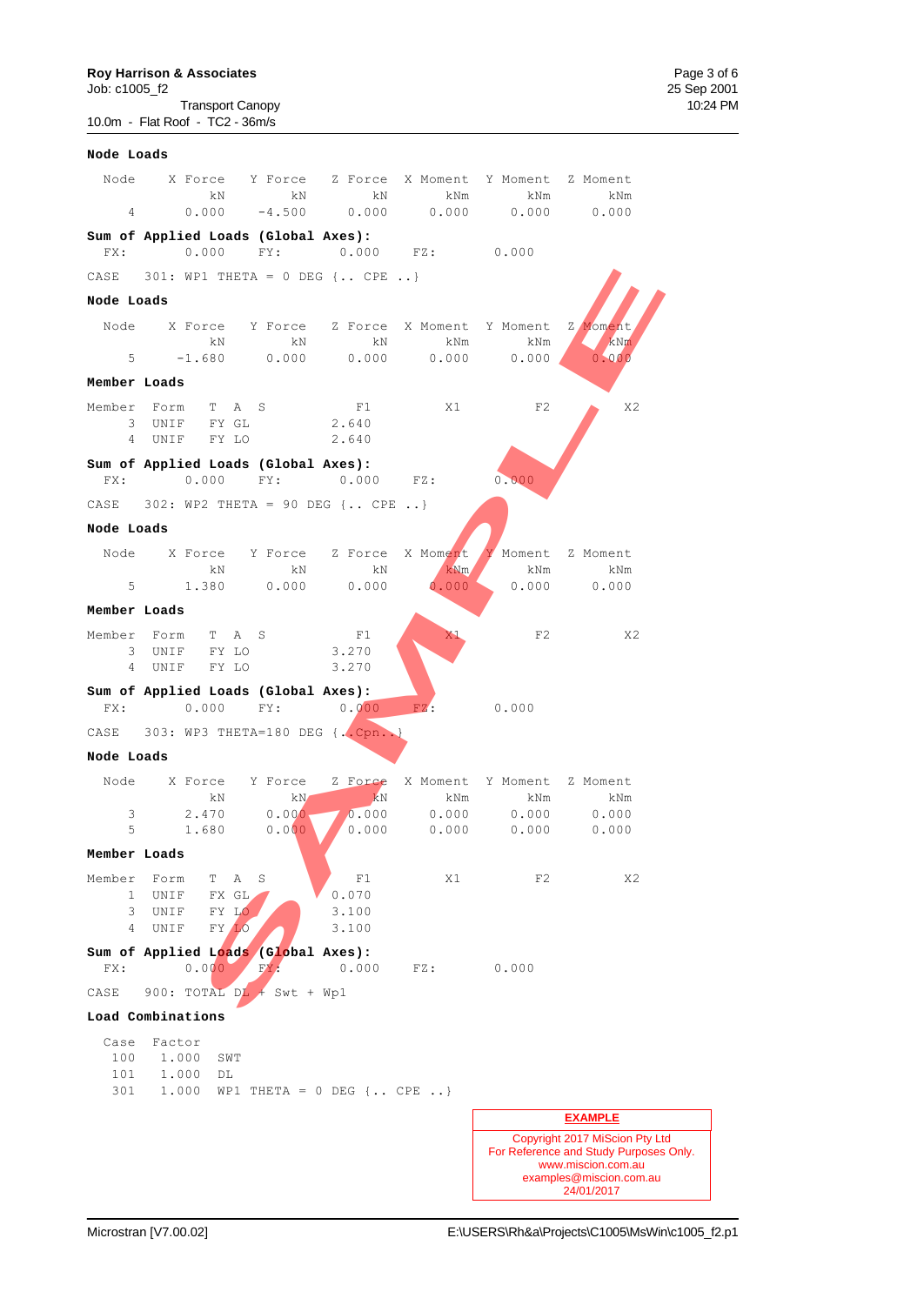Job: c1005\_f2 25 Sep 2001 Transport Canopy 10:25 PM 10.0m - Flat Roof - TC2 - 36m/s

![](_page_52_Figure_3.jpeg)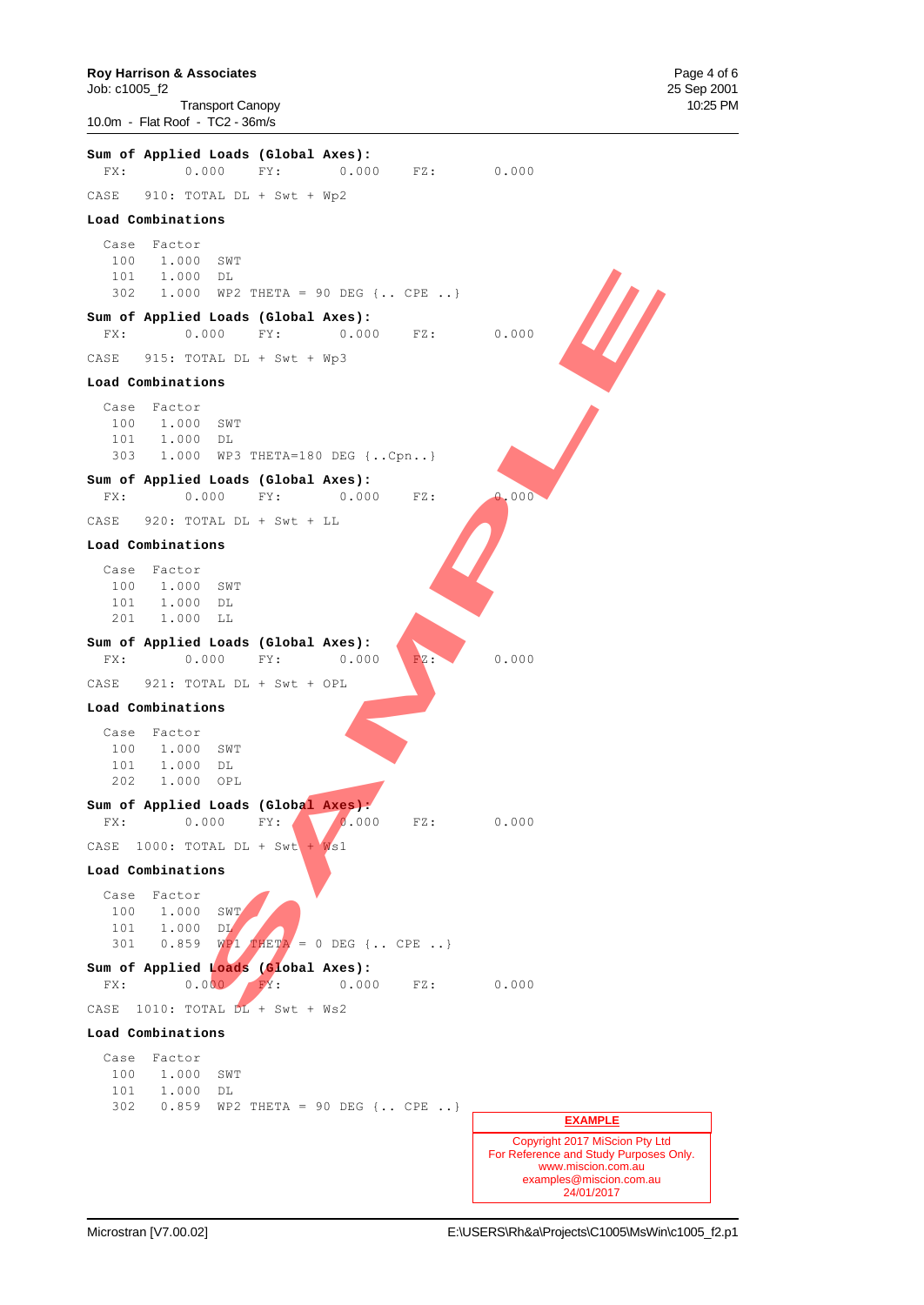![](_page_53_Figure_0.jpeg)

Job: c1005\_f2 25 Sep 2001 Transport Canopy 10:25 PM 10.0m - Flat Roof - TC2 - 36m/s

![](_page_53_Figure_3.jpeg)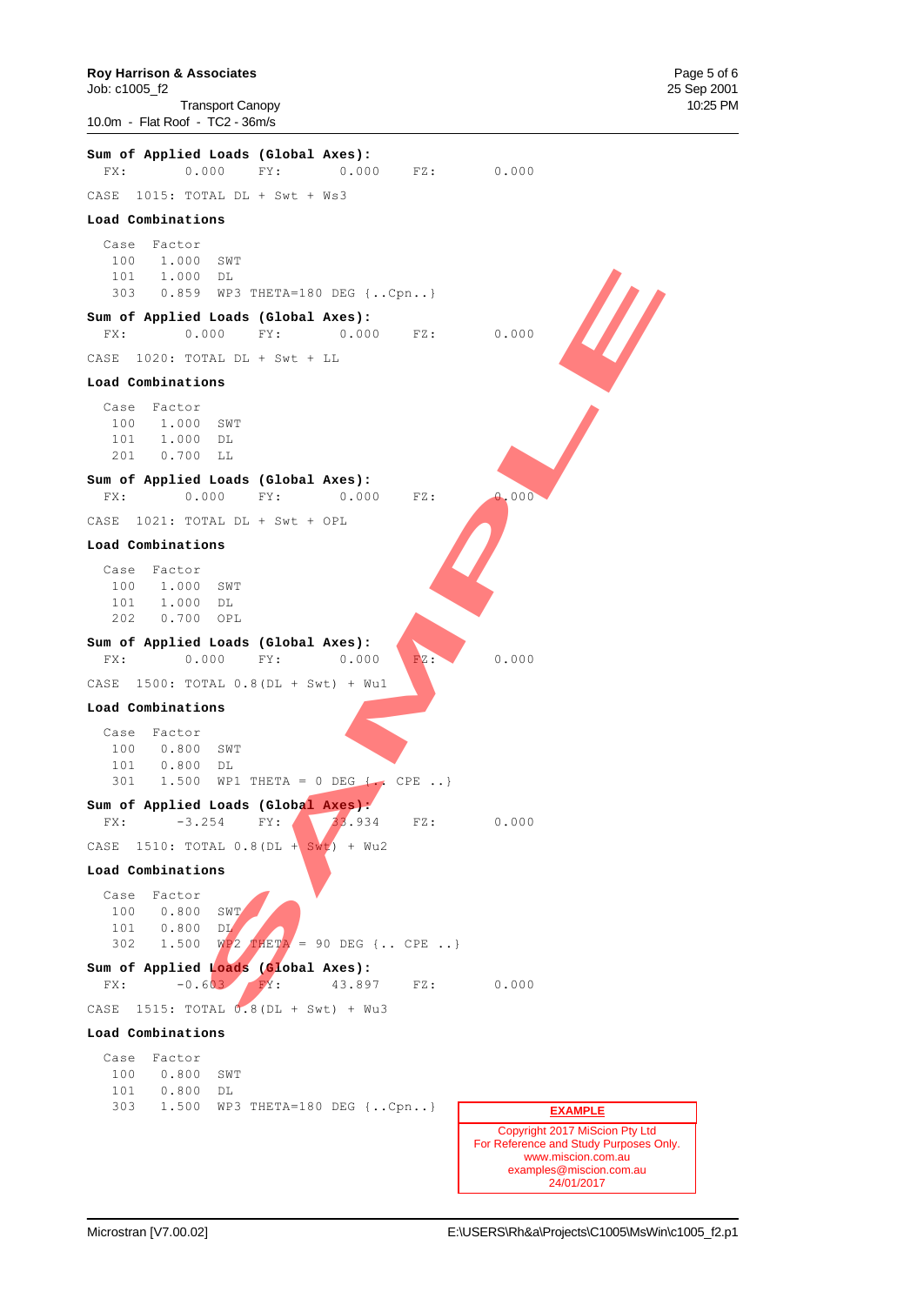**Roy Harrison & Associates Page 6 of 6**<br> **Page 6 of 6**<br> **Page 6 of 6**<br> **Page 6 of 6**<br> **Page 6 of 6**<br> **Page 6 of 6** Job: c1005\_f2 25 Sep 2001 Transport Canopy 10.0m - Flat Roof - TC2 - 36m/s

|                                                                | FX: 4.321 FY: 41.196 FZ: 0.000    |     |       |
|----------------------------------------------------------------|-----------------------------------|-----|-------|
|                                                                |                                   |     |       |
| CASE 1520: TOTAL 1.25 (DL + Swt) + 1.5 LL                      |                                   |     |       |
| Load Combinations                                              |                                   |     |       |
| Case Factor<br>100 1.250 SWT<br>101  1.250 DL<br>201 1.500 LL  |                                   |     |       |
| Sum of Applied Loads (Global Axes):<br>FX:                     | $0.000$ FY: $-36.514$ FZ: $0.000$ |     |       |
| CASE 1521: TOTAL 1.25 (DL + Swt) + 1.5 OPL                     |                                   |     |       |
| Load Combinations                                              |                                   |     |       |
| Case Factor<br>100 1.250 SWT<br>101 1.250  DL<br>202 1.500 OPL |                                   |     |       |
| Sum of Applied Loads (Global Axes):<br>FX: 0.000 FY: -19.382   |                                   | FZ: | 0.000 |
| 0                                                              |                                   |     |       |

### **EXAMPLE**

Copyright 2017 MiScion Pty Ltd For Reference and Study Purposes Only. www.miscion.com.au examples@miscion.com.au 24/01/2017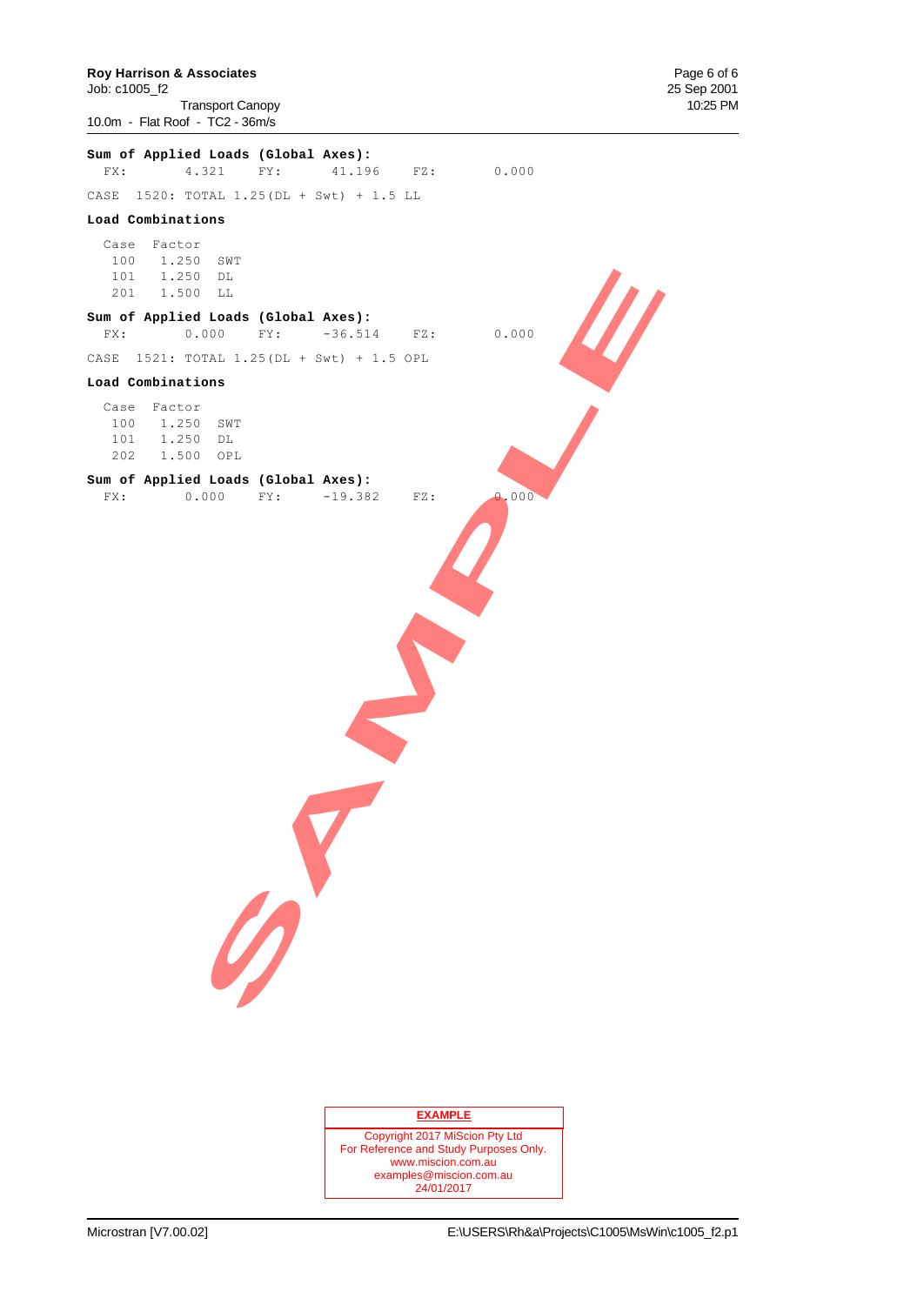![](_page_55_Figure_1.jpeg)

*Queries relating to these computations should be directed to Roy Harrison*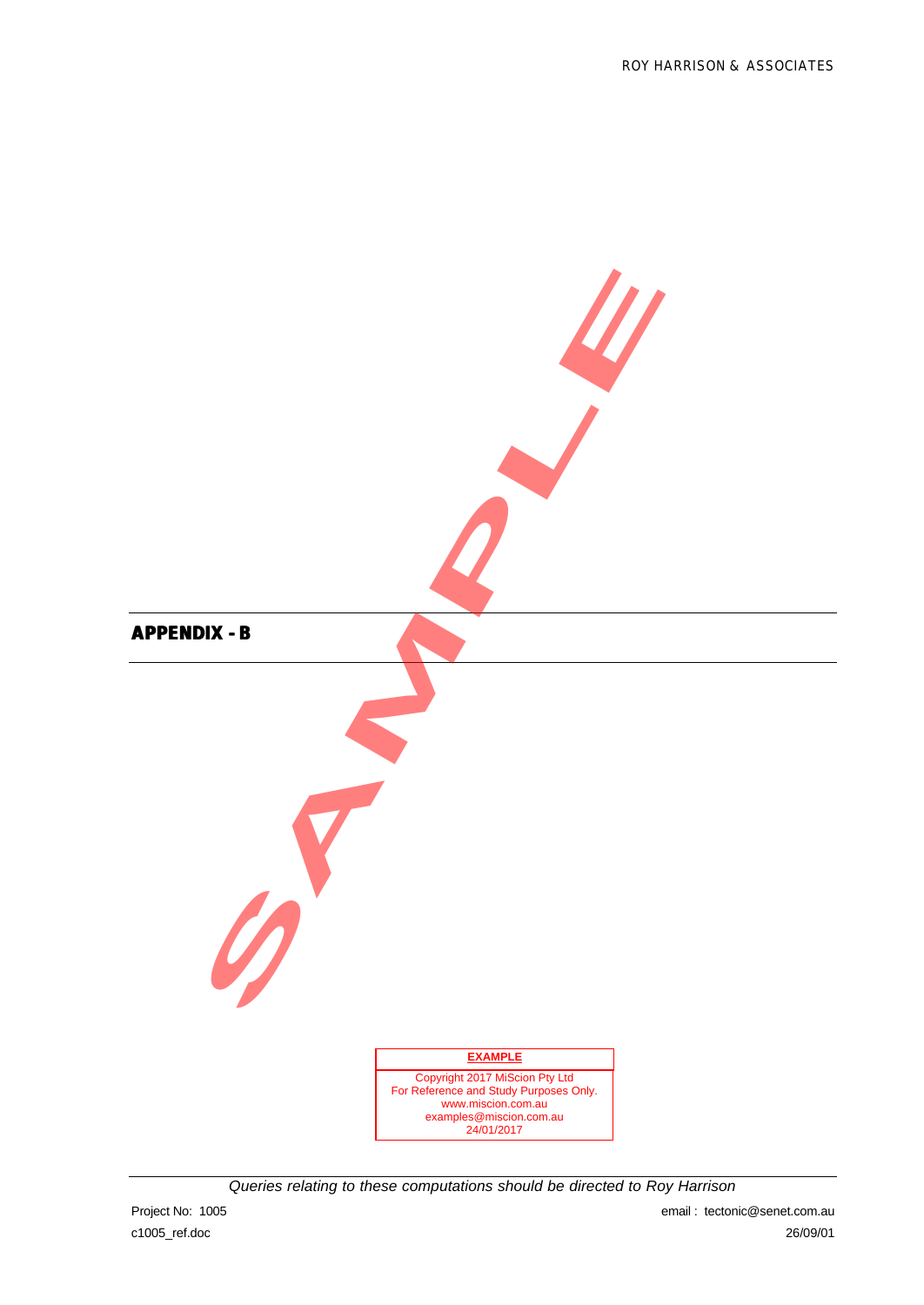# **Roy Harrison & Associates** Page 1 of 3<br>
Job: c1005\_sway2 26 Sep 2001

Job: c1005\_sway2 26 Sep 2001 Transport Canopy Sway Frame Front Elevation

#### **INPUT/ANALYSIS REPORT**

Job: c1005\_sway2

| Title:                                     |                                                                    |                                                                                    | Transport Canopy   |                       |                |                                                                       |   |
|--------------------------------------------|--------------------------------------------------------------------|------------------------------------------------------------------------------------|--------------------|-----------------------|----------------|-----------------------------------------------------------------------|---|
|                                            |                                                                    | Sway Frame Front Elevation                                                         |                    |                       |                |                                                                       |   |
| Type:                                      | Plane frame                                                        |                                                                                    |                    |                       |                |                                                                       |   |
| Date:                                      | 26 Sep 2001                                                        |                                                                                    |                    |                       |                |                                                                       |   |
| Time:                                      | 08:56 AM                                                           |                                                                                    |                    |                       |                |                                                                       |   |
|                                            |                                                                    | Nodes                                                                              |                    | 10                    |                |                                                                       |   |
|                                            |                                                                    | Members                                                                            |                    | 9                     |                |                                                                       |   |
|                                            |                                                                    | Spring supports                                                                    |                    | 0                     |                |                                                                       |   |
|                                            |                                                                    | Sections                                                                           |                    | 5                     |                |                                                                       |   |
|                                            |                                                                    | Materials                                                                          |                    | 1                     |                |                                                                       |   |
|                                            |                                                                    | Primary load cases                                                                 |                    | 1                     |                |                                                                       |   |
|                                            |                                                                    | Combination load cases                                                             |                    | $\mathcal{L}$         |                |                                                                       |   |
|                                            |                                                                    | Analysis: Non-linear elastic                                                       |                    |                       |                |                                                                       |   |
|                                            |                                                                    | Update node coordinates                                                            |                    | Υ                     |                |                                                                       |   |
|                                            |                                                                    | Small displacement theory                                                          |                    | Υ                     |                |                                                                       |   |
|                                            |                                                                    | Include axial force effects                                                        |                    | Υ                     |                |                                                                       |   |
|                                            |                                                                    | Include flexural shortening                                                        |                    | N                     |                |                                                                       |   |
|                                            |                                                                    | Convergence criterion: Residual                                                    |                    |                       |                |                                                                       |   |
|                                            |                                                                    | Convergence tolerance  5.000E-04                                                   |                    |                       |                |                                                                       |   |
| LOAD CASES<br>$\mathbf{1}$<br>1000<br>1500 | $_{\rm P}$<br>$\mathsf{C}$<br>C<br>Analysis Types:<br>$L - Linear$ | Case Type Analysis Title<br>N<br>Wind Sway<br>N<br>Ν<br>S - Skipped (not analysed) | Sway { Ultimate  } | Sway { Serviceability |                |                                                                       |   |
|                                            | N - Non-linear                                                     |                                                                                    |                    |                       |                |                                                                       |   |
|                                            | NODE TABLE NOT PRINTED                                             |                                                                                    |                    |                       |                | <b>EXAMPLE</b>                                                        |   |
|                                            |                                                                    |                                                                                    |                    |                       |                | Copyright 2017 MiScion Pty Ltd<br>For Reference and Study Purposes On |   |
|                                            |                                                                    | MEMBER TABLE NOT PRINTED                                                           |                    |                       |                | www.miscion.com.au                                                    |   |
|                                            |                                                                    | SECTION PROPERTY TABLE NOT PRINTED                                                 |                    |                       |                | examples@miscion.com.au<br>24/01/2017                                 |   |
|                                            |                                                                    | MATERIAL TABLE NOT PRINTED                                                         |                    |                       |                |                                                                       |   |
| MEMBER FORCES                              |                                                                    |                                                                                    |                    |                       |                |                                                                       |   |
| CASE                                       | 1: Wind Sway                                                       |                                                                                    |                    |                       |                |                                                                       |   |
|                                            | Member Node Axial                                                  |                                                                                    | Shear-y            | Shear-z               | Torque         | Moment-y                                                              | Μ |
|                                            |                                                                    | kN                                                                                 | $\rm{k}$ N         | kΝ                    | kNm            | kNm                                                                   |   |
| 1                                          | 1                                                                  | 2.198                                                                              | $-11.731$          | 0.000                 | 0.000          | 0.000                                                                 |   |
|                                            | $\ensuremath{\mathsf{3}}$                                          | 2.013                                                                              | 3.268              | 0.000                 | 0.000          | 0.000                                                                 |   |
| $\mathbf{2}$                               | $\sqrt{2}$                                                         | $-2.015$                                                                           | 3.037              | 0.000                 | 0.000          | 0.000                                                                 |   |
|                                            | $\sqrt{4}$<br>$\mathfrak{Z}$                                       | $-2,021$<br>$-9,373$                                                               | 2.618              | 0.000<br>0.000        | 0.000<br>0.000 | 0.000                                                                 |   |
| 3                                          | $\sqrt{4}$                                                         | $-9.373$                                                                           | 2.053<br>2.053     | 0.000                 | 0.000          | 0.000<br>0.000                                                        |   |
|                                            |                                                                    |                                                                                    |                    |                       |                |                                                                       |   |
| $\overline{4}$                             | 5                                                                  | 0.015                                                                              | 1.191              | 0.000                 | 0.000          | 0.000                                                                 |   |

#### **LOAD CASES**

|             | Case Type Analysis Title |           |                         |  |
|-------------|--------------------------|-----------|-------------------------|--|
|             | $\mathbb N$              | Wind Sway |                         |  |
| $1000 \t C$ | N                        |           | Sway { Serviceability } |  |
| 1500        | N                        |           | Sway { Ultimate  }      |  |

- L Linear
- N Non-linear

#### **MEMBER FORCES**

| CASE |  | 1: Wind Sway |  |
|------|--|--------------|--|
|------|--|--------------|--|

| Member         | Node           | Axial    | $Shear-v$ | Shear-z | Torque | Moment-y | Moment-z  |
|----------------|----------------|----------|-----------|---------|--------|----------|-----------|
|                |                | kN       | kΝ        | kΝ      | kNm    | kNm      | kNm       |
| $\mathbf{1}$   |                | 2.198    | $-11.731$ | 0.000   | 0.000  | 0.000    | $-20.455$ |
|                | 3              | 2.013    | 3.268     | 0.000   | 0.000  | 0.000    | 4.935     |
| $\overline{c}$ | $\overline{c}$ | $-2.015$ | 3.037     | 0.000   | 0.000  | 0.000    | 9.584     |
|                | $\overline{4}$ | $-2.021$ | 2.618     | 0.000   | 0.000  | 0.000    | $-7.381$  |
| 3              | 3              | $-9.373$ | 2.053     | 0.000   | 0.000  | 0.000    | 4.935     |
|                | $\overline{4}$ | $-9.373$ | 2.053     | 0.000   | 0.000  | 0.000    | $-7.381$  |
| $\overline{4}$ | 5              | 0.015    | 1.191     | 0.000   | 0.000  | 0.000    | 5.888     |
|                | $\overline{7}$ | 0.010    | 0.771     | 0.000   | 0.000  | 0.000    | 0.000     |
| 6              | 8              | 2.896    | 3.242     | 0.000   | 0.000  | 0.000    | 9.991     |
|                | 10             | 2.891    | 2.822     | 0.000   | 0.000  | 0.000    | $-8.203$  |
| 8              | 11             | $-2.812$ | 3.606     | 0.000   | 0.000  | 0.000    | 11.445    |
|                | 13             | $-2.817$ | 3.186     | 0.000   | 0.000  | 0.000    | $-8.932$  |
| 14             | $\overline{4}$ | $-6.780$ | 0.000     | 0.000   | 0.000  | 0.000    | 0.000     |
|                | $\overline{7}$ | $-6.780$ | 0.000     | 0.000   | 0.000  | 0.000    | 0.000     |
| 16             | $\overline{7}$ | $-6.009$ | 0.000     | 0.000   | 0.000  | 0.000    | 0.000     |
|                | 10             | $-6.009$ | 0.000     | 0.000   | 0.000  | 0.000    | 0.000     |
| 18             | 10             | $-3.151$ | 2.856     | 0.000   | 0.000  | 0.000    | 8.203     |
|                | 13             | $-3.151$ | 2.856     | 0.000   | 0.000  | 0.000    | $-8.932$  |
|                |                |          |           |         |        |          |           |

#### **EXAMPLE**

Copyright 2017 MiScion Pty Ltd For Reference and Study Purposes Only. www.miscion.com.au examples@miscion.com.au 24/01/2017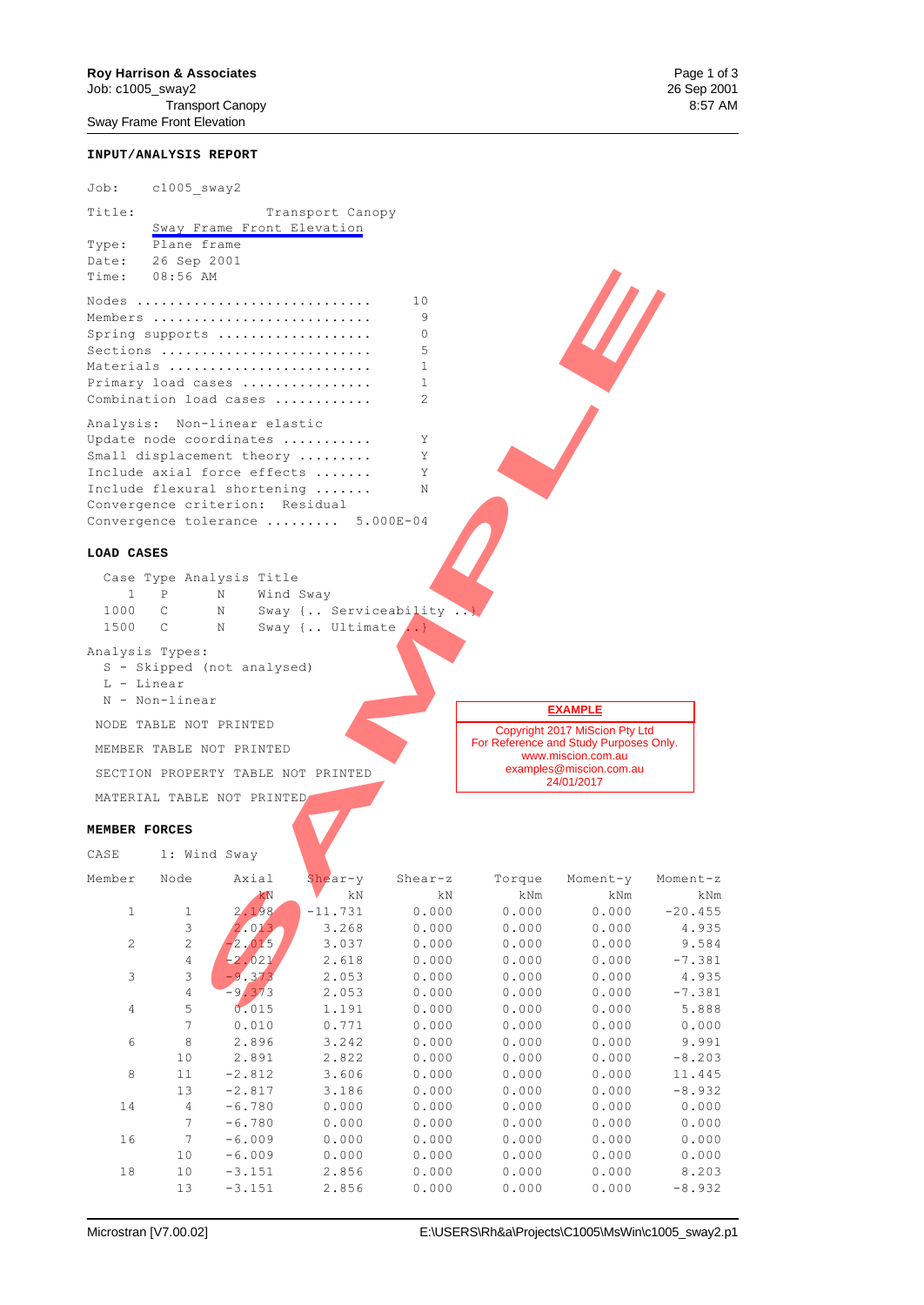**Roy Harrison & Associates Page 2 of 3** Job: c1005\_sway2 26 Sep 2001 Transport Canopy

Sway Frame Front Elevation

Positive Forces (Member Axes): Shear - End A sagging Torque - Right-hand twist Moment - Sagging

#### **SUPPORT REACTIONS**

CASE 1: Wind Sway

| Node          | $Force-X$ | Force-Y  | Force-Z | Moment-X        | Moment-Y | Moment - Z      |
|---------------|-----------|----------|---------|-----------------|----------|-----------------|
|               | kN        | kN       | kN      | kNm             | kNm      | kNm             |
|               | $-11.757$ | $-2.053$ | 0.000   | 0.000           | 0.000    | 20.455          |
| $\mathcal{L}$ | $-3.012$  | 2.053    | 0.000   | 0.000           | 0.000    | 9.584           |
| 5             | $-1.191$  | 0.000    | 0.000   | 0.000           | 0.000    | 5.888           |
| 8             | $-3.278$  | $-2.856$ | 0.000   | 0.000           | 0.000    | 9.991           |
| 11            | $-3.571$  | 2.856    | 0.000   | 0.000           | 0.000    | l <b>1.</b> 445 |
| SUM:          | $-22.810$ | 0.000    | 0.000   | . nodes)<br>all |          |                 |

#### **MEMBER FORCES**

| Node          | Force-X           | Force-Y                           | Force-Z                                                          | Moment-X              | Moment-Y | Moment-Z |           |
|---------------|-------------------|-----------------------------------|------------------------------------------------------------------|-----------------------|----------|----------|-----------|
|               | kN                | kN                                | kN                                                               | kNm                   | kNm      | kNm      |           |
| $\mathbf{1}$  | $-11.757$         | $-2.053$                          | 0.000                                                            | 0.000                 | 0.000    | 20.455   |           |
| 2             | $-3.012$          | 2.053                             | 0.000                                                            | 0.000                 | 0.000    | 9.584    |           |
| 5             | $-1.191$          | 0.000                             | 0.000                                                            | 0.000                 | 0.000    | 5.888    |           |
| 8             | $-3.278$          | $-2.856$                          | 0.000                                                            | 0.000                 | 0.000    | 9.991    |           |
| 11            | $-3.571$          | 2.856                             | 0.000                                                            | 0.000                 | 0.000    | 11.445   |           |
| SUM:          | $-22.810$         | 0.000                             | 0.000                                                            | (all nodes)           |          |          |           |
|               |                   | Max. residual: 1.240E-04 at DOFN: |                                                                  | 3                     |          |          |           |
|               |                   |                                   | (Reactions act on structure in positive global axis directions.) |                       |          |          |           |
| MEMBER FORCES |                   |                                   |                                                                  |                       |          |          |           |
| CASE          |                   |                                   | 1000: Sway { Serviceability }                                    |                       |          |          |           |
| Member        | Node              | Axial                             | $Shear-y$                                                        | $Shear-z$             | Torque   | Moment-y | Moment-z  |
|               |                   | kΝ                                | kΝ                                                               | kN.                   | kNm      | kNm      | kNm       |
| $\mathbf{1}$  | $\mathbf{1}$      | 1.878                             | $-10.088$                                                        | 0.000                 | 0.000    | 0.000    | $-17.590$ |
|               | 3                 | 1.740                             | 2.811                                                            | 0.000                 | 0.000    | 0.000    | 4.242     |
| 2             | $\mathbf{2}$      | $-1.734$                          | 2.613                                                            | 0.000                 | 0.000    | 0.000    | 8.244     |
|               | $\overline{4}$    | $-1.738$                          | 2.252                                                            | 0.000                 | 0.000    | 0.000    | $-6.350$  |
| 3             | 3                 | $-8.064$                          | 1.765                                                            | 0.000                 | 0.000    | 0.000    | 4.242     |
|               | $\overline{4}$    | $-8.064$                          | 1.765                                                            | 0.000                 | 0.000    | 0.000    | $-6.350$  |
| 4             | 5                 | 0.015                             | 1.025                                                            | 0.000                 | 0.000    | 0.000    | 5.064     |
|               | 7                 | 0.011                             | 0.663                                                            | 0.000                 | 0.000    | 0.000    | 0.000     |
| 6             | 8                 | 2.490                             | 2.788                                                            | 0.000                 | 0.000    | 0.000    | 8.589     |
|               | 10                | 2.486                             | 2.427                                                            | 0.000                 | 0.000    | 0.000    | $-7.054$  |
| 8             | 11                | $-2.419$                          | 3.102                                                            | 0.000                 | 0.000    | 0.000    | 9.845     |
|               | 13                | $-2.422$                          | 2.741                                                            | 0.000                 | 0.000    | 0.000    | $-7.682$  |
| 14            | 4                 | $-5.831$                          | 0.000                                                            | 0.000                 | 0.000    | 0.000    | 0.000     |
|               | 7                 | $-5.831$                          | 0.000                                                            | 0.000                 | 0.000    | 0.000    | 0.000     |
| 16            | 7                 | $-5.168$                          | 0.000                                                            | 0.000                 | 0.000    | 0.000    | 0.000     |
|               | 10                | $-5.168$                          | 0.000                                                            | 0.000                 | 0.000    | 0.000    | 0.000     |
| 18            | 10                | $-2.715$                          | 2.456                                                            | 0.000                 | 0.000    | 0.000    | 7.054     |
|               | 13                | $-2.715$                          | 2.456                                                            | 0.000                 | 0.000    | 0.000    | $-7.682$  |
|               |                   | Positive Forces (Member Axes):    |                                                                  |                       |          |          |           |
|               | Axial - Tension   |                                   |                                                                  | Shear - End A sagging |          |          |           |
|               |                   | Torque - Right-hand twist         |                                                                  | Moment - Sagging      |          |          |           |
|               | SUPPORT REACTIONS |                                   |                                                                  |                       |          |          |           |
| CASE          |                   |                                   | 1000: Sway $\{.\}$ Serviceability }                              |                       |          |          |           |
| Node          | Force-X           | Force-Y                           | Force-Z                                                          | Moment-X              | Moment-Y | Moment-Z |           |
|               | kN                | kΝ                                | kN                                                               | kNm                   | kNm      | kNm      |           |
| $\mathbf{1}$  | $-10.108$         | $-1.770$                          | 0.000                                                            | 0.000                 | 0.000    | 17.590   |           |
|               |                   |                                   |                                                                  |                       |          |          |           |

#### **SUPPORT REACTIONS**

| Moment-Z | Moment-Y | Moment-X    | Force-Z | Force-Y  | Force-X   | Node          |
|----------|----------|-------------|---------|----------|-----------|---------------|
| kNm      | kNm      | kNm         | kN      | kN       | kN        |               |
| 17.590   | 0.000    | 0.000       | 0.000   | $-1.770$ | $-10.108$ |               |
| 8.244    | 0.000    | 0.000       | 0.000   | 1.761    | $-2.594$  | $\mathcal{L}$ |
| 5.064    | 0.000    | 0.000       | 0.000   | $-0.004$ | $-1.025$  | 5.            |
| 8.589    | 0.000    | 0.000       | 0.000   | $-2.460$ | $-2.814$  | 8             |
| 9.845    | 0.000    | 0.000       | 0.000   | 2.451    | $-3.076$  | 11            |
|          |          | 'all nodes) | 0.000   | $-0.022$ | $-19.617$ | SUM:          |

(Reactions act on structure in positive global axis directions.)

![](_page_57_Picture_17.jpeg)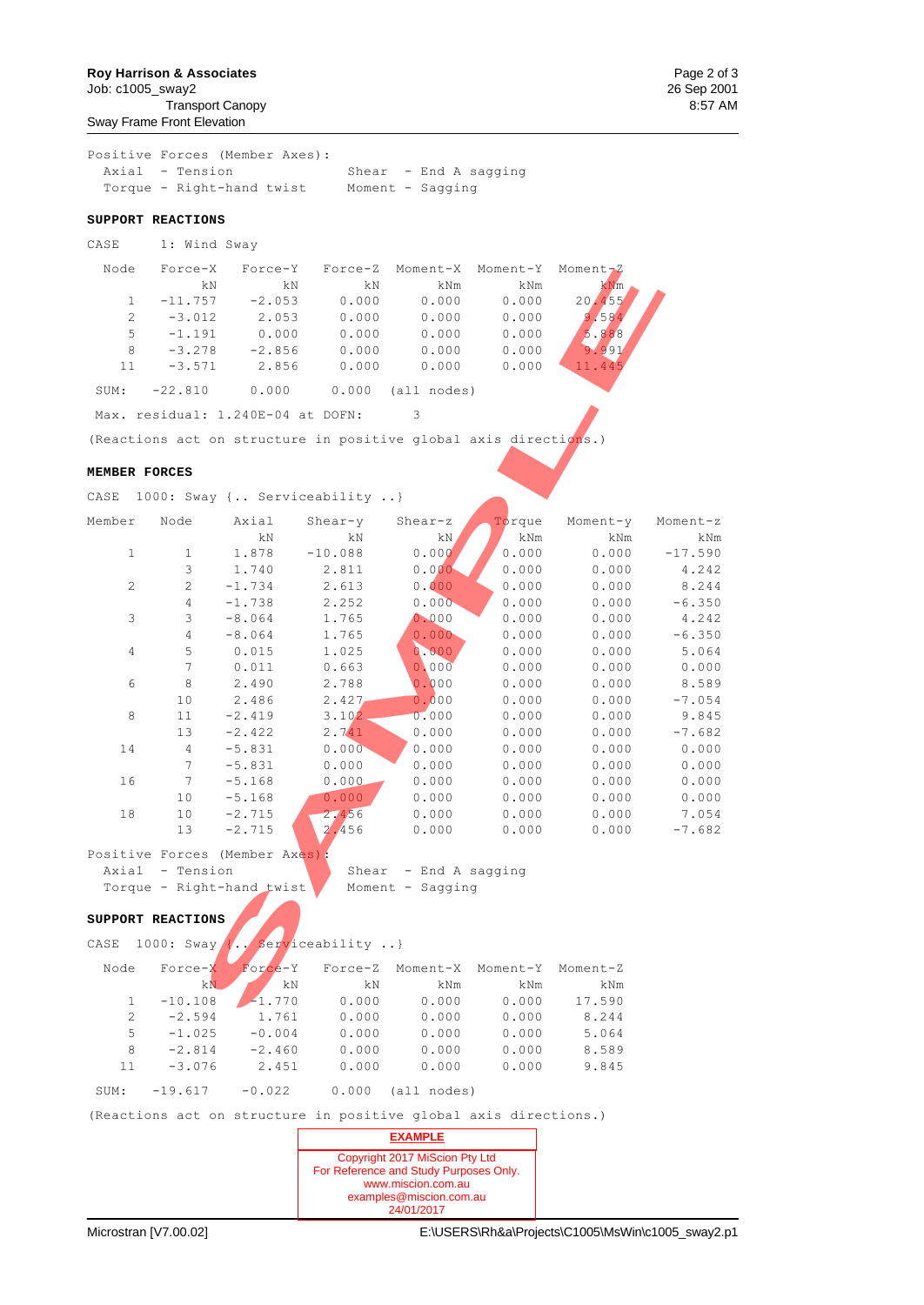# **Roy Harrison & Associates** Page 3 of 3<br>
Job: c1005\_sway2 26 Sep 2001

Job: c1005\_sway2 26 Sep 2001 Transport Canopy

Sway Frame Front Elevation

#### **MEMBER FORCES**

|  |  |  |  | CASE $1500:$ Sway { Ultimate } |  |  |
|--|--|--|--|--------------------------------|--|--|
|--|--|--|--|--------------------------------|--|--|

| Member            | Node            | Axial                          | $Shear-y$                                                        | Shear-z          | Torque         | Moment-y       | Moment-z  |
|-------------------|-----------------|--------------------------------|------------------------------------------------------------------|------------------|----------------|----------------|-----------|
|                   |                 | kN                             | kΝ                                                               | kΝ               | kNm            | kNm            | kNm       |
| $\mathbf{1}$      | $\mathbf{1}$    | 3.407                          | $-17.598$                                                        | 0.000            | 0.000          | 0.000          | $-30.684$ |
|                   | 3               | 2.989                          | 4.898                                                            | 0.000            | 0.000          | 0.000          | 7.415     |
| $\mathbf{2}$      | $\mathbf{2}$    | $-2.996$                       | 4.551<br>3.921                                                   | 0.000            | 0.000<br>0.000 | 0.000<br>0.000 | 14.358    |
|                   | 4<br>3          | $-3.008$                       |                                                                  | 0.000            |                |                | $-11.059$ |
| 3                 | 4               | $-14.037$<br>$-14.037\,$       | 3.080                                                            | 0.000            | 0.000          | 0,000          | 7.417     |
|                   |                 |                                | 3.080                                                            | 0.000            | 0.000          | 0.000          | $-11.060$ |
| 4                 | 5               | 0.033                          | 1.787                                                            | 0.000            | 0.000          | 0.000          | 8.833     |
|                   | 7               | 0.021                          | 1.157                                                            | 0.000            | 0.000          | 0.000          | $-0.001$  |
| 6                 | 8               | 4.374                          | 4.866                                                            | 0.000            | 0.000          | 0.000          | 15.000    |
|                   | 10              | 4.363                          | 4.236                                                            | 0.000            | 0.000          | 0.000          | $-12.308$ |
| 8                 | 11              | $-4.185$                       | 5.405                                                            | 0.000            | 0.000          | 0.000          | 17.149    |
|                   | 13              | $-4.196$                       | 4.775                                                            | 0.000            | 0.000          | 0.000          | $-13.392$ |
| 14                | $\overline{4}$  | $-10.171$                      | 0.000                                                            | 0.000            | 0.000          | 0.000          | 0.000     |
|                   | 7               | $-10.171$                      | 0.000                                                            | 0.000            | 0.000          | 0.000          | 0.000     |
| 16                | 7               | $-9.014$                       | 0.000                                                            | 0.000            | 0.000          | 0.000          | 0.000     |
|                   | 10              | $-9.014$                       | 0.000                                                            | 0.000            | 0.000          | 0.000          | 0.000     |
| 18                | 10              | $-4.698$                       | 4.283                                                            | 0.000            | 0.000          | 0.000          | 12.308    |
|                   | 13              | $-4.698$                       | 4.283                                                            | 0.000            | 0.000          | 0.000          | $-13.392$ |
|                   |                 | Positive Forces (Member Axes): |                                                                  |                  |                |                |           |
|                   | Axial - Tension |                                | Shear                                                            | - End A sagging  |                |                |           |
|                   |                 | Torque - Right-hand twist      |                                                                  | Moment - Sagging |                |                |           |
|                   |                 |                                |                                                                  |                  |                |                |           |
| SUPPORT REACTIONS |                 |                                |                                                                  |                  |                |                |           |
|                   |                 | CASE 1500: Sway { Ultimate }   |                                                                  |                  |                |                |           |
| Node              | Force-X         | Force-Y                        | Force-Z                                                          | Moment-X         | Moment-Y       | Moment-Z       |           |
|                   | kN              | kN                             | kΝ                                                               | kNm              | kNm            | kNm            |           |
| $\mathbf{1}$      | $-17.658$       | $-3.080$                       | 0.000                                                            | 0.000            | 0.000          | 30.684         |           |
| $\overline{c}$    | $-4.495$        | 3.080                          | 0.000                                                            | 0.000            | 0.000          | 14.358         |           |
| 5                 | $-1.788$        | 0.000                          | 0,000                                                            | 0.000            | 0.000          | 8.833          |           |
| 8                 | $-4.946\,$      | $-4.284$                       | 0.000                                                            | 0.000            | 0.000          | 15.000         |           |
| 11                | $-5.327$        | 4.284                          | 0.000                                                            | 0.000            | 0.000          | 17.149         |           |
| SUM:              | $-34.214$       | 0.000                          | 0.000                                                            | (all nodes)      |                |                |           |
|                   |                 |                                |                                                                  |                  |                |                |           |
|                   |                 |                                | (Reactions act on structure in positive global axis directions.) |                  |                |                |           |
|                   |                 |                                |                                                                  |                  |                |                |           |
|                   |                 |                                |                                                                  |                  |                |                |           |
|                   |                 |                                |                                                                  |                  |                |                |           |
|                   |                 |                                |                                                                  |                  |                |                |           |
|                   |                 |                                |                                                                  |                  |                |                |           |
|                   |                 |                                |                                                                  |                  |                |                |           |
|                   |                 |                                |                                                                  |                  |                |                |           |
|                   |                 |                                |                                                                  |                  |                |                |           |
|                   |                 |                                |                                                                  |                  |                |                |           |
|                   |                 | D                              |                                                                  |                  |                |                |           |
|                   |                 |                                |                                                                  |                  |                |                |           |
|                   |                 |                                |                                                                  |                  |                |                |           |
|                   |                 |                                |                                                                  |                  |                |                |           |

#### **SUPPORT REACTIONS**

| Moment-Z | Moment-Y | Moment-X | Force-Z | Force-Y  | Force-X   | Node |
|----------|----------|----------|---------|----------|-----------|------|
| kNm      | kNm      | kNm      | kN      | kN       | kN        |      |
| 30.684   | 0.000    | 0,000    | 0.000   | $-3.080$ | $-17.658$ |      |
| 14.358   | 0.000    | 0.000    | 0.000   | 3.080    | $-4.495$  |      |
| 8.833    | 0.000    | 0.000    | 0.000   | 0.000    | $-1.788$  | 5.   |
| 15.000   | 0.000    | 0.000    | 0.000   | $-4.284$ | $-4.946$  | 8    |
| 17.149   | 0.000    | 0.000    | 0.000   | 4.284    | $-5.327$  | 11   |
|          |          |          |         |          |           |      |

| SUM: | $-34.214$ | 0.000 | 0.000 | (all nodes) |
|------|-----------|-------|-------|-------------|
|      |           |       |       |             |

![](_page_58_Picture_14.jpeg)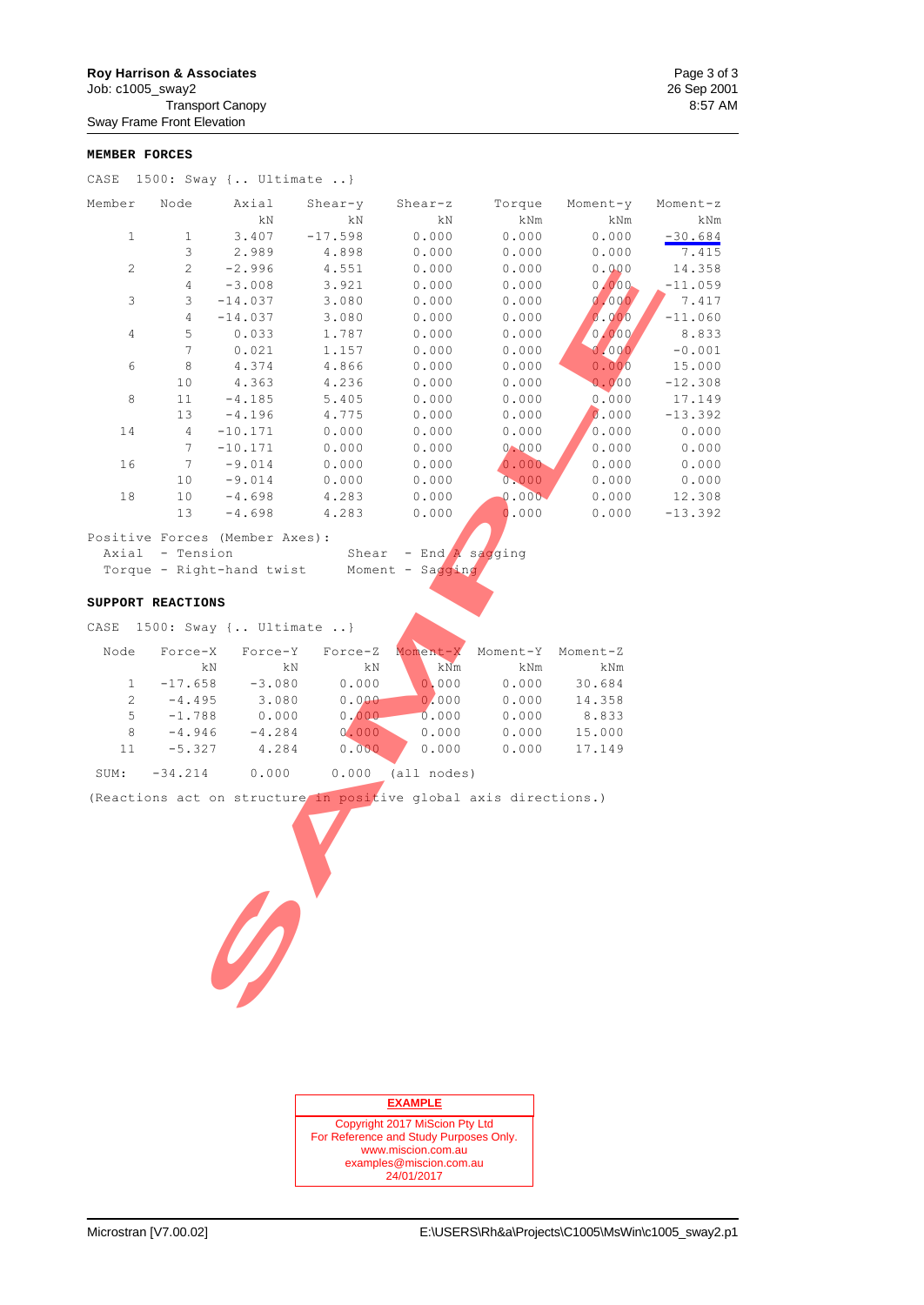Transport Canopy 10:28 PM 10.0m - Flat Roof - TC2 - 36m/s

**INPUT/ANALYSIS REPORT**

Job: c1005\_f2 Title: Transport Canopy 10.0m - Flat Roof - TC2 - 36m/s Type: Plane frame Date: 25 Sep 2001 Time: 10:26 PM Nodes ............................. 5 Members ........................... 4 Spring supports ................... 0 Sections .......................... 4 Materials ......................... 1 Primary load cases ................ 7 Combination load cases ............. 15 Analysis: Non-linear elastic Update node coordinates ........... Y Small displacement theory ......... Y Include axial force effects ....... Y Include flexural shortening ....... N Convergence criterion: Residual Convergence tolerance ......... 5.000E-04 **LOAD CASES** Case Type Analysis Title 1500 C N TOTAL 0.8(DL + Swt) + Wu1 1510 C N TOTAL 0.8(DL + Swt) + Wu2<br>1515 C N TOTAL 0.8(DL + Swt) + Wu3 1515 C N TOTAL 0.8(DL + Swt) + Wu3 1520 C N TOTAL  $1.25(DL + 5wt) + 1.5 LL$ <br>1521 C N TOTAL  $1.25(DL + 5wt) + 1.5$  OP 1521 C N TOTAL 1.25(DL + Swt) + 1.5 OPL Analysis Types: S - Skipped (not analysed) L - Linear N - Non-linear NODE TABLE NOT PRINTED MEMBER TABLE NOT PRINTED SECTION PROPERTY TABLE NOT PRINTED MATERIAL TABLE NOT PRINTED **SIGN CONVENTION** Positive Forces (Member Axes): Axial - Tension Shear - End A sagging Torque - Right-hand twist Moment - Sagging **MEMBER FORCES** CASE 1500: TOTAL  $0.8(DL + Swt) + Wu1$ MEMBER 1: Nodes 1 - 3 Section 103: 125X125X4.0SHS Y Point Offset Axial Shear-y Shear-z Torque Moment-y Moment-z m kN kN kN kNm kNm kNm 1 0.00 16.192 -1.496 0.000 0.000 0.000 -0.550 2 1.20 16.331 -1.497 0.000 0.000 0.000 1.097  $\begin{array}{cccccccc} 3 & 2.40 & 16.470 & -1.498 & 0.000 & 0.000 & 0.000 & 2.774 \\ 4 & 3.60 & 16.609 & -1.499 & 0.000 & 0.000 & 0.000 & 4.525 \end{array}$  4 3.60 16.609 -1.499 0.000 0.000 0.000 4.525 5 4.80 16.748 -1.500 0.000 0.000 0.000 6.397 6 6.00 16.887 -1.501 0.000 0.000 0.000 8.440 Copyright 2017 MiScion Pty Ltd For Reference and Study Purposes Only. www.miscion.com.au examples@miscion.com.au 24/01/2017 **EXAMPLE** FM<br>
SAM CREEK CONTROL CONTROL CONTROL CONTROL CONTROL CONTROL CONTROL CONTROL CONTROL CONTROL CONTROL CONTROL CONTROL CONTROL CONTROL CONTROL CONTROL CONTROL CONTROL CONTROL CONTROL CONTROL CONTROL CONTROL CONTROL CONTROL

MEMBER 2: Nodes 2 - 5 Section 103: 125X125X4.0SHS Y

Point Offset Axial Shear-y Shear-z Torque Moment-y Moment-z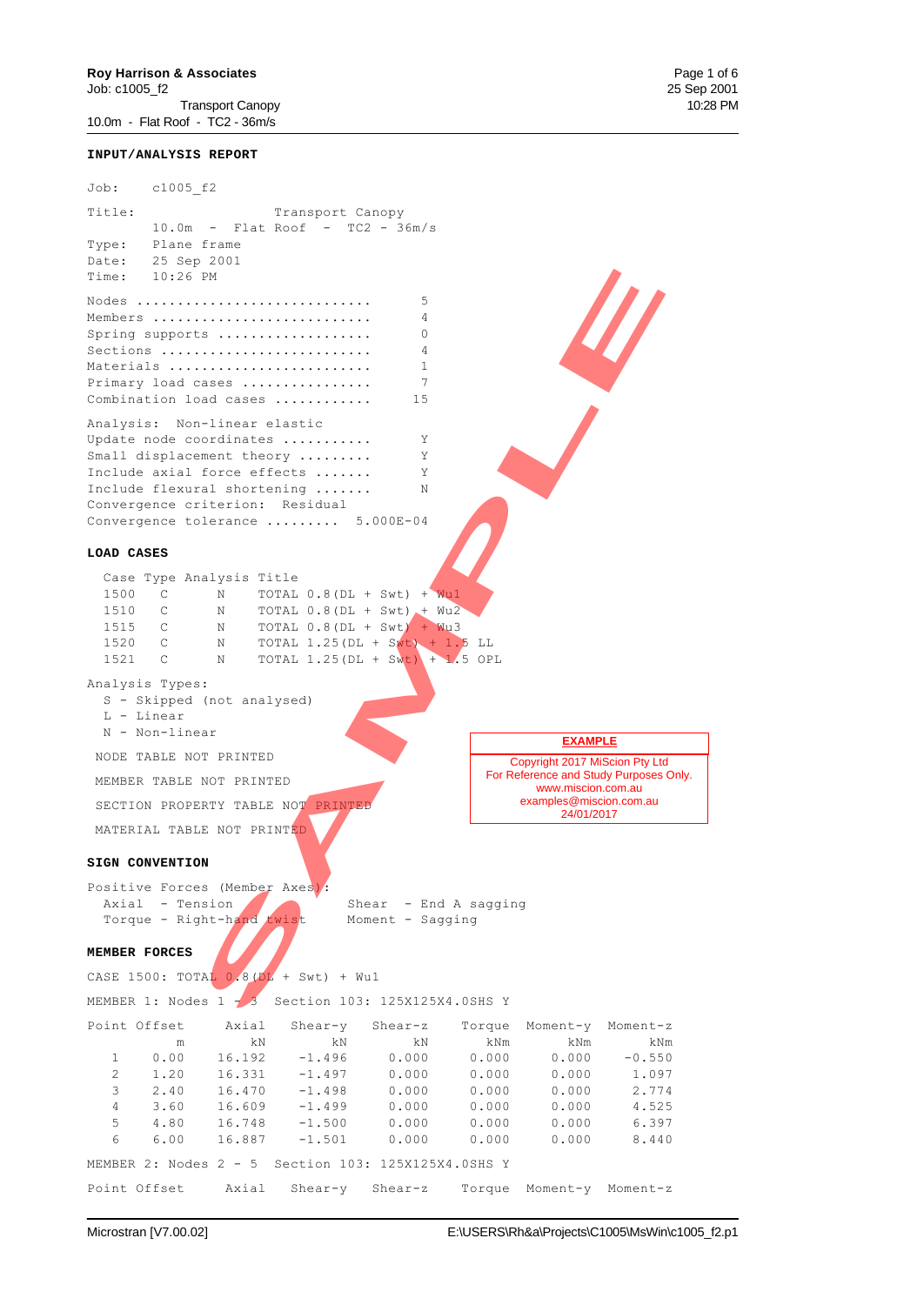www.miscion.com.au examples@miscion.com.au 24/01/2017

**EXAMPLE**

|                |                                 | <b>Transport Canopy</b> |           |                          |        |          |           |
|----------------|---------------------------------|-------------------------|-----------|--------------------------|--------|----------|-----------|
|                | 10.0m - Flat Roof - TC2 - 36m/s |                         |           |                          |        |          |           |
|                | m                               | kN                      | kN        | kN                       | kNm    | kNm      | kNm       |
| $\mathbf{1}$   | 0.00                            | 17.764                  | $-4.501$  | 0.000                    | 0.000  | 0.000    | $-11.640$ |
| $\overline{c}$ | 1.31                            | 17.916                  | $-4.500$  | 0.000                    | 0.000  | 0.000    | $-5.745$  |
| 3              | 2.62                            | 18.067                  | $-4.499$  | 0.000                    | 0.000  | 0.000    | $-0.051$  |
| $\overline{4}$ | 3.93                            | 18.219                  | $-4.498$  | 0.000                    | 0.000  | 0.000    | 5.640     |
| 5              | 5.24                            | 18.370                  | $-4.497$  | 0.000                    | 0.000  | 0.000    | 11.525    |
| 6              | 6.55                            | 18.522                  | $-4.496$  | 0.000                    | 0.000  | 0.000    | 17.805    |
|                | MEMBER 3: Nodes                 | $3 - 4$                 |           | Section 102: 200UB22.3 Y |        |          |           |
|                | Point Offset                    | Axial                   | $Shear-y$ | $Shear-z$                | Torque | Moment-y | Moment-z  |
|                | m                               | kΝ                      | kΝ        | kN                       | kNm    | kNm      | kNm       |
| $\mathbf{1}$   | 0.00                            | 2.516                   | 16.766    | 0.000                    | 0.000  | 0.000    | 440       |
| $\overline{c}$ | 1.06                            | 2.276                   | 13.234    | 0.000                    | 0.000  | 0.000    | 7.481     |
| 3              | 2.12                            | 2.036                   | 9.702     | 0.000                    | 0.000  | 0.000    | $-19.653$ |
| $\overline{4}$ | 3.18                            | 1.796                   | 6.170     | 0.000                    | 0.000  | 0.000    | $-28.076$ |

|                |                                |           |                                        | MEMBER 3: Nodes 3 - 4 Section 102: 200UB22.3 Y                   |          |                    |                                    |
|----------------|--------------------------------|-----------|----------------------------------------|------------------------------------------------------------------|----------|--------------------|------------------------------------|
|                | Point Offset                   | Axial     | Shear-y                                | Shear-z                                                          | Torque   |                    | Moment-y Moment-z                  |
|                | m                              | kN        | kN                                     | kN                                                               | kNm      | kNm                | kNm                                |
| $\mathbf{1}$   | 0.00                           | 2.516     | 16.766                                 | 0.000                                                            | 0.000    | 0.000              | 8.440                              |
| $\overline{2}$ | 1.06                           | 2.276     | 13.234                                 | 0.000                                                            | 0.000    | 0.000              | $-7.481$                           |
| 3              | 2.12                           | 2.036     | 9.702                                  | 0.000                                                            | 0.000    | 0.000              | $-19.653$                          |
| $\overline{4}$ | 3.18                           | 1.796     | 6.170                                  | 0.000                                                            | 0.000    | 0.000              | $-28.076$                          |
| 5              | 4.25                           | 1.556     | 2.638                                  | 0.000                                                            | 0.000    | 0.000              | $-32.750$                          |
| 6              | 5.31                           | 1.316     | $-0.894$                               | 0.000                                                            | 0.000    | 0.000              | $-33.676$                          |
|                | MEMBER 4: Nodes $4 - 5$        |           |                                        | Section 102: 200UB22.3 Y                                         |          |                    |                                    |
|                | Point Offset                   | Axial     | Shear-y                                | Shear-z                                                          | Torque   | Moment-y           | Moment-z                           |
|                | m                              | kN        | kN                                     | kN                                                               | kNm      | kNm                | kNm                                |
| $\mathbf{1}$   | 0.00                           | 1.345     | $-0.850$                               | 0.000                                                            | 0.000    | 0.000              | $-33.676$                          |
| $\overline{2}$ | 1.06                           | 1.368     | $-4.390$                               | 0.000                                                            | 0.000    | 0.000              | $-30.895$                          |
| 3              | 2.12                           | 1.391     | $-7.931$                               | 0.000                                                            | 0.000    | 0.000              | $-24.356$                          |
| $\overline{4}$ | 3.18                           | 1.414     | $-11.471$                              | 0.000                                                            | 0.000    | 0.000              | $-14.060$                          |
| 5              | 4.25                           | 1.437     | $-15.011$                              | 0.000                                                            | 0,000    | 0.000              | $-0.006$                           |
| 6              | 5.31                           | 1.461     | $-18.552$                              | 0.000                                                            | 0.000    | 0.000              | 17.806                             |
|                | SUPPORT REACTIONS              |           |                                        |                                                                  |          |                    |                                    |
| CASE           |                                |           | 1500: TOTAL 0.8(DL + Swt) + Wu1        |                                                                  |          |                    |                                    |
| Node           | Force-X                        | Force-Y   | Force-Z                                | Moment-X                                                         | Moment-Y | Moment-Z           |                                    |
|                |                                | kN        | kΝ                                     | kN                                                               | kNm      | kNm                | kNm                                |
|                | $-1.374$<br>1                  | $-16.203$ | 0.000                                  | 0.000                                                            |          | 0.000              | 0.550                              |
|                | $\overline{2}$<br>4.627        | $-17.732$ | 0.000                                  | 0.000                                                            |          | 0.000<br>$-11.640$ |                                    |
| SUM:           | 3.253                          | $-33.935$ |                                        | $0.000$ (all nodes)                                              |          |                    |                                    |
|                |                                |           |                                        | (Reactions act on structure in positive global axis directions.) |          |                    |                                    |
|                | SIGN CONVENTION                |           |                                        |                                                                  |          |                    |                                    |
|                | Positive Forces (Member Axes): |           |                                        |                                                                  |          |                    |                                    |
|                | Axial - Tension                |           |                                        | Shear - End A sagging                                            |          |                    | Copyright                          |
|                | Torque - Right-hand twist      |           |                                        | Moment - Sagging                                                 |          |                    | <b>For Reference</b><br><b>WWW</b> |
|                | MEMBER FORCES                  |           |                                        |                                                                  |          |                    | example                            |
|                |                                |           | CASE 1510: TOTAL $0.8(DL + Swt) + Wu2$ |                                                                  |          |                    |                                    |
|                |                                |           |                                        | MEMBER 1: Nodes $1/3$ Section 103: 125X125X4.0SHS Y              |          |                    |                                    |
|                | Point Offset                   | Axial     | $Shear-y$                              | Shear-z                                                          | Torque   |                    | Moment-y Moment-z                  |
|                | m                              | kN        | kN                                     | kN                                                               | kNm      | kNm                | kNm                                |
| $\mathbf{1}$   | 0.00                           | 22.025    | $-3.763$                               | 0.000                                                            | 0.000    | 0.000              | $-6.573$                           |
| $\overline{2}$ | 1.20                           | 22, 164   | $-3.763$                               | 0.000                                                            | 0.000    | 0.000              | $-2.209$                           |
|                |                                |           |                                        |                                                                  |          |                    |                                    |

|      | CASE 1500: TOTAL 0.8 (DL + Swt) + Wu1 |           |                                            |             |       |           |
|------|---------------------------------------|-----------|--------------------------------------------|-------------|-------|-----------|
| Node | Force-X                               |           | Force-Y Force-Z Moment-X Moment-Y Moment-Z |             |       |           |
|      | kN                                    | kN        | kN                                         | kNm         | kNm   | kNm       |
|      | $-1.374$                              | $-16.203$ | 0.000                                      | 0.000       | 0.000 | 0.550     |
|      | 4.627                                 | $-17.732$ | 0.000                                      | 0.000       | 0.000 | $-11.640$ |
| SUM: | 3.253                                 | $-33.935$ | 0.000                                      | (all nodes) |       |           |

#### **SIGN CONVENTION**

| Positive Forces (Member Axes): |                         | <b>EXAMPLE</b>                         |
|--------------------------------|-------------------------|----------------------------------------|
| - Tension<br>Axial             | / Shear - End A saqqinq | Copyright 2017 MiScion Pty Ltd         |
| Torque - Right-hand twist      | Moment - Saqqinq        | For Reference and Study Purposes Only. |

#### **MEMBER FORCES**

|                | Point Offset | Axial  | Shear-y                                             | Shear-z | Torque | Moment-y | Moment-z |
|----------------|--------------|--------|-----------------------------------------------------|---------|--------|----------|----------|
|                | m            | kN     | kN                                                  | kN      | kNm    | kNm      | kNm      |
| $\mathbf{1}$   | 0.00         | 22.025 | $-3.763$                                            | 0.000   | 0.000  | 0.000    | $-6.573$ |
| 2              | 1.20         | 22.164 | $-3.763$                                            | 0.000   | 0.000  | 0.000    | $-2.209$ |
| 3              | 2.40         | 22.303 | $-3.763$                                            | 0.000   | 0.000  | 0.000    | 2.076    |
| $\overline{4}$ | 3.60         | 22.442 | $-3.764$                                            | 0.000   | 0.000  | 0.000    | 6.435    |
| 5              | 4.80         | 22.581 | $-3.764$                                            | 0.000   | 0.000  | 0.000    | 11.025   |
| 6              | 6.00         | 22.720 | $-3.764$                                            | 0.000   | 0.000  | 0.000    | 16.009   |
|                |              |        | MEMBER 2: Nodes 2 - 5 Section 103: 125X125X4.0SHS Y |         |        |          |          |
|                | Point Offset | Axial  | Shear-y                                             | Shear-z | Torque | Moment-y | Moment-z |
|                | m            | kΝ     | kN                                                  | kΝ      | kNm    | kNm      | kNm      |
| $\mathbf{1}$   |              |        |                                                     |         |        |          |          |
|                | 0.00         | 21.875 | $-4.262$                                            | 0.000   | 0.000  | 0.000    | $-9.711$ |
| $\mathfrak{D}$ | 1.31         | 22.026 | $-4.262$                                            | 0.000   | 0.000  | 0.000    | $-4.226$ |
| 3              | 2.62         | 22.178 | $-4.262$                                            | 0.000   | 0.000  | 0.000    | 1.079    |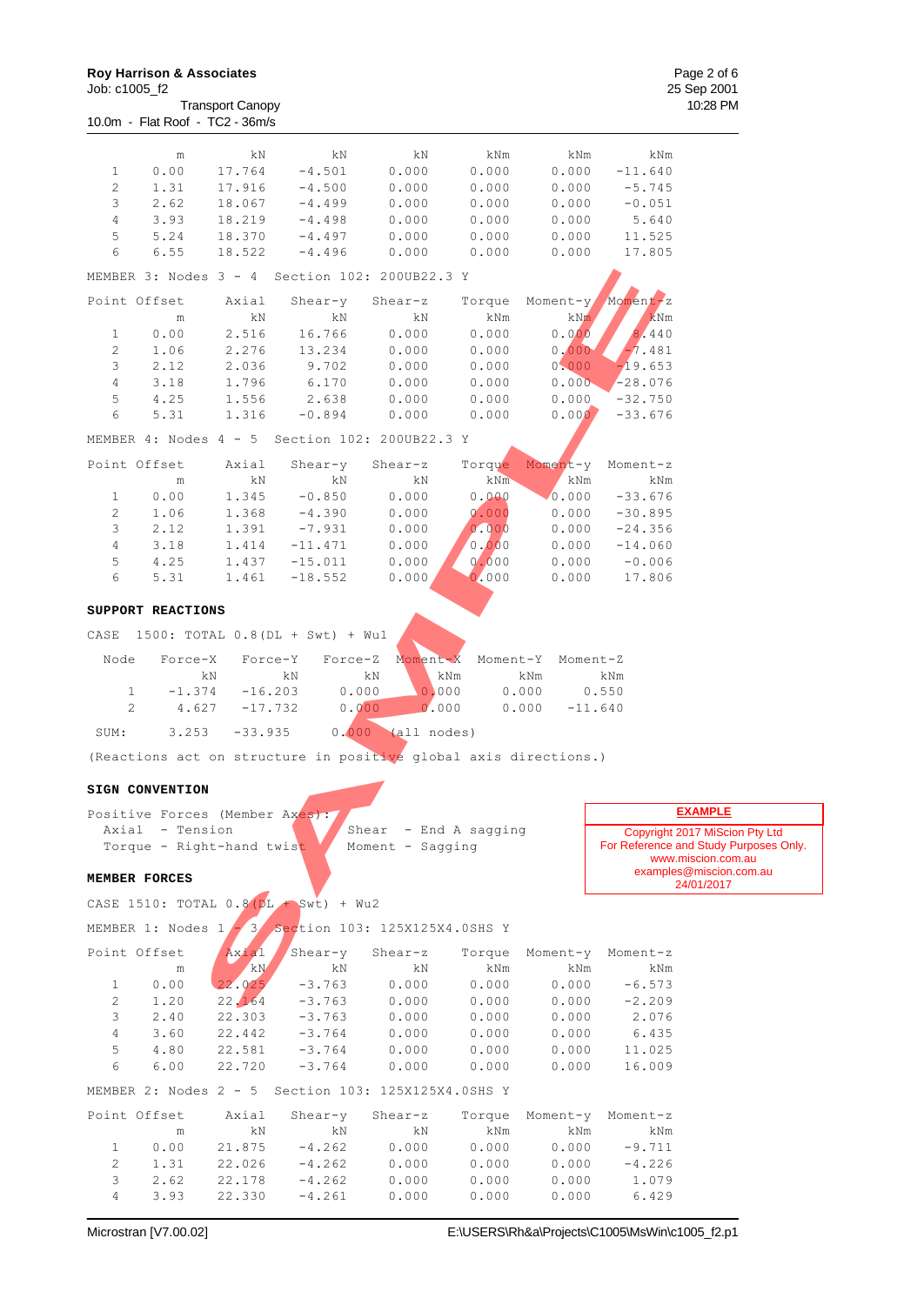Transport Canopy 10.0m - Flat Roof - TC2 - 36m/s

Copyright 2017 MiScion Pty Ltd For Reference and Study Purposes Only. www.miscion.com.au examples@miscion.com.au 24/01/2017

**EXAMPLE**

| 5              | 5.24              | 22.481                                 | $-4.261$                         | 0.000                                                            | 0.000             | 0.000             | 12.050                       |
|----------------|-------------------|----------------------------------------|----------------------------------|------------------------------------------------------------------|-------------------|-------------------|------------------------------|
| 6              | 6.55              | 22.633                                 | $-4.260$                         | 0.000                                                            | 0.000             | 0.000             | 18.182                       |
|                |                   | MEMBER 3: Nodes 3 - 4                  |                                  | Section 102: 200UB22.3 Y                                         |                   |                   |                              |
| Point Offset   |                   | Axial                                  | Shear-y                          | Shear-z                                                          | Torque            | Moment-y          | Moment-z                     |
|                | m                 | kΝ                                     | kN                               | kΝ                                                               | kNm               | kNm               | kNm                          |
| 1              | 0.00              | 5.340                                  | 22.401                           | 0.000                                                            | 0.000             | 0.000             | 16.010                       |
| $\overline{2}$ | 1.06              | 5.388                                  | 17.857                           | 0.000                                                            | 0.000             | 0.000             | $-5.355$                     |
| 3              | 2.12              | 5.436                                  | 13.312                           | 0.000                                                            | 0.000             | 0.000             | $-21.896$                    |
| $\overline{4}$ | 3.18              | 5.484                                  | 8.767                            | 0.000                                                            | 0.000             | 0.000/            | $-33.614$                    |
| 5              | 4.25              | 5.531                                  | 4.222                            | 0.000                                                            | 0.000             | 0.000             | $-40.508$                    |
| 6              | 5.31              | 5.579                                  | $-0.322$                         | 0.000                                                            | 0.000             | 0.000             | $-42.578$                    |
|                |                   | MEMBER 4: Nodes $4 - 5$                |                                  | Section 102: 200UB22.3 Y                                         |                   |                   |                              |
| Point Offset   |                   | Axial                                  | Shear-y                          | Shear-z                                                          | Torque            | Moment-y          | Moment-z                     |
|                | m                 | kΝ                                     | kN                               | kΝ                                                               | kNm               | kNm               | kNm                          |
| 1              | 0.00              | 5.588                                  | $-0.091$                         | 0.000                                                            | 0.000             | 0.000             | $-42.577$                    |
| 2              | 1.06              | 5.608                                  | $-4.634$                         | 0.000                                                            | 0.000             | 0.000             | $-40.070$                    |
| 3              | 2.12              | 5.628                                  | $-9.177$                         | 0.000                                                            | 0.000             | 0.000             | $-32.740$                    |
| $\overline{4}$ | 3.18              | 5.649                                  | $-13.721$                        | 0.000                                                            | 0.000             | 0.000             | $-20.588$                    |
| 5              | 4.25              | 5.669                                  | $-18.264$                        | 0.000                                                            | 0.000             | 0.000             | $-3.614$                     |
| 6              | 5.31              | 5.689                                  | $-22.807$                        | 0.000                                                            | 0.000             | 0.000             | 18.182                       |
|                |                   |                                        |                                  |                                                                  |                   |                   |                              |
|                | SUPPORT REACTIONS |                                        |                                  |                                                                  |                   |                   |                              |
| CASE           |                   |                                        | 1510: TOTAL 0.8 (DL + Swt) + Wu2 |                                                                  |                   |                   |                              |
| Node           | Force-X           | Force-Y                                | Force-Z                          |                                                                  | Moment-X Moment-Y | Moment-Z          |                              |
|                |                   | kN                                     | kΝ                               | kΝ                                                               | kNm               | kNm               | kNm                          |
| 1              | $-3.712$          | $-22.033$                              | 0.000                            | 0.000                                                            |                   | 0.000             | 6.573                        |
| $\overline{2}$ | 4.315             | $-21.864$                              | 0.000                            | 0.000                                                            |                   | 0.000<br>$-9.711$ |                              |
| SUM:           | 0.603             | $-43.897$                              | 0.000                            | (all nodes)                                                      |                   |                   |                              |
|                |                   |                                        |                                  | (Reactions act on structure in positive global axis directions.) |                   |                   |                              |
|                | SIGN CONVENTION   |                                        |                                  |                                                                  |                   |                   |                              |
|                |                   |                                        |                                  |                                                                  |                   |                   |                              |
|                |                   | Positive Forces (Member Axes):         |                                  |                                                                  |                   |                   | <b>EXAMP</b>                 |
|                | Axial - Tension   |                                        |                                  | Shear - End A sagging                                            |                   |                   | Copyright 2017 Mi            |
|                |                   | Torque - Right-hand twist              |                                  | Moment - Sagging                                                 |                   |                   | For Reference and Stu        |
|                |                   |                                        |                                  |                                                                  |                   |                   | www.miscion<br>examples@misc |
|                | MEMBER FORCES     |                                        |                                  |                                                                  |                   |                   | 24/01/20                     |
|                |                   | CASE 1515: TOTAL $0.8$ (DL + $Swt$ ) + |                                  | Wu3                                                              |                   |                   |                              |
|                |                   |                                        |                                  | MEMBER 1: Nodes 1 - 3 Section 103: 125X125X4.0SHS Y              |                   |                   |                              |
| Point Offset   |                   | Axial                                  | Shear-y                          | Shear-z                                                          | Torque            | Moment-y          | Moment-z                     |
|                | ${\rm m}$         | kN                                     | kN                               | kΝ                                                               | kNm               | kNm               | kNm                          |
| $\mathbf{1}$   | 0.00              | 21.783                                 | $-6.208$                         | 0.000                                                            | 0.000             | 0.000             | $-13.994$                    |
| 2              | 1.20              | 21.921                                 | 6.081                            | 0.000                                                            | 0.000             | 0.000             | $-6.639$                     |
| 3              | 2.40              | 22.060                                 | $-5.954$                         | 0.000                                                            | 0.000             | 0.000             | 0.328                        |
| $\overline{4}$ | 3.60              | 22,198                                 | $-5.827$                         | 0.000                                                            | 0.000             | 0.000             | 7.153                        |
| 5              | 4.80              | 22.336                                 | $-5.700$                         | 0.000                                                            | 0.000             | 0.000             | 14.079                       |
| 6              | 6.00              | 22.474                                 | $-5.573$                         | 0.000                                                            | 0.000             | 0.000             | 21.350                       |
|                |                   |                                        |                                  | MEMBER 2: Nodes 2 - 5 Section 103: 125X125X4.0SHS Y              |                   |                   |                              |
|                |                   |                                        |                                  |                                                                  |                   |                   |                              |

#### **SUPPORT REACTIONS**

| Node |    |       | Force-X Force-Y Force-Z Moment-X Moment-Y Moment-Z |             |     |
|------|----|-------|----------------------------------------------------|-------------|-----|
|      | kN | kN kN |                                                    | $kNm$ $kNm$ | kNm |
|      |    |       | $1 -3.712 -22.033$ 0.000 0.000 0.000 6.573         |             |     |
|      |    |       | 2 4.315 -21.864 0.000 0.000 0.000 -9.711           |             |     |
|      |    |       | SUM: 0.603 -43.897 0.000 (all nodes)               |             |     |

#### **SIGN CONVENTION**

#### **MEMBER FORCES**

|                | Point Offset Axial |        |                                                             | Shear-y Shear-z |       | Torque Moment-y Moment-z |            |
|----------------|--------------------|--------|-------------------------------------------------------------|-----------------|-------|--------------------------|------------|
|                | m                  | kN     | kN                                                          | kN              | kNm   |                          | kNm<br>kNm |
| $\mathbf{1}$   | 0.00               | 21.783 | $-6.208$                                                    | 0.000           | 0.000 | 0.000                    | $-13.994$  |
| $\overline{2}$ | 1.20               | 21.921 | $-6.081$                                                    | 0.000           | 0.000 | 0.000                    | $-6.639$   |
| 3              | 2.40               | 22.060 | $-5.954$                                                    | 0.000           | 0.000 | 0.000                    | 0.328      |
| $\overline{4}$ | 3.60               | 22.198 | $-5.827$                                                    | 0.000           | 0.000 | 0.000                    | 7.153      |
| 5              | 4.80               | 22.336 | $-5.700$                                                    | 0.000           |       | 0.000 0.000              | 14.079     |
| 6              | 6.00               | 22.474 | $-5.573$                                                    | 0.000           |       | 0.000000000              | 21.350     |
|                |                    |        | MEMBER 2: Nodes $2 - 5$ Section 103: 125X125X4.0SHS Y       |                 |       |                          |            |
|                | Point Offset Axial |        |                                                             | Shear-y Shear-z |       | Torque Moment-y          | Moment-z   |
|                | m                  | kN     | kN kN                                                       |                 | kNm   | kNm                      | kNm        |
| $\mathbf{1}$   | 0.00               |        | $19.444 - 2.156$                                            | 0.000           |       | 0.0000000000             | $-2.764$   |
| $\mathfrak{D}$ | 1.31               | 19.595 | $-2.156$                                                    | 0.000           | 0.000 | 0.000                    | $-0.134$   |
| 3              | 2.62               | 19.747 | $-2.157$                                                    | 0.000           | 0.000 | 0.000                    | 2.493      |
| $\overline{4}$ | 3.93               | 19.898 | $-2.158$                                                    | 0.000           | 0.000 | 0.000                    | 5.214      |
| 5              | 5.24               | 20.050 | $-2.159$                                                    | 0.000           |       | $0.000$ $0.000$ $8.133$  |            |
| 6              | 6.55               | 20.202 | $-2.160$                                                    | 0.000           | 0.000 | 0.000                    | 11.360     |
|                |                    |        | MEMBER 3: Nodes $3 - 4$ Section 102: 200UB22.3 Y            |                 |       |                          |            |
|                |                    |        | Point Offset Axial Shear-y Shear-z Torque Moment-y Moment-z |                 |       |                          |            |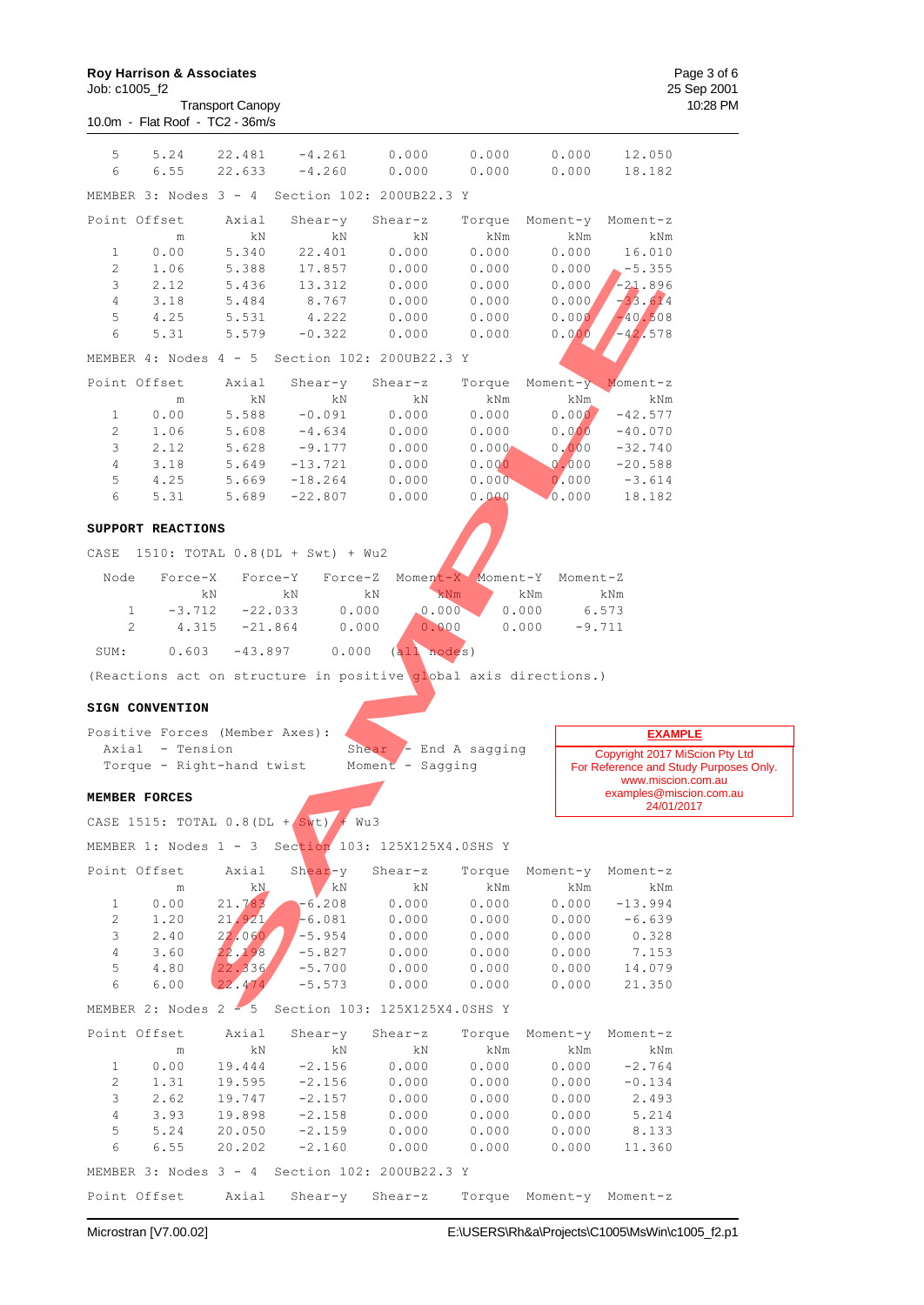10.0m - Flat Roof - TC2 - 36m/s

Transport Canopy

|                                | m                         | kΝ                             | kΝ                                                               | kΝ                  | kNm            | kNm                    | kNm                            |                                        |
|--------------------------------|---------------------------|--------------------------------|------------------------------------------------------------------|---------------------|----------------|------------------------|--------------------------------|----------------------------------------|
| 1                              | 0.00                      | 3.605                          | 22.235                                                           | 0.000               | 0.000          | 0.000                  | 21.350                         |                                        |
| $\overline{c}$                 | 1.06                      | 3.652                          | 17.961                                                           | 0.000               | 0.000          | 0.000                  | 0.018                          |                                        |
| 3                              | 2.12                      | 3.699                          | 13.687                                                           | 0.000               | 0.000          | 0.000                  | $-16.778$                      |                                        |
| 4                              | 3.18                      | 3.746                          | 9.413                                                            | 0.000               | 0.000          | 0.000                  | $-29.038$                      |                                        |
| 5<br>6                         | 4.25<br>5.31              | 3.793<br>3.840                 | 5.139<br>0.865                                                   | 0.000<br>0.000      | 0.000<br>0.000 | 0.000<br>0.000         | $-36.761$<br>$-39.948$         |                                        |
|                                |                           |                                |                                                                  |                     |                |                        |                                |                                        |
|                                | MEMBER $4:$ Nodes $4 - 5$ |                                | Section 102: 200UB22.3 Y                                         |                     |                |                        |                                |                                        |
| Point Offset                   |                           | Axial                          | $Shear-y$                                                        | Shear-z             | Torque         | Moment-y               | Moment-z                       |                                        |
|                                | m                         | kN                             | kΝ                                                               | kΝ                  | kNm            | kNm                    | kNm                            |                                        |
| 1                              | 0.00                      | 3.803                          | 1.014                                                            | 0.000               | 0.000          | 0.000                  | $-39.947$                      |                                        |
| $\overline{c}$                 | 1.06                      | 3.825                          | $-3.259$                                                         | 0.000               | 0.000          | 0.000                  | $-38.755$                      |                                        |
| 3                              | 2.12                      | 3.846                          | $-7.532$                                                         | 0.000               | 0.000          | 0.000                  | $-33.029$                      |                                        |
| $\overline{4}$<br>5            | 3.18<br>4.25              | 3.867                          | $-11.804$<br>$-16.077$                                           | 0.000<br>0.000      | 0.000          | 0.000<br>0.000         | $-22.767$<br>$-7.971$          |                                        |
| 6                              | 5.31                      | 3.888<br>3.909                 | $-20.350$                                                        | 0.000               | 0.000<br>0.000 | 0.000                  | 11.361                         |                                        |
|                                |                           |                                |                                                                  |                     |                |                        |                                |                                        |
|                                | SUPPORT REACTIONS         |                                |                                                                  |                     |                |                        |                                |                                        |
| CASE                           |                           |                                | 1515: TOTAL 0.8 (DL + Swt) + Wu3                                 |                     |                |                        |                                |                                        |
|                                |                           |                                |                                                                  |                     |                |                        |                                |                                        |
| Node                           | Force-X                   | Force-Y                        | Force-Z                                                          | Moment-X            | Moment-Y       | Moment-Z               |                                |                                        |
|                                |                           | kΝ                             | kΝ                                                               | kΝ                  | kNm            | kNm                    | kNm                            |                                        |
| $\mathbf{1}$<br>$\overline{c}$ | $-6.358$<br>2.038         | $-21.740$                      | 0.000                                                            | 0.000               |                | 0.000<br>0.000         | 13.994<br>$-2.764$             |                                        |
|                                |                           | $-19.456$                      | 0.000                                                            | 0.000'              |                |                        |                                |                                        |
| SUM:                           | $-4.320$                  | $-41.196$                      | 0.000                                                            | (all nodes)         |                |                        |                                |                                        |
|                                |                           |                                | (Reactions act on structure in positive global axis directions.) |                     |                |                        |                                |                                        |
|                                |                           |                                |                                                                  |                     |                |                        |                                |                                        |
|                                | SIGN CONVENTION           |                                |                                                                  |                     |                |                        |                                |                                        |
|                                |                           | Positive Forces (Member Axes): |                                                                  |                     |                |                        | <b>EXAMPLE</b>                 |                                        |
|                                |                           |                                |                                                                  |                     |                |                        |                                |                                        |
|                                | Axial - Tension           |                                |                                                                  | Shear               | End A sagging  |                        | Copyright 2017 MiScion Pty Ltd |                                        |
|                                |                           | Torque - Right-hand twist      |                                                                  | · Sagging<br>Moment |                |                        | www.miscion.com.au             | For Reference and Study Purposes Only. |
|                                |                           |                                |                                                                  |                     |                |                        | examples@miscion.com.au        |                                        |
| MEMBER FORCES                  |                           |                                |                                                                  |                     |                |                        | 24/01/2017                     |                                        |
|                                |                           |                                | CASE 1520: TOTAL 1.25 (DL + Swt) + 1.5 LL                        |                     |                |                        |                                |                                        |
|                                |                           |                                | MEMBER 1: Nodes $1 - 3$ Section 103: $125X125X4.0SHS Y$          |                     |                |                        |                                |                                        |
|                                |                           |                                |                                                                  |                     |                |                        |                                |                                        |
| Point Offset                   |                           | Axial                          | Shear-y                                                          | $Shear-z$           |                | Torque Moment-y        | Moment-z                       |                                        |
|                                | m                         | kΝ                             | kN                                                               | kΝ                  | kNm            | kNm                    | kNm                            |                                        |
| 1<br>2                         | 0.00                      | $-18.302$                      | 3.001                                                            | 0.000               | 0.000          | 0.000                  | 5.787                          |                                        |
| 3                              | $1\,.\,2\,0$<br>2.40      | $-18.085$<br>$-17.868$         | 3.002<br>3.002                                                   | 0.000<br>0.000      | 0.000<br>0.000 | 0.000<br>0.000         | 2.093<br>$-1.659$              |                                        |
| 4                              | 3.60                      | $-17.651$                      | 3.002                                                            | 0.000               | 0.000          | 0.000                  | $-5.366$                       |                                        |
| 5                              | 4.80                      | $-17.434$                      | 3.002                                                            | 0.000               | 0.000          | 0.000                  | $-8.921$                       |                                        |
| 6                              | 6.00                      | $-17.217$                      | 3.003                                                            | 0.000               | 0.000          | 0.000                  | $-12.225$                      |                                        |
|                                |                           |                                | MEMBER 2: Nodes 2 - 5 Section 103: 125X125X4.0SHS Y              |                     |                |                        |                                |                                        |
|                                |                           |                                |                                                                  |                     |                |                        |                                |                                        |
| Point Offset                   |                           | Axial                          | Shear-y                                                          | Shear-z             |                | Torque Moment-y        | Moment-z                       |                                        |
| 1                              | ${\rm m}$<br>0.00         | kN                             | kN<br>3.042                                                      | kN<br>0.000         | kNm<br>0.000   | kNm<br>0.000           | kNm<br>7.071                   |                                        |
| 2                              | 1.31                      | $-18.212$<br>$-17.975$         | 3.042                                                            | 0.000               | 0.000          | 0.000                  | 3.015                          |                                        |
| 3                              | 2.62                      | $-17.739$                      | 3.042                                                            | 0.000               | 0.000          | 0.000                  | $-1.140$                       |                                        |
| $\overline{4}$                 | 3.93                      | $-17.502$                      | 3.041                                                            | 0.000               | 0.000          | 0.000                  | $-5.257$                       |                                        |
| 5                              | 5.24                      | $-17.265$                      | 3.041                                                            | 0.000               | 0.000          | 0.000                  | $-9.199$                       |                                        |
| 6                              | 6.55                      | $-17.028$                      | 3.041                                                            | 0.000               | 0.000          | 0.000                  | $-12.834$                      |                                        |
|                                |                           |                                | MEMBER 3: Nodes 3 - 4 Section 102: 200UB22.3 Y                   |                     |                |                        |                                |                                        |
|                                |                           |                                |                                                                  |                     |                |                        |                                |                                        |
| Point Offset                   | m                         | Axial<br>kN                    | Shear-y<br>kN                                                    | Shear-z<br>kN       | kNm            | Torque Moment-y<br>kNm | Moment-z<br>kNm                |                                        |
| 1                              | 0.00                      | $-3.631$                       | $-17.095$                                                        | 0.000               | 0.000          | 0.000                  | $-12.225$                      |                                        |
| $\mathbf{2}$<br>3              | 1.06                      | $-3.510$<br>$-3.389$           | $-13.673$<br>$-10.250$                                           | 0.000<br>0.000      | 0.000<br>0.000 | 0.000<br>0.000         | 4.104<br>16.800                |                                        |

4 3.18 -3.268 -6.828 0.000 0.000 0.000 25.863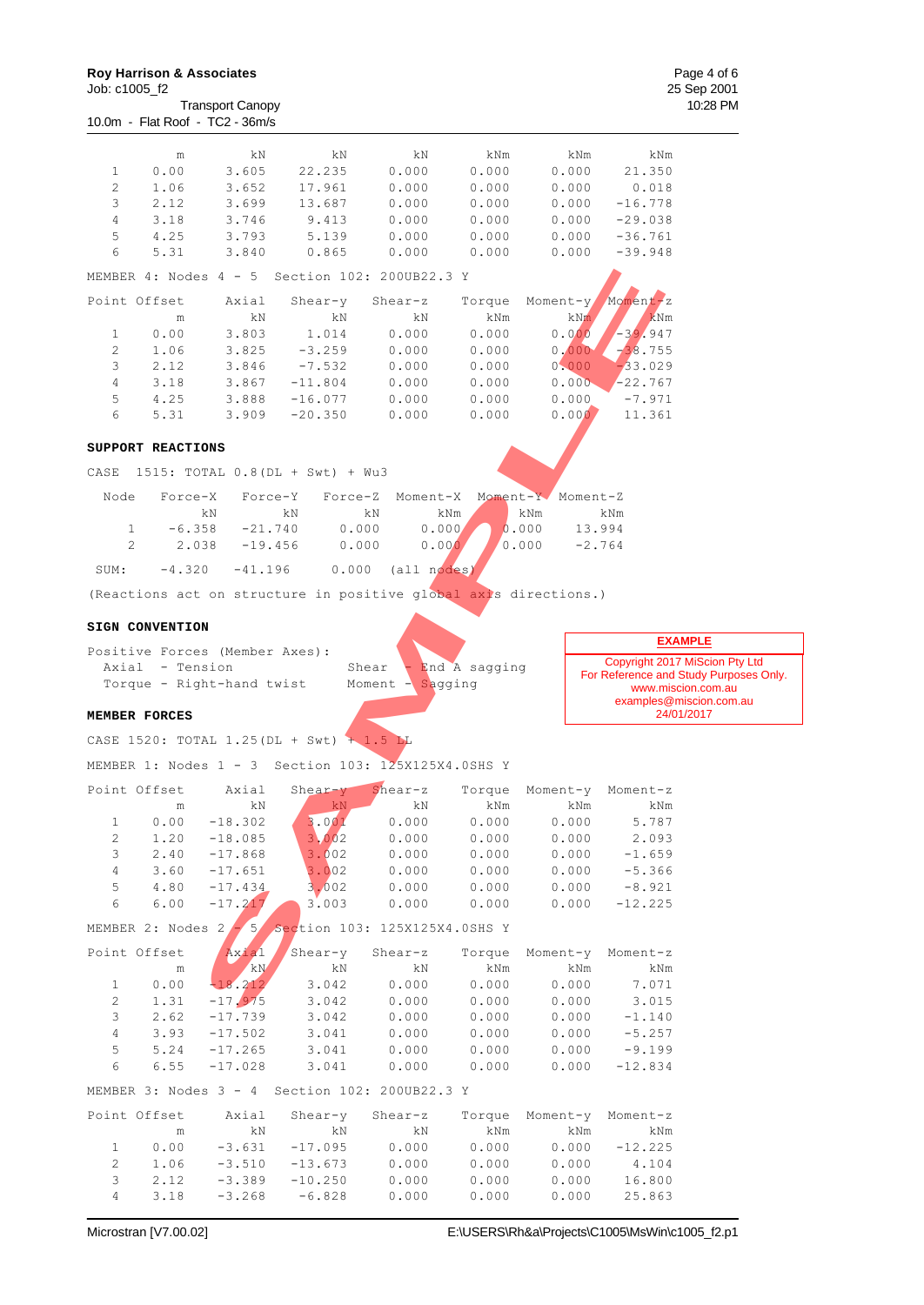| Job: c1005 f2       | <b>Roy Harrison &amp; Associates</b> | <b>Transport Canopy</b> |                                                                  |                  |                 |                          |                                       | Page 5 of 6<br>25 Sep 2001<br>10:28 PM |
|---------------------|--------------------------------------|-------------------------|------------------------------------------------------------------|------------------|-----------------|--------------------------|---------------------------------------|----------------------------------------|
|                     | 10.0m - Flat Roof - TC2 - 36m/s      |                         |                                                                  |                  |                 |                          |                                       |                                        |
| 5                   | 4.25                                 | $-3.147$                | $-3.406$                                                         | 0.000            | 0.000           | 0.000                    | 31.295                                |                                        |
| 6                   | 5.31                                 | $-3.026$                | 0.016                                                            | 0.000            | 0.000           | 0.000                    | 33.093                                |                                        |
|                     | MEMBER $4:$ Nodes $4 - 5$            |                         | Section 102: 200UB22.3 Y                                         |                  |                 |                          |                                       |                                        |
| Point Offset        |                                      | Axial                   | $Shear-y$                                                        | $Shear-z$        | Torque          | Moment-y                 | Moment-z                              |                                        |
|                     | $\mathop{\text{m}}$                  | kΝ                      | kΝ                                                               | kΝ               | kNm             | kNm                      | kNm                                   |                                        |
| 1<br>2              | 0.00<br>1.06                         | $-3.024$<br>$-2.793$    | 0.113<br>3.530                                                   | 0.000<br>0.000   | 0.000<br>0.000  | 0.000<br>0.000           | 33.094<br>31.161                      |                                        |
| 3                   | 2.12                                 | $-2.563$                | 6.946                                                            | 0.000            | 0.000           | 0.000                    | 25.601                                |                                        |
| $\overline{4}$      | 3.18                                 | $-2.332$                | 10.363                                                           | 0.000            | 0.000           | 0.000/                   | 16.416                                |                                        |
| 5                   | 4.25                                 | $-2.102$                | 13.779                                                           | 0.000            | 0.000           | 0.000                    | 3.604                                 |                                        |
| 6                   | 5.31                                 | $-1.871$                | 17.196                                                           | 0.000            | 0.000           | 0.000                    | $-12.835$                             |                                        |
|                     | SUPPORT REACTIONS                    |                         |                                                                  |                  |                 |                          |                                       |                                        |
| CASE                |                                      |                         | 1520: TOTAL 1.25 (DL + Swt) + 1.5 LL                             |                  |                 |                          |                                       |                                        |
| Node                | Force-X                              | Force-Y                 | Force-Z                                                          | Moment-X         | Moment-Y        | $M$ oment-Z              |                                       |                                        |
|                     | kΝ                                   |                         | kΝ                                                               | kNm<br>kΝ        |                 | kNm                      | kNm                                   |                                        |
| 1<br>2              | 3.025<br>$-3.025$                    |                         | 18.298<br>0.000<br>18.215<br>0.000                               | 0.000<br>0.000   |                 | 0.000<br>0.000           | $-5.787$<br>7.071                     |                                        |
|                     |                                      |                         |                                                                  |                  |                 |                          |                                       |                                        |
| SUM:                | 0.000                                | 36.514                  | 0.000                                                            | (all nodes)      |                 |                          |                                       |                                        |
|                     |                                      |                         | (Reactions act on structure in positive global axis directions.) |                  |                 |                          |                                       |                                        |
|                     | SIGN CONVENTION                      |                         |                                                                  |                  |                 |                          |                                       |                                        |
|                     | Positive Forces (Member Axes):       |                         |                                                                  |                  |                 |                          | <b>EXAMPLE</b>                        |                                        |
|                     | Axial - Tension                      |                         |                                                                  | Shear            | - End A sagging |                          | Copyright 2017 MiScion Pty Ltd        |                                        |
|                     | Torque - Right-hand twist            |                         |                                                                  | Moment - Sagging |                 |                          | www.miscion.com.au                    | For Reference and Study Purposes Only. |
|                     | MEMBER FORCES                        |                         |                                                                  |                  |                 |                          | examples@miscion.com.au<br>24/01/2017 |                                        |
|                     |                                      |                         | CASE 1521: TOTAL 1.25 (DL + Swt) + 1.5 OPL                       |                  |                 |                          |                                       |                                        |
|                     |                                      |                         | MEMBER 1: Nodes 1 - 3 Section 103: 125X125X4.0SHS Y              |                  |                 |                          |                                       |                                        |
|                     |                                      |                         |                                                                  |                  |                 |                          |                                       |                                        |
| Point Offset        | m                                    | Axial<br>kΝ             | Shear-y<br>kN                                                    | $Shear-z$<br>kΝ  | Torque<br>kNm   | Moment-y<br>kNm          | Moment-z<br>kNm                       |                                        |
| 1                   | 0.00                                 | $-9.702$                | 1.805                                                            | 0.000            | 0.000           | 0.000                    | 3.448                                 |                                        |
| $\mathbf{2}$        | 1.20                                 | $-9.484$                | 1.805                                                            | 0.000            | 0.000           | 0.000                    | 1.255                                 |                                        |
| 3                   | 2.40                                 | $-9.267$                | 1.805                                                            | 0.000            | 0.000           | 0.000                    | $-0.957$                              |                                        |
| 4                   | 3.60                                 | $-9.050$                | 1.805                                                            | 0.000            | 0.000           | 0.000                    | $-3.156$                              |                                        |
| 5<br>6              | 4.80<br>6.00                         | $-8.833$<br>$-8.616$    | 1.806<br>1.806                                                   | 0.000<br>0.000   | 0.000<br>0.000  | 0.000<br>0.000           | $-5.308$<br>$-7.383$                  |                                        |
|                     |                                      |                         |                                                                  |                  |                 |                          |                                       |                                        |
|                     |                                      |                         | MEMBER 2: Nodes 2 - 5 Section 103: 125X125X4.0SHS Y              |                  |                 |                          |                                       |                                        |
| Point Offset        |                                      | Axial<br>kN             | Shear-y Shear-z<br>kN                                            | kN               | Torque<br>kNm   | Moment-y Moment-z<br>kNm |                                       |                                        |
| 1                   | m<br>0.00                            | $-9.681$                | 1.817                                                            | 0.000            | 0.000           | 0.000                    | kNm<br>4.171                          |                                        |
| 2                   | 1.31                                 | $-9.444$                | 1.817                                                            | 0.000            | 0.000           | 0.000                    | 1.771                                 |                                        |
| 3                   | 2.62                                 | $-9.207$                | 1.817                                                            | 0.000            | 0.000           | 0.000                    | $-0.660$                              |                                        |
| 4                   | 3.93                                 | $-8,970$                | 1.817                                                            | 0.000            | 0.000           | 0.000                    | $-3.080$                              |                                        |
| 5                   | 5.24                                 | $-8.733$                | 1.817                                                            | 0.000            | 0.000           | 0.000                    | $-5.446$                              |                                        |
| 6                   | 6.55                                 | $-8.497$                | 1.816                                                            | 0.000            | 0.000           | 0.000                    | $-7.719$                              |                                        |
|                     |                                      |                         | MEMBER 3: Nodes 3 - 4 Section 102: 200UB22.3 Y                   |                  |                 |                          |                                       |                                        |
| Point Offset        |                                      | Axial                   | Shear-y                                                          | Shear-z          |                 | Torque Moment-y Moment-z |                                       |                                        |
|                     | m                                    | kN                      | kN                                                               | kN               | kNm             | kNm                      | kNm                                   |                                        |
| 1<br>$\overline{c}$ | 0.00<br>1.06                         | $-2.166$<br>$-2.123$    | $-8.532$<br>$-7.497$                                             | 0.000<br>0.000   | 0.000<br>0.000  | 0.000<br>0.000           | $-7.383$<br>1.123                     |                                        |
| $\mathsf 3$         | 2.12                                 | $-2.080$                | $-6.461$                                                         | 0.000            | 0.000           | 0.000                    | 8.530                                 |                                        |
| $\sqrt{4}$          | 3.18                                 | $-2.037$                | $-5.426$                                                         | 0.000            | 0.000           | 0.000                    | 14.839                                |                                        |
| 5                   |                                      |                         |                                                                  | 0.000            |                 | 0.000                    | 20.049                                |                                        |
|                     | 4.25                                 | $-1.994$                | $-4.391$                                                         |                  | 0.000           |                          |                                       |                                        |
| 6                   | 5.31                                 | $-1.951$                | $-3.355$                                                         | 0.000            | 0.000           | 0.000                    | 24.159                                |                                        |